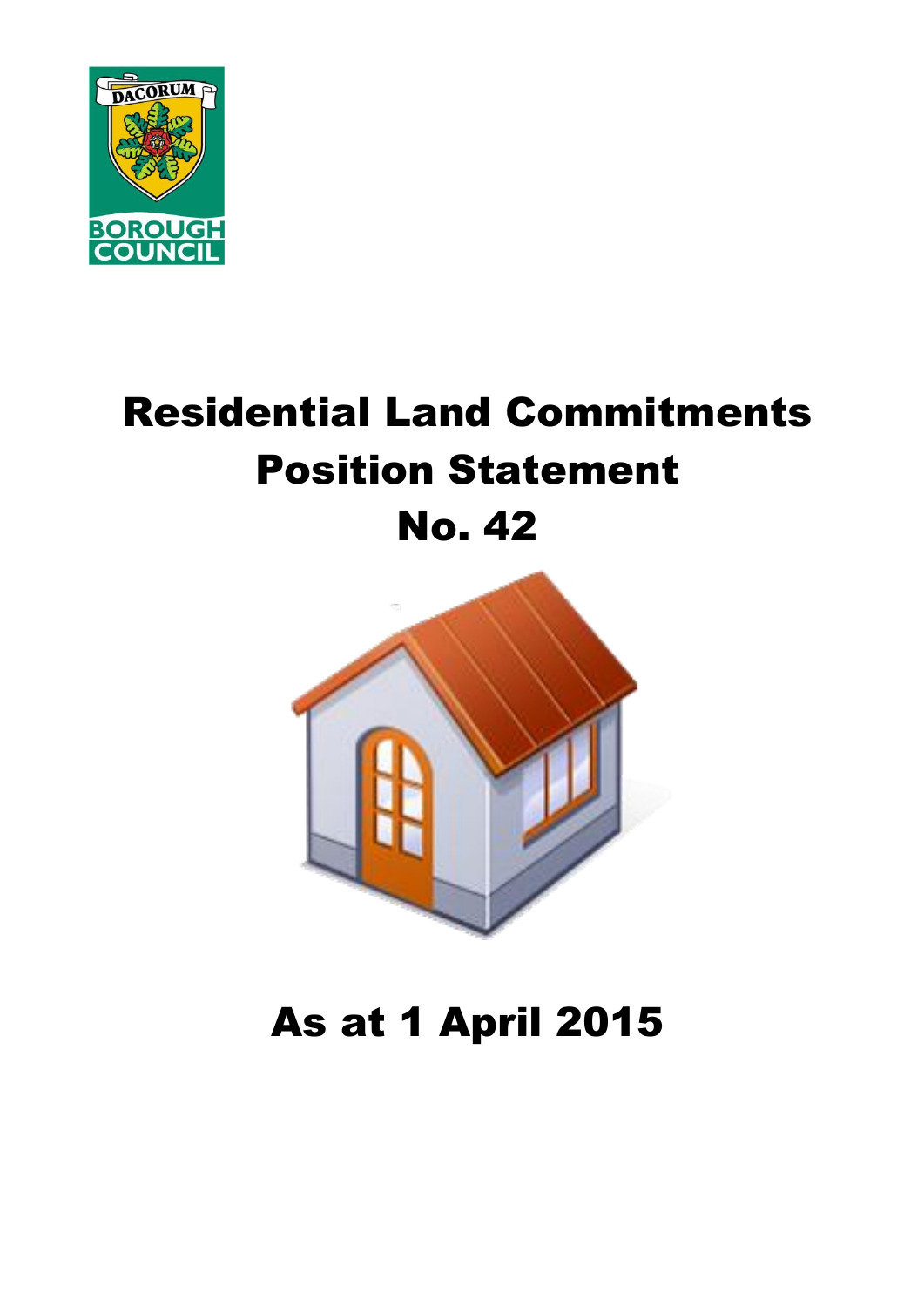# *CONTENTS*

|    |                                                                                                                                                                                                                                                                         | Page<br>No.               |
|----|-------------------------------------------------------------------------------------------------------------------------------------------------------------------------------------------------------------------------------------------------------------------------|---------------------------|
| 1. | <b>Introduction</b>                                                                                                                                                                                                                                                     | 1                         |
| 2. | <b>Explanatory Notes</b>                                                                                                                                                                                                                                                | $\overline{2}$            |
| 3. | <b>General Notes</b>                                                                                                                                                                                                                                                    | 3                         |
| 4. | <b>Commitments schedule</b>                                                                                                                                                                                                                                             | $\overline{4}$            |
| 5. | <b>Summary of Commitments</b>                                                                                                                                                                                                                                           | 28                        |
| 6. | Dwelling Completions (1 April 2014 – 31 March 2015)                                                                                                                                                                                                                     | 30                        |
| 7. | <b>Finally Completed Sites</b>                                                                                                                                                                                                                                          | 32                        |
| 8. | Planning applications awaiting the Completion of s.106<br><b>Agreements</b>                                                                                                                                                                                             | 37                        |
| 9. | Progress towards Core Strategy Housing Requirement - April<br>2015                                                                                                                                                                                                      | 38                        |
|    | Graphs:<br>Conversions/Changes of Use as at 1 April 2015<br>Large Housing Commitments as at 1 April 2015<br>Small Housing Commitments as at 1 April 2015<br>Total Housing Commitments in Dacorum as at 1 April 2015<br>Housing Completion Rates April 2006 - March 2015 | 9<br>14<br>27<br>29<br>31 |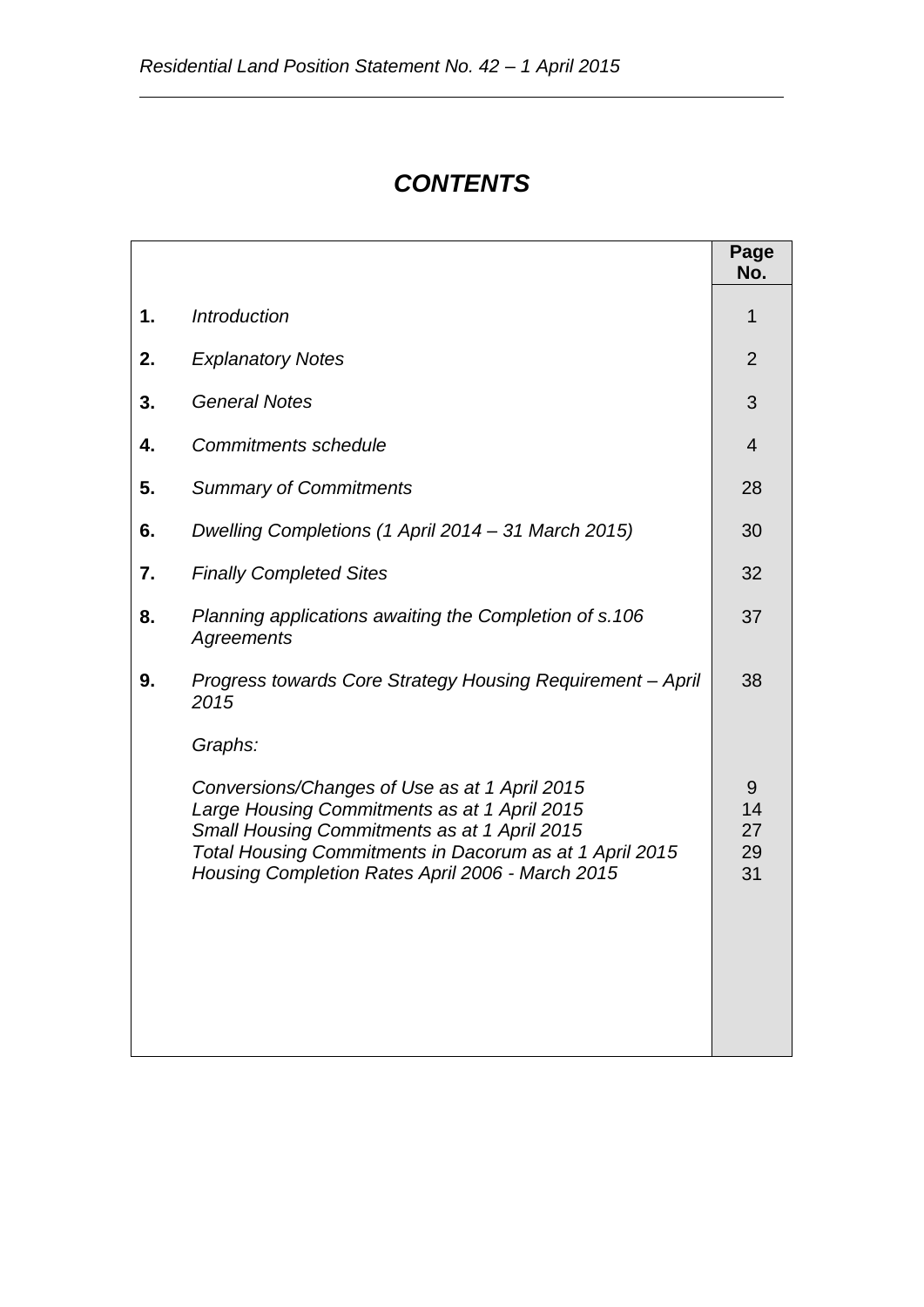### **1. INTRODUCTION**

- 1.1 The Council needs to keep its information on the nature, progress and distribution of housing in the Borough up to date to help inform its decisions and policy on new housing and related development.
- 1.2 This Position Statement is intended to provide a snapshot of housing land availability and completions within the Borough. The statement is published annually and represents the position on 1 April 2015. The full period covered by the Position Statement is 1 April 2014 – 31 March 2015. It helps set out the progress towards meeting the Borough's Core Strategy housing requirement over the period 2006 - 2031 and provides basic data for the Annual Monitoring Report.
- 1.3 Additional information on the Position Statement can be obtained from the Strategic Planning and Regeneration team as follows:

| Tel: 01442 228660                                                                                                                                             |
|---------------------------------------------------------------------------------------------------------------------------------------------------------------|
| e-mail:<br>strategic.planning@dacorum.gov.uk                                                                                                                  |
| <b>Strategic Planning &amp; Regeneration</b><br>Dacorum Borough Council<br><b>Civic Centre</b><br><b>Marlowes</b><br><b>Hemel Hempstead</b><br>Herts, HP1 1HH |

Note: The information presented in the Position Statement is given in good faith and without prejudice on the part of Dacorum Borough Council.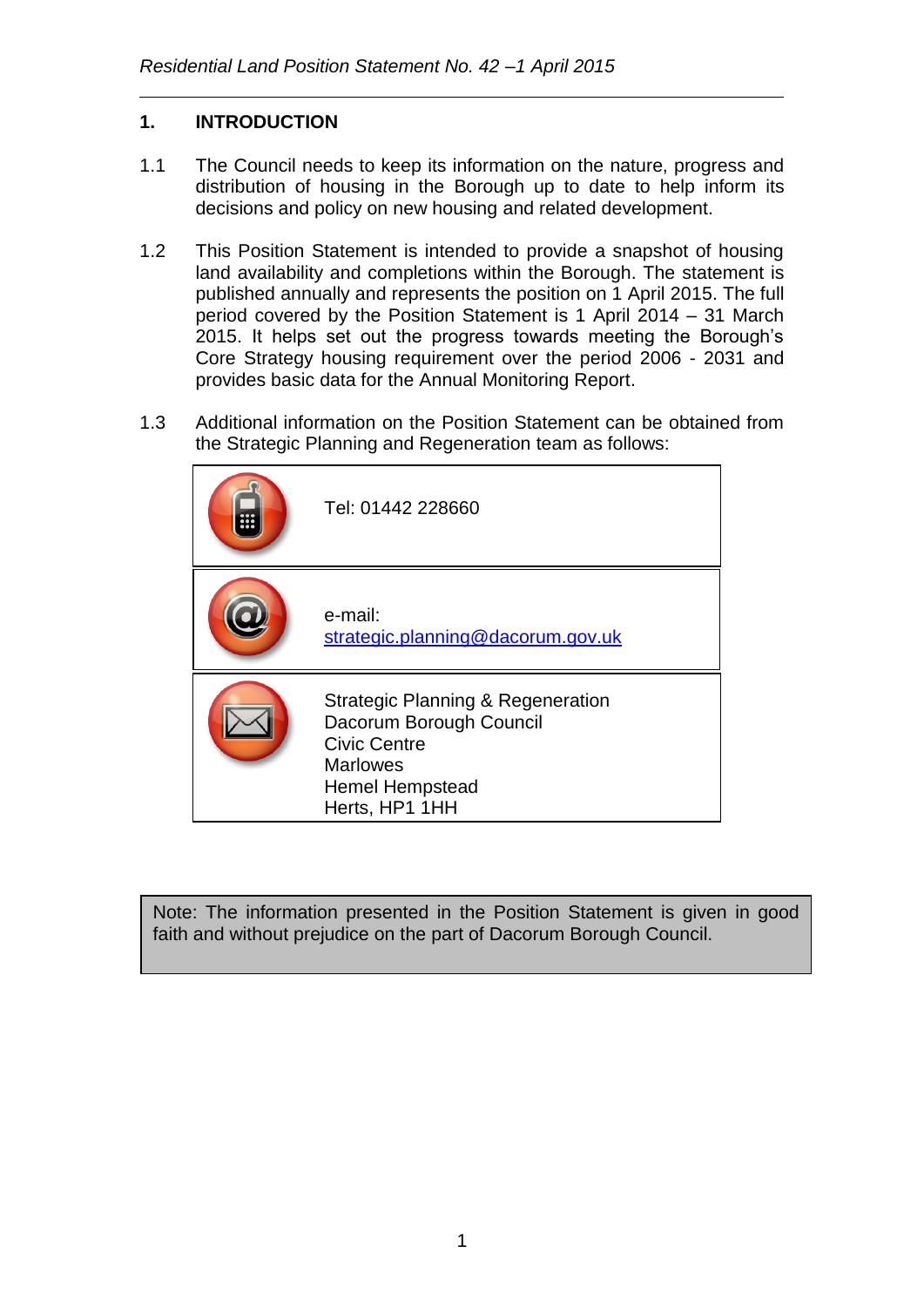### **2. EXPLANATORY NOTES**

### **(a) General:**

- All sites in Section 4 have a current planning permission for residential development.
- Sites subject to planning obligation (s.106 Agreements)<sup>1</sup> are included in the Position Statement as a separate schedule (see Section 8). Until the legal agreement is completed, the sites do not appear in the main housing schedule.
- Developments involving a net loss of housing units are included in the Position Statement (e.g. a scheme solely resulting in the demolition of dwellings) together with schemes involving no net increase (e.g. replacement dwellings).
- In the case of several permissions on the same site, it is the consent that establishes the highest total that is recorded.

### **(b) Schedules:**

| <b>Column</b><br><b>Heading</b> | <b>Comments</b>                                                                                                                                                                                                                                                                                                                                                                                                                                                                                |
|---------------------------------|------------------------------------------------------------------------------------------------------------------------------------------------------------------------------------------------------------------------------------------------------------------------------------------------------------------------------------------------------------------------------------------------------------------------------------------------------------------------------------------------|
| Settlement                      | Refers to a site falling within an identified urban settlement or<br>village within the Core Strategy. Settlements headed "Rest of<br>Dacorum" are those sites in the Green Belt that are either<br>close to but outside of these settlements or are in villages not<br>identified in the Plan. Similarly, settlements headed "Rural<br>Area" are those sites in the Rural Area that are either close to<br>but outside of these settlements or are in villages not identified<br>in the Plan. |
| <b>Planning Status</b>          | $U/C -$ Site is under construction.                                                                                                                                                                                                                                                                                                                                                                                                                                                            |
|                                 | <b>Outstanding</b> – Site not yet started.                                                                                                                                                                                                                                                                                                                                                                                                                                                     |
| Appl No.                        | The planning application number.                                                                                                                                                                                                                                                                                                                                                                                                                                                               |
| <b>PDL</b>                      | Previously Developed Land. Generally refers to whether the<br>site is brownfield (Y) or greenfield (N) land.                                                                                                                                                                                                                                                                                                                                                                                   |
| Site Area                       | Measured in hectares.                                                                                                                                                                                                                                                                                                                                                                                                                                                                          |
| <b>Address</b>                  | These are not in street name order.                                                                                                                                                                                                                                                                                                                                                                                                                                                            |
| <b>Commitments</b>              | This sets out the number of units remaining to be built taking                                                                                                                                                                                                                                                                                                                                                                                                                                 |
|                                 | into account any that are already completed or lost.                                                                                                                                                                                                                                                                                                                                                                                                                                           |
|                                 | $N/S$ – not started                                                                                                                                                                                                                                                                                                                                                                                                                                                                            |
| Permission                      | <b>CON/COU</b> – conversions/changes of use                                                                                                                                                                                                                                                                                                                                                                                                                                                    |
| Classification                  | <b>Large Site</b> – new build housing site of 5 or more homes.                                                                                                                                                                                                                                                                                                                                                                                                                                 |
|                                 | <b>Small Site</b> – new build housing site of 4 or less homes.                                                                                                                                                                                                                                                                                                                                                                                                                                 |

The following column headings are used throughout the Position Statement:

<sup>1</sup>  $1$  A planning obligation is generally a legal agreement between the local planning authority and the developer or a unilateral undertaking by the developer. Planning permission is not granted until the planning obligation is completed.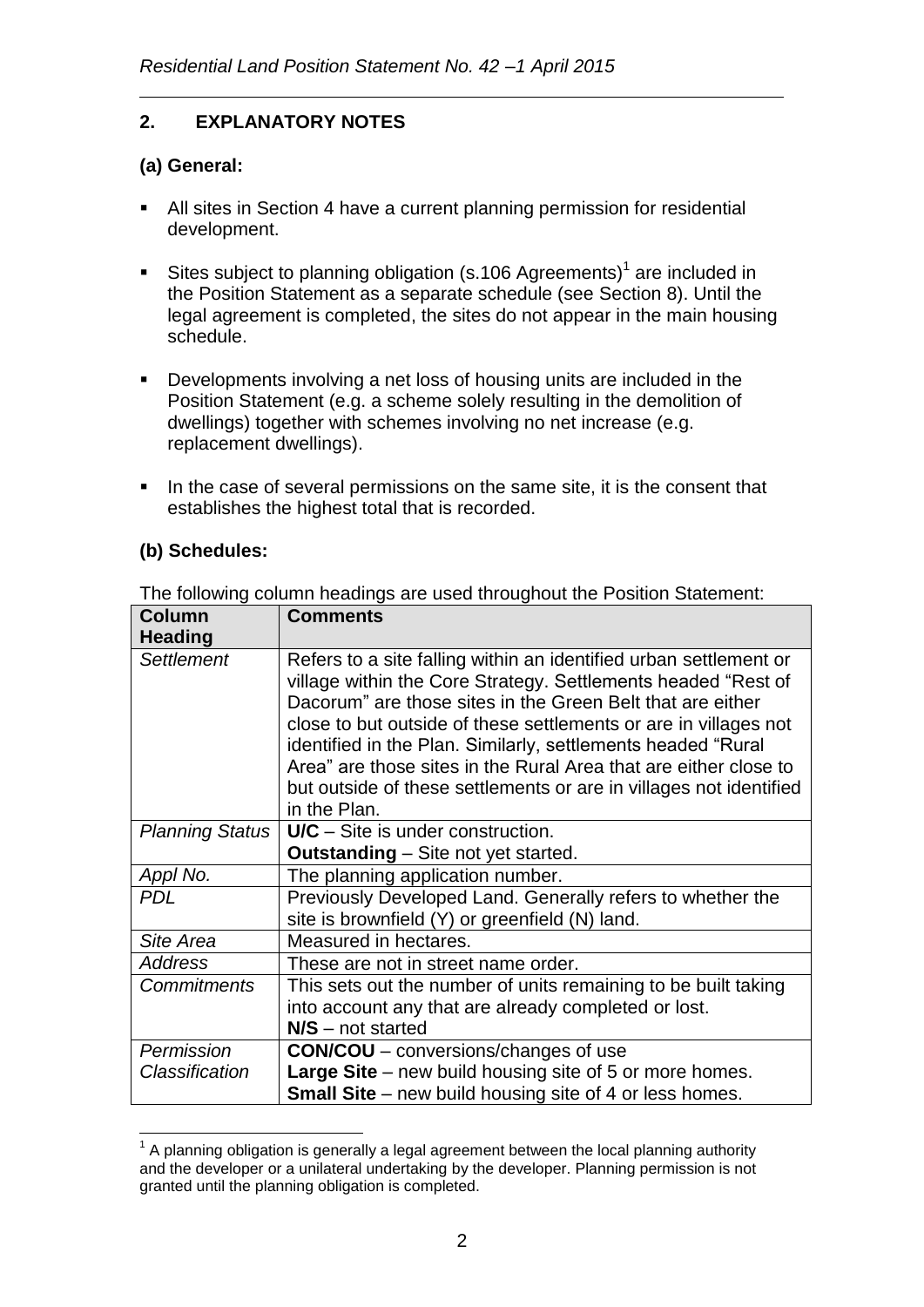#### **3. GENERAL**

- a) The Council adopted its Core Strategy on 25<sup>th</sup> September 2013. For the purposes of monitoring this now confirms a housing target of 430 dwellings per year (or 10,750 over the 25 year lifetime of the plan), which is reflected in the Position Statement.
- b) In May 2013 the Government introduced new permitted development rights for the next three years to allow conversion from B1a (offices) to C3 (residential). A number of schemes now benefit from such rights and these have had the effect of boosting the number of conversion and change of use commitments (see Section 4).
- c) Planning Permission at Toms Hill Estate, Toms Hill, Aldbury (4/0637/06), while implemented, has been removed from the large sites schedule (Section 4) due to the lack of activity on the site over the last couple of years.
- d) The total carried forward in the table in Section 9 from the number of homes arising from applications awaiting the completions of s.106 agreements (Section 8), has been adjusted. This is to avoid double counting (of 357 units) between the existing outline permission for Phase 1 of Spencers Park and the reserved matters application awaiting the completion of the legal agreement (respectively 4/1477/09 and 4/2351/13).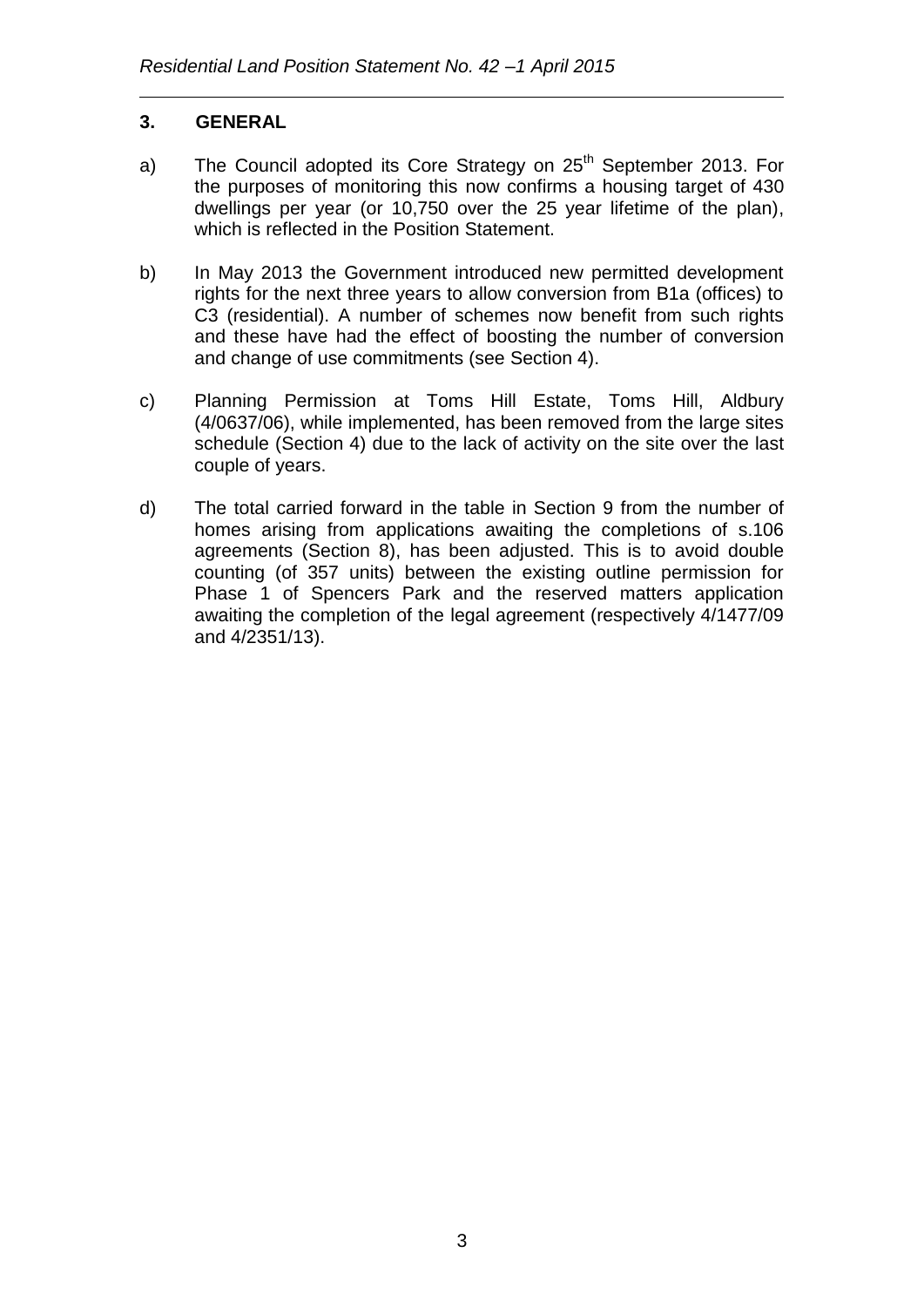### **4. COMMITMENTS SCHEDULE**

| . COMMITMENTS SCHEDULE<br>Planning Status Appl No. |                    | <b>Address</b>               |                                                            | <b>PDL</b> | <b>Site</b> |                | Proposed     |                    | <b>Completed to Date</b> |              |                | <b>Commitments</b> |                |                |
|----------------------------------------------------|--------------------|------------------------------|------------------------------------------------------------|------------|-------------|----------------|--------------|--------------------|--------------------------|--------------|----------------|--------------------|----------------|----------------|
|                                                    |                    |                              |                                                            |            | Area        | Gain           | Loss         | <b>Net</b><br>Gain | Gross                    |              | Net Gross      | U/C                | N/S            | <b>Net</b>     |
| Permission<br><b>Classification</b>                | <b>CON/COU</b>     |                              |                                                            |            |             |                |              |                    |                          |              |                |                    |                |                |
| - Settlement                                       | <b>Berkhamsted</b> |                              |                                                            |            |             |                |              |                    |                          |              |                |                    |                |                |
| U/C                                                | 4/00584/12/VOT     | 134 High Street, Berkhamsted |                                                            |            | 0.011       | 3              | $\mathbf 0$  | 3                  | $\Omega$                 | $\mathbf{0}$ | 3              | 3                  | $\overline{0}$ | $\mathbf{3}$   |
| <b>U/C</b>                                         | 4/00933/12/FUL     |                              | 15 LONDON ROAD, BERKHAMSTED, HP4 2NB                       |            | 0.020       | $\overline{2}$ |              |                    | $\Omega$                 | $-1$         | $\overline{2}$ | $\overline{2}$     | $\mathbf{0}$   | $\overline{2}$ |
| Outstanding                                        | 4/03712/14/OPA     |                              | 263-265, HIGH STREET, BERKHAMSTED, HP4 1AB                 |            | 0.160       | 19             | $\mathbf{0}$ | 19                 | $\Omega$                 | $\Omega$     | 19             | $\mathbf 0$        | 19             | 19             |
| Outstanding                                        | 4/01909/13/FUL     | 3AX                          | THE CHILTERNS, STONEY CLOSE, NORTHCHURCH, BERKHAMSTED, HP4 |            | 0.005       |                | $\Omega$     |                    | $\Omega$                 | C            |                | $\Omega$           |                |                |
| Outstanding                                        | 4/00452/14/FUL     |                              | 1LOWER KINGS ROAD, BERKHAMSTED, HP4 2AE                    |            | 0.006       | $\mathfrak{p}$ |              |                    | $\Omega$                 | $\Omega$     | $\mathcal{P}$  | $\mathbf 0$        | $\overline{2}$ |                |
| U/C                                                | 4/00937/14/FUL     |                              | BARN AT MIDDLE ROAD, BERKHAMSTED, HP4 3EQ                  |            | 0.016       |                | $\mathbf 0$  |                    | $\Omega$                 | $\Omega$     |                |                    | $\Omega$       |                |
| <b>U/C</b>                                         | 4/00706/14/FUL     |                              | 49 RIDGEWAY, BERKHAMSTED, HP4 3LD                          |            | 0.049       | 2              |              |                    | $\Omega$                 | $\Omega$     | $\mathcal{P}$  | $\overline{2}$     | $\Omega$       |                |
| Outstanding                                        | 4/01272/14/FUL     |                              | 107 HIGH STREET, BERKHAMSTED, HP4 2DG                      |            | 0.009       |                | $\mathbf 0$  |                    | $\Omega$                 | $\Omega$     |                | $\mathbf 0$        |                |                |
| U/C                                                | 4/01307/14/FUL     |                              | 6B, HIGHFIELD ROAD, BERKHAMSTED, HP4 2DA                   |            | 0.060       |                | $\mathbf 0$  |                    | $\Omega$                 | $\mathbf{0}$ |                |                    | $\overline{0}$ |                |
| Outstanding                                        | 4/03205/14/FUL     |                              | ground floor, 38 CHARLES STREET, BERKHAMSTED, HP4 3DJ      |            | 0.008       |                | $\mathbf 0$  |                    | $\Omega$                 | $\Omega$     |                | $\mathbf{0}$       |                |                |
| Outstanding                                        | 4/03591/14/FUL     |                              | 12A CASTLE STREET, BERKHAMSTED, HP4 2BQ                    |            | 0.006       |                | $\mathbf 0$  |                    | $\Omega$                 | $\Omega$     |                | $\mathbf 0$        |                |                |
| <b>Berkhamsted Totals:</b>                         |                    |                              |                                                            |            | 0.350       | 34             | $\mathbf{3}$ | 31                 | $\Omega$                 |              | 34             | 9                  | 25             | 32             |
| - Settlement                                       | Bovingdon          |                              |                                                            |            |             |                |              |                    |                          |              |                |                    |                |                |
|                                                    |                    |                              |                                                            |            |             |                |              |                    |                          |              |                |                    |                |                |
| Outstanding                                        | 4/01369/13/FUL     |                              | 12 HIGH STREET, BOVINGDON, HEMEL HEMPSTEAD, HP3 0HB        |            | 0.013       |                | $\mathbf{0}$ |                    | $\Omega$                 | $\Omega$     |                | $\mathbf 0$        |                |                |
| <b>U/C</b>                                         | 4/01699/14/FUL     | HEMPSTEAD, HP3 0JN           | BULL PUBLIC HOUSE, CHIPPERFIELD ROAD, BOVINGDON, HEMEL     |            | 0.084       |                |              | $\overline{2}$     | $\Omega$                 | $\Omega$     |                |                    | 2              |                |
| <b>Bovingdon Totals:</b>                           |                    |                              |                                                            |            | 0.097       |                |              | 3                  | U                        | $\Omega$     |                |                    | З              | 3              |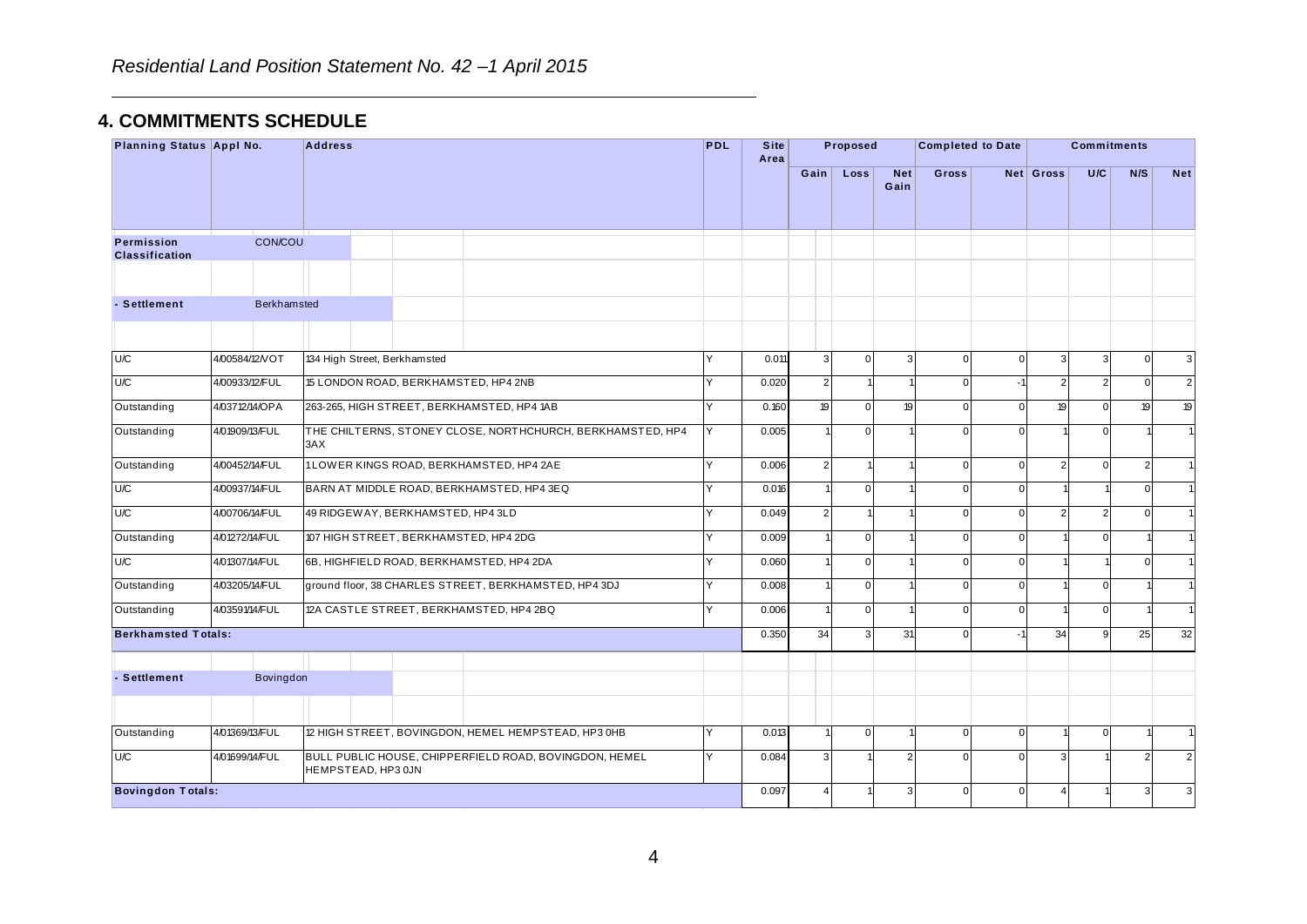| Planning<br><b>Status</b> | Appl No. | <b>Address</b> | <b>PDL</b> | <b>Site</b><br>Area |                                 | <b>Proposed</b> |  | <b>Completed to</b><br><b>Date</b> |            |       | <b>Commitments</b> |     |            |
|---------------------------|----------|----------------|------------|---------------------|---------------------------------|-----------------|--|------------------------------------|------------|-------|--------------------|-----|------------|
|                           |          |                |            |                     | Gain<br><b>Net Gain</b><br>Loss |                 |  | <b>Gross</b>                       | <b>Net</b> | Gross | <b>U/C</b>         | N/S | <b>Net</b> |

**- Settlement** Chipperfield

| U/C                                                                                         | 4/02415/14/FUL  |  |  | 1 CHAPEL CROFT, CHIPPERFIELD, KINGS LANGLEY, WD4 9DT |  |  |  | 0.010 |  |  |  |   |  |  |
|---------------------------------------------------------------------------------------------|-----------------|--|--|------------------------------------------------------|--|--|--|-------|--|--|--|---|--|--|
| COPTHALL, THE STREET, CHIPPERFIELD, KINGS LANGLEY, WD4 9BH<br>Outstanding<br>4/03797/14/FUL |                 |  |  |                                                      |  |  |  | 0.200 |  |  |  | ∼ |  |  |
| <b>Chipperfield Totals:</b>                                                                 |                 |  |  |                                                      |  |  |  | 0.210 |  |  |  |   |  |  |
|                                                                                             |                 |  |  |                                                      |  |  |  |       |  |  |  |   |  |  |
| - Settlement                                                                                | Hemel Hempstead |  |  |                                                      |  |  |  |       |  |  |  |   |  |  |
|                                                                                             |                 |  |  |                                                      |  |  |  |       |  |  |  |   |  |  |

| - Settlement | <b>Hemel Hempstead</b> |                                                                                           |       |                        |          |    |          |                        |          |                |                |
|--------------|------------------------|-------------------------------------------------------------------------------------------|-------|------------------------|----------|----|----------|------------------------|----------|----------------|----------------|
|              |                        |                                                                                           |       |                        |          |    |          |                        |          |                |                |
| <b>U/C</b>   | 4/00529/11             | ALEXANDRA ROAD CONGREGATIONAL CHURCH, ALEXANDRA ROAD,<br>HEMEL HEMPSTEAD, HP2 5BS         | 0.053 |                        |          |    |          |                        |          |                |                |
| <b>U/C</b>   | 4/01823/11/FUL         | LAND ADJ WILTON LODGE, FELDEN LANE, FELDEN, HEMEL HEMPSTEAD.<br>HP30BD                    | 0.029 |                        |          |    |          |                        |          |                |                |
| Outstanding  | 4/01463/12/FUL         | THREE GABLES, CORNER HALL, HEMEL HEMPSTEAD, HP3 9HN                                       | 0.032 | $\boldsymbol{\Lambda}$ | $\Omega$ |    | $\Omega$ | $\boldsymbol{\Lambda}$ | $\Omega$ |                | $\overline{4}$ |
| Outstanding  | 4/00134/12/FUL         | 221, Northridge Way, Hemel Hempstead, HP12AA                                              | 0.055 | $\overline{3}$         |          |    |          |                        | $\Omega$ |                | $\overline{2}$ |
| <b>U/C</b>   | 4/00767/12/FUL         | 10 RITCROFT CLOSE. HEMEL HEMPSTEAD, HP3 8PB                                               | 0.040 | $\overline{3}$         |          |    | $\Omega$ |                        | 3        |                | $\overline{2}$ |
| <b>U/C</b>   | 4/00195/13/FUL         | NASH HOUSE, DICKINSON SQUARE, NASH MILLS, HEMEL HEMPSTEAD, HP3 Y<br>9GT                   | 0.030 |                        |          |    |          |                        |          |                | 3              |
| Outstanding  | 4/02003/12/FUL         | 73/75. MARLOWES. HEMEL HEMPSTEAD. HP11LF                                                  | 0.048 | $\overline{2}$         |          |    | $\Omega$ | $\mathcal{P}$          | $\Omega$ | $\overline{2}$ |                |
| Outstanding  | 4/00547/14/OPA         | SWAN COURT, WATERHOUSE STREET, HEMEL HEMPSTEAD, HP11EU                                    | 0.062 | 65                     | ∩        | 65 | $\Omega$ | 65                     | $\Omega$ | 65             | 65             |
| <b>U/C</b>   | 4/01082/13/OPA         | STEPHYNS CHAMBERS, MARLOWES, HEMEL HEMPSTEAD, HP11DD                                      | 0.361 | 29                     | $\Omega$ | 29 | $\Omega$ | 29                     | 29       | U              | 29             |
| Outstanding  | 4/01218/14/OPA         | HEMPSTEAD HOUSE, SELDEN HILL, HEMEL HEMPSTEAD, HP2 4LT                                    | 0.264 | 39 <sup>1</sup>        |          | 39 |          | 39                     |          | 39             | 39             |
| Outstanding  | 4/01300/14/OPA         | 1st floor, NATIONAL WESTMINSTER BANK PLC, 12 BANK COURT, HEMEL<br>HEMPSTEAD, HP11BS       | 0.022 |                        |          |    |          |                        |          |                | $\overline{2}$ |
| Outstanding  | 4/01306/13/OPA         | BUSINESS PARK. CORNER HALL. HEMEL HEMPSTEAD. HP3 9HN                                      | 0.832 | <b>70</b>              | $\Omega$ | 70 | $\Omega$ | 38                     | $\Omega$ | 38             | 38             |
| U/C          | 4/01705/14/OPA         | BRINDLEY HOUSE., CORNER HALL, HEMEL HEMPSTEAD, HP3 9HN                                    | 0.172 | 22                     | $\cap$   | 22 | $\Omega$ | 22                     | 22       |                | 22             |
| Outstanding  | 4/01914/14/OPA         | 1st & 2nd floor, 10 BANK COURT, HEMEL HEMPSTEAD, HP1 1BY                                  | 0.020 | $\mathbf{3}$           | $\Omega$ |    | $\Omega$ | 3                      | $\Omega$ | 3              | 3              |
| Outstanding  | 4/01916/14/OPA         | 1THE WATERHOUSE., WATERHOUSE STREET, HEMEL HEMPSTEAD, HP1<br>1ES. HEMEL HEMPSTEAD, HP11ES | 0.016 |                        |          |    |          |                        |          |                | 6              |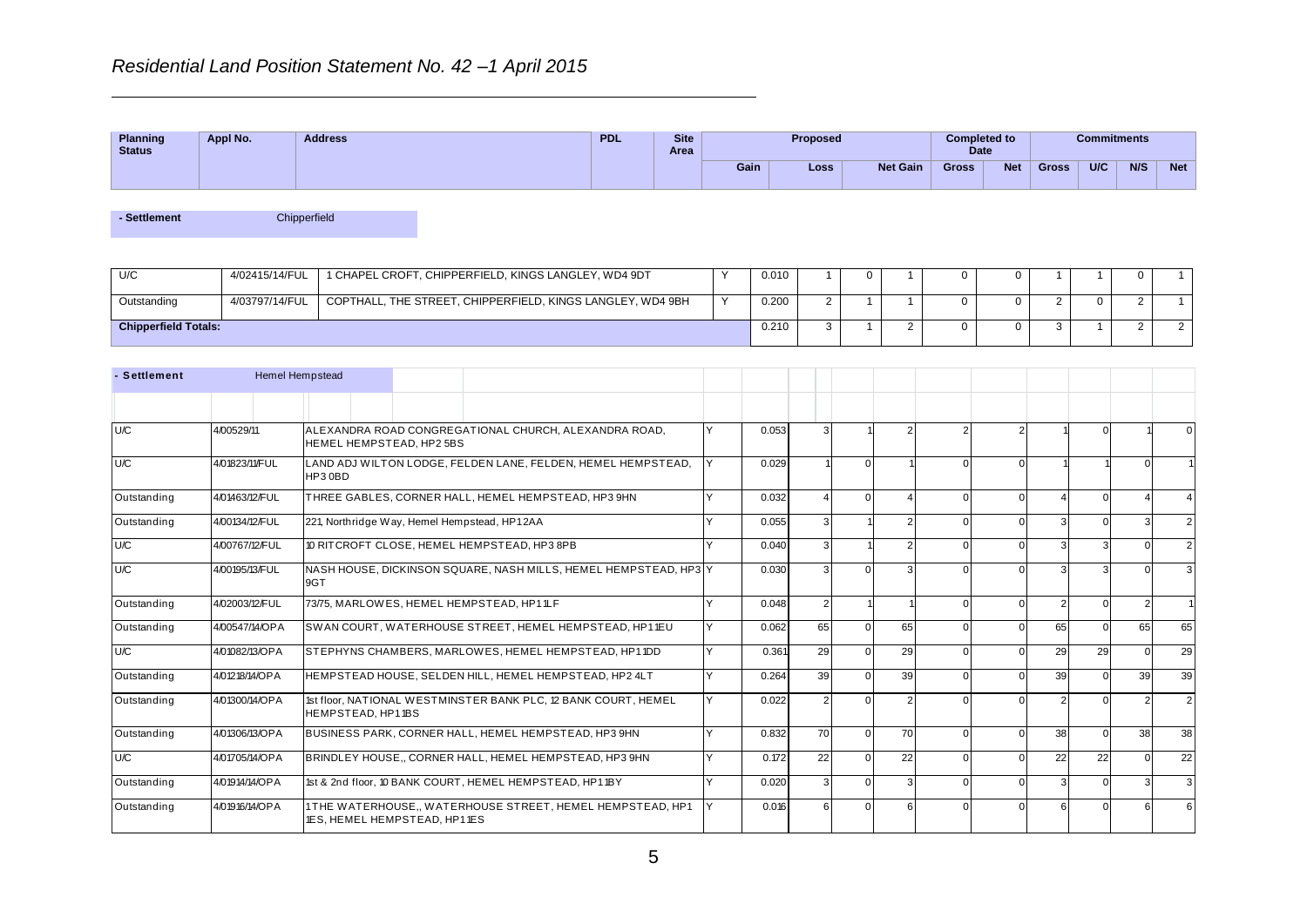| <b>Planning</b><br><b>Status</b> | Appl No.       | <b>Address</b>                                                   | <b>PDL</b> | <b>Site</b><br>Area |                                 |       | <b>Proposed</b> |          |              |            | <b>Completed to</b><br><b>Date</b> |     |     | <b>Commitments</b> |  |
|----------------------------------|----------------|------------------------------------------------------------------|------------|---------------------|---------------------------------|-------|-----------------|----------|--------------|------------|------------------------------------|-----|-----|--------------------|--|
|                                  |                |                                                                  |            |                     | Gain<br><b>Net Gain</b><br>Loss |       |                 |          | <b>Gross</b> | <b>Net</b> | <b>Gross</b>                       | U/C | N/S | <b>Net</b>         |  |
|                                  |                |                                                                  |            |                     |                                 |       |                 |          |              |            |                                    |     |     |                    |  |
| Outstanding                      | 4/01917/14/OPA | 2 THE WATERHOUSE, WATERHOUSE STREET, HEMEL HEMPSTEAD, HP1<br>1ES |            |                     |                                 | 0.016 |                 | $\Omega$ | h            |            |                                    | n.  |     | 61                 |  |

| Outstanding                    | 4/01917/14/OPA | 2 THE WATERHOUSE, WATERHOUSE STREET, HEMEL HEMPSTEAD, HP1<br><b>IES</b>                     | 0.016 |                  |                  |                  |          |                |               |                | 6              |
|--------------------------------|----------------|---------------------------------------------------------------------------------------------|-------|------------------|------------------|------------------|----------|----------------|---------------|----------------|----------------|
| Outstanding                    | 4/01918/14/OPA | 3 THE WATERHOUSE, WATERHOUSE STREET, HEMEL HEMPSTEAD, HP1<br>1ES                            | 0.014 | 6                | $\Omega$         | ĥ                | $\Omega$ | 6              | $\Omega$      |                | 6              |
| Outstanding                    | 4/01919/14/OPA | 4 THE WATERHOUSE, WATERHOUSE STREET, HEMEL HEMPSTEAD, HP1<br>1EN                            | 0.016 | $6 \mid$         | $\Omega$         | $6 \overline{6}$ | $\Omega$ | $\epsilon$     | $\Omega$      | 6              | 6              |
| Outstanding                    | 4/01920/14/OPA | 5 THE WATERHOUSE, WATERHOUSE STREET, HEMEL HEMPSTEAD, HP1<br>1ES                            | 0.016 | $6 \overline{6}$ | $\cap$           | 6                | $\Omega$ | 6              | $\Omega$      |                | 6              |
| U/C                            | 4/03050/14/OPA | BRUNEL COURT, BUSINESS PARK, CORNER HALL, HEMEL HEMPSTEAD,<br>HP39, HEMEL HEMPSTEAD, HP39HN | 0.114 | 22               | $\Omega$         | 22               | $\Omega$ | 22             | 22            |                | 22             |
| U/C                            | 4/03191/14/OPA | 60 ALEXANDRA ROAD. HEMEL HEMPSTEAD. HP2 4AQ                                                 | 0.039 | $6 \overline{6}$ | $\Omega$         | 6                | $\Omega$ | 6              | 6             | $\Omega$       | 6              |
| U/C                            | 4/03235/14/OPA | 37 ALEXANDRA ROAD, HEMEL HEMPSTEAD, HP2 5BP                                                 | 0.046 | $6 \square$      | $\Omega$         | 6                | $\Omega$ | 6              | 6             | $\Omega$       | 6              |
| Outstanding                    | 4/02185/12/FUL | 147 MARLOWES, HEMEL HEMPSTEAD, HP11BB                                                       | 0.150 | $\mathbf{Q}$     | $\Omega$         | q                | $\Omega$ | 9              | $\Omega$      | g              | 9              |
| Outstanding                    | 4/01464/13/FUL | 3 MARLOWES COURT, 67, MARLOWES, HEMEL HEMPSTEAD, HP11LE                                     | 0.010 |                  | $\Omega$         |                  | $\Omega$ |                | $\Omega$      |                |                |
| Outstanding                    | 4/01086/13/FUL | 1 ALLDICKS ROAD, HEMEL HEMPSTEAD, HP3 9JJ                                                   | 0.040 | $\mathcal{D}$    |                  |                  | $\Omega$ | っ              | $\Omega$      | 2              |                |
| <b>U/C</b>                     | 4/01208/13/FUL | STEPHYNS CHAMBERS, MARLOWES, HEMEL HEMPSTEAD, HP11DD                                        | 0.187 | 8                | $\Omega$         | 8                | $\Omega$ | 8              | 8             |                | 8              |
| Outstanding                    | 4/02112/14     | 2 FISHERY PASSAGE, HEMEL HEMPSTEAD, HP11RF                                                  | 0.031 | $\mathbf{3}$     |                  | 2                | $\Omega$ |                | $\Omega$      | 3              | $\overline{2}$ |
| Outstanding                    | 4/02439/14/FUL | 102, LONDON ROAD, APSLEY, HEMEL HEMPSTEAD, HP3 9SD                                          | 0.005 |                  | $\Omega$         |                  | $\Omega$ |                | $\Omega$      |                |                |
| <b>U/C</b>                     | 4/02467/14/FUL | 16 COMMONS LANE, HEMEL HEMPSTEAD, HP2 5EY                                                   | 0.031 | $\mathbf{3}$     |                  |                  | $\Omega$ | $\mathcal{R}$  | 3             |                | 2              |
| <b>U/C</b>                     | 4/02261/14/FUL | 20 CODICOTE ROW, HEMEL HEMPSTEAD, HP2 7JE                                                   | 0.034 | $\overline{2}$   |                  |                  | $\Omega$ | $\mathfrak{p}$ | $\mathcal{P}$ |                |                |
| Outstanding                    | 4/03460/14/FUL | MACKLERS FARM, LEVERSTOCK GREEN ROAD, HEMEL HEMPSTEAD, HP2<br>4HL                           | 0.046 | $\mathcal{P}$    |                  |                  |          |                | $\Omega$      |                |                |
| Outstanding                    | 4/00140/15/FUL | 137 FLETCHER WAY, HEMEL HEMPSTEAD, HP2 5RZ                                                  | 0.020 | $\mathcal{P}$    |                  |                  | $\Omega$ | $\overline{2}$ | $\Omega$      | $\overline{2}$ |                |
| <b>Hemel Hempstead Totals:</b> |                |                                                                                             | 2.851 | 346              | 10 <sup>10</sup> | 336              |          | 312            | 105           | 207            | 302            |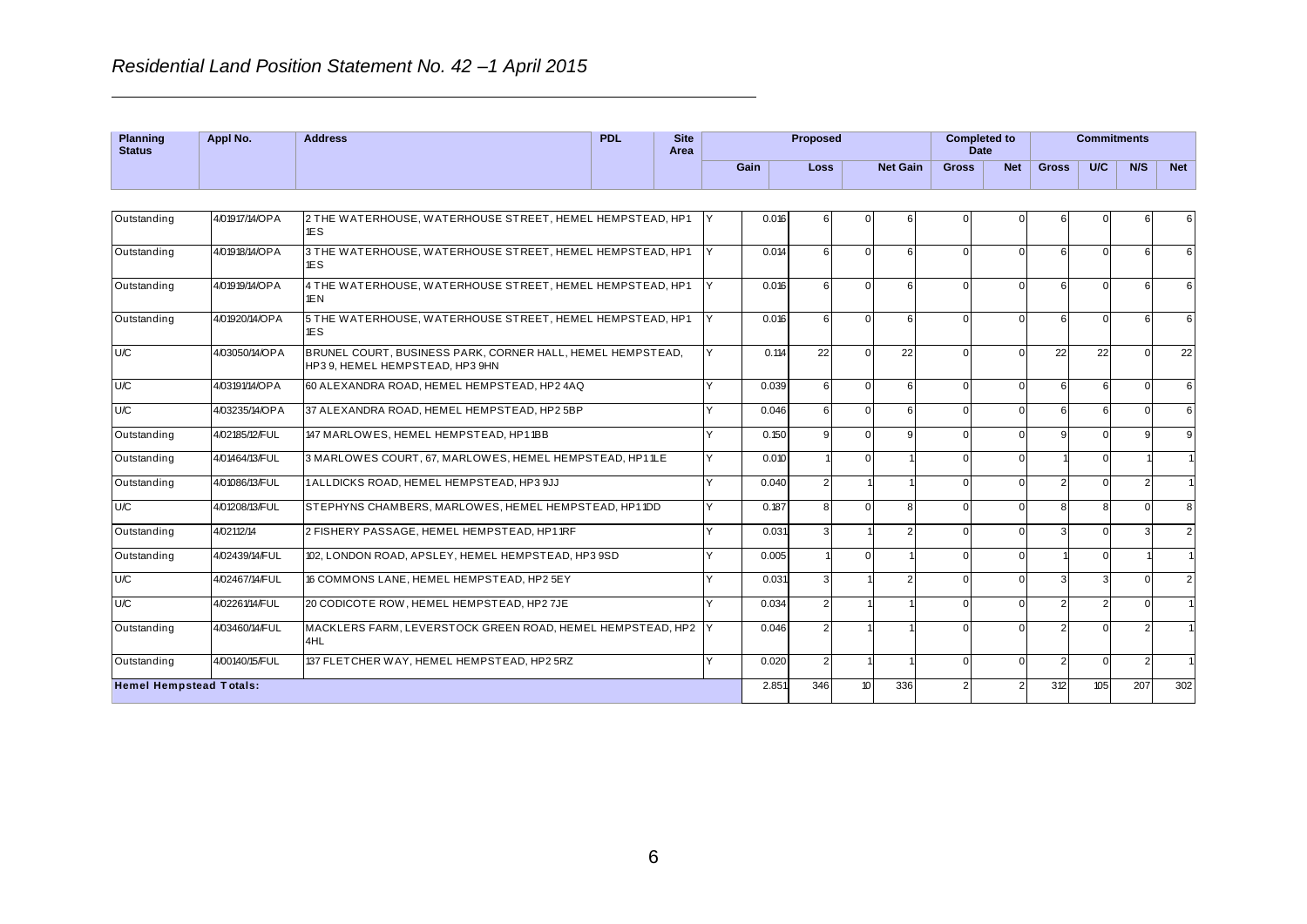| <b>Planning</b><br><b>Status</b> | Appl No. |               | <b>Address</b> |  | <b>PDL</b> | <b>Site</b><br>Area |  | Proposed |  |             |                 | <b>Completed to</b><br>Date |            | <b>Commitments</b> |     |     |            |
|----------------------------------|----------|---------------|----------------|--|------------|---------------------|--|----------|--|-------------|-----------------|-----------------------------|------------|--------------------|-----|-----|------------|
|                                  |          |               |                |  |            |                     |  | Gain     |  | <b>Loss</b> | <b>Net Gain</b> | <b>Gross</b>                | <b>Net</b> | <b>Gross</b>       | U/C | N/S | <b>Net</b> |
|                                  |          |               |                |  |            |                     |  |          |  |             |                 |                             |            |                    |     |     |            |
| - Settlement                     |          | Kings Langley |                |  |            |                     |  |          |  |             |                 |                             |            |                    |     |     |            |
|                                  |          |               |                |  |            |                     |  |          |  |             |                 |                             |            |                    |     |     |            |

| - Settlement                   | <b>Kings Langley</b>                                                                         |                                                                  |                                                                   |              |       |                  |                |          |              |          |                |                |               |                |
|--------------------------------|----------------------------------------------------------------------------------------------|------------------------------------------------------------------|-------------------------------------------------------------------|--------------|-------|------------------|----------------|----------|--------------|----------|----------------|----------------|---------------|----------------|
|                                |                                                                                              |                                                                  |                                                                   |              |       |                  |                |          |              |          |                |                |               |                |
| <b>C</b>                       | 4/02201/13/FUL                                                                               | FAULKNERS, 49 HIGH STREET, KINGS LANGLEY, WD4 9HU                |                                                                   |              | 0.024 |                  | $\overline{0}$ |          | $\Omega$     | $\Omega$ |                |                | $\Omega$      |                |
| Outstanding                    | 4/02510/14/FUL                                                                               | FIRST FLOOR, 3-5, HIGH STREET, KINGS LANGLEY, WD4 8AB            |                                                                   | V            | 0.009 |                  | $\overline{0}$ |          | <sup>0</sup> |          |                | $\Omega$       |               |                |
| Outstanding                    | 4/02555/14/FUL                                                                               | 1st floor, 51-55, HIGH STREET, KINGS LANGLEY, WD4 9HU            |                                                                   | v            | 0.050 | $\mathcal{P}$    | $\Omega$       | 2        | <sup>n</sup> |          | $\mathcal{P}$  | $\Omega$       | $\mathcal{P}$ | $\overline{2}$ |
| <b>Kings Langley Totals:</b>   |                                                                                              |                                                                  |                                                                   |              | 0.083 |                  | $\Omega$       |          | $\Omega$     |          |                |                | 3             | $\overline{4}$ |
| - Settlement                   | Markyate                                                                                     |                                                                  |                                                                   |              |       |                  |                |          |              |          |                |                |               |                |
|                                |                                                                                              |                                                                  |                                                                   |              |       |                  |                |          |              |          |                |                |               |                |
| Outstanding                    | 4/01944/13/FUL                                                                               | QUILL HOUSE,, 91 HIGH STREET, MARKYATE, AL3 8JG                  |                                                                   |              | 0.004 |                  | $\mathbf{0}$   |          | $\Omega$     |          |                | $\Omega$       |               |                |
| <b>Markyate Totals:</b>        |                                                                                              |                                                                  |                                                                   |              | 0.004 |                  | $\Omega$       |          | $\Omega$     |          |                | $\Omega$       |               |                |
|                                |                                                                                              |                                                                  |                                                                   |              |       |                  |                |          |              |          |                |                |               |                |
| - Settlement                   | <b>Rest of Dacorum</b>                                                                       |                                                                  |                                                                   |              |       |                  |                |          |              |          |                |                |               |                |
|                                |                                                                                              |                                                                  |                                                                   |              |       |                  |                |          |              |          |                |                |               |                |
| U/C                            | 4/01524/09/FUL                                                                               | BUNKERS FARM, BUNKERS LANE, HEMEL HEMPSTEAD, HP3 8SW, HP3<br>8SW |                                                                   | IN.          | 0.803 | 10 <sup>10</sup> | $\Omega$       | 10       | $\Omega$     |          | 10             | $\overline{7}$ | 3             | 10             |
| Outstanding                    | 4/01817/12/FUL                                                                               | The Royal Oak PH, Bovingdon Green, Bovingdon, HP3 0LZ            |                                                                   | $\checkmark$ | 0.530 |                  |                | $\Omega$ | $\Omega$     |          |                | $\Omega$       |               | $\mathbf 0$    |
| Outstanding                    | 4/01610/12/FUL                                                                               | Land adj. South Acres, Chesham Road, Wigginton, Tring, HP23 6JE  |                                                                   | N.           | 0.010 |                  | $\Omega$       |          | $\Omega$     |          |                | $\Omega$       |               |                |
| Outstanding                    | 4/00161/14/FUL                                                                               | 2RF                                                              | FIVE ACRES FARM, NETTLEDEN ROAD, POTTEN END, BERKHAMSTED, HP4 N   |              | 0.220 |                  | $\Omega$       |          | $\Omega$     |          |                | $\Omega$       |               |                |
| Outstanding                    | 4/03227/14/FUL                                                                               |                                                                  | FINCH COTTAGE, TOWER HILL, CHIPPERFIELD, KINGS LANGLEY, WD4 9LN Y |              | 0.100 |                  | $\Omega$       |          | $\Omega$     | $\Omega$ |                | $\Omega$       |               |                |
| <b>U/C</b>                     | 4/03572/14/FUL                                                                               | PENDLEY FARM,, STATION ROAD,, TRING, HP23 5QY                    |                                                                   | Y            | 0.940 |                  | 3              | $\Delta$ | $\Omega$     | $\Omega$ | $\overline{7}$ | 5              | $\mathcal{P}$ | $\overline{4}$ |
| Outstanding                    | 4/00202/15/FUL                                                                               | HILL GREEN FARM, HILL GREEN LANE, WIGGINTON, TRING, HP23 6HD     |                                                                   | Y            | 0.583 |                  | $\Omega$       |          | $\Omega$     |          |                | $\Omega$       |               |                |
| Outstanding                    | CURA GOLDFISH FARM, NOAKE MILL LANE, WATER END, HEMEL<br>4/00422/15/APA<br>HEMPSTEAD, HP13BB |                                                                  |                                                                   |              | 0.007 |                  | $\Omega$       |          | <sup>n</sup> | ∩        |                | $\Omega$       |               |                |
| <b>Rest of Dacorum Totals:</b> |                                                                                              |                                                                  | 3.193                                                             | 23           |       | 19               | $\Omega$       |          | 23           | 12       | 11             | 19             |               |                |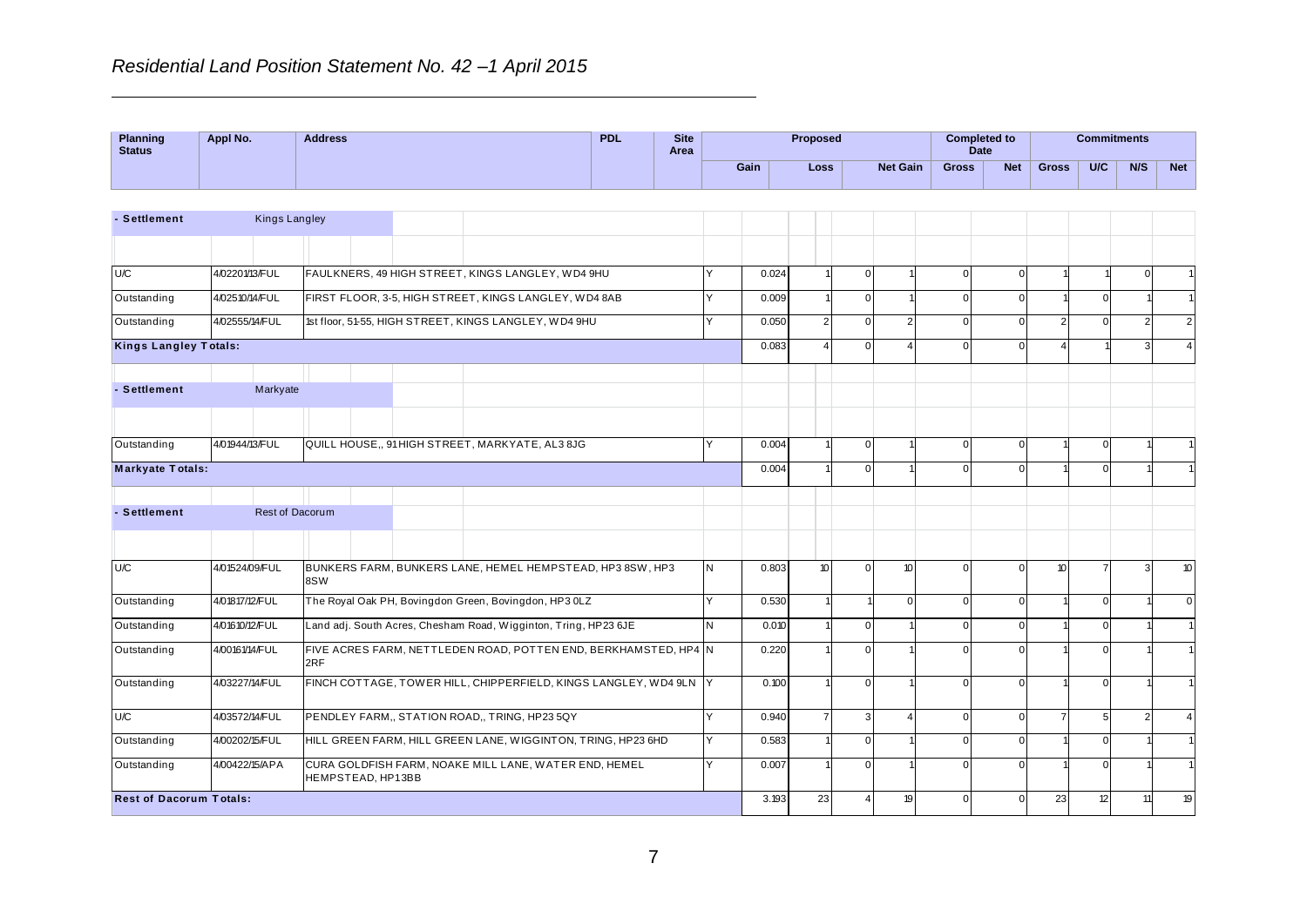**Residential Land Position Statement No. 42 – 1 April 2015**<br> **Planning Status Appl No. Address PDL** Site *Area* **Loss Net Gain Gross Net Gross U/C N/S Net Completed to Date Commitments** Gain Loss **Area P roposed - Settlement**<br> **- Settlement**<br>
Rural area

| - Settlement                                                     | Rural area     |                                      |  |                                                                     |              |       |               |              |               |          |     |                |          |                |
|------------------------------------------------------------------|----------------|--------------------------------------|--|---------------------------------------------------------------------|--------------|-------|---------------|--------------|---------------|----------|-----|----------------|----------|----------------|
|                                                                  |                |                                      |  |                                                                     |              |       |               |              |               |          |     |                |          |                |
| <b>U/C</b>                                                       | 4/02733/03/FUL | Grange Farm, Puttenham               |  |                                                                     | N.           | 0.155 | $\mathcal{P}$ | $\Omega$     | $\mathcal{P}$ | $\Omega$ |     | $\overline{2}$ | $\Omega$ | 2 <sub>l</sub> |
| <b>U/C</b>                                                       | 4/02317/12/FUL | HP23 4QG                             |  | GUBBLECOTE FARM COTTAGE, GUBBLECOTE, WINGRAVE ROAD, TRING,          | IN.          | 0.122 |               | $\Omega$     |               | ∩        |     |                |          |                |
| <b>U/C</b>                                                       | 4/01303/13/FUL |                                      |  | RED HOUSE BARN,, POTASH LANE, LONG MARSTON, TRING, HP23 4QX         | <b>V</b>     | 0.077 |               | $\mathbf{0}$ |               | $\Omega$ |     |                | $\Omega$ |                |
| <b>U/C</b>                                                       | 4/01731/13/FUL |                                      |  | THE BARN, MANOR FARM, DUNSTABLE ROAD, MARKYATE, AL3 8QL             | Y            | 0.050 |               | $\Omega$     |               |          |     | O              |          |                |
| Outstanding                                                      | 4/02572/14/APA |                                      |  | THE RICKYARD, ASTROPE LANE, ASTROPE, TRING, HP23 4PN                | N.           | 0.030 | $\mathcal{P}$ | $\Omega$     |               | $\Omega$ |     | $\Omega$       | 2        | $\overline{2}$ |
| Outstanding                                                      | 4/02774/14/APA |                                      |  | Agricultural buildings, Station Road, Long Marston, Tring, HP23 4QX | IY.          | 0.460 | 2             | $\mathbf{0}$ |               | $\Omega$ |     | $\Omega$       | 2        | 2 <sup>1</sup> |
| Outstanding                                                      | 4/02503/14/FUL |                                      |  | SOUTHINGS FARM, GADDESDEN ROW, HEMEL HEMPSTEAD, HP2 6HX             | $\vee$       | 0.388 |               | $\Omega$     |               | $\Omega$ |     | $\Omega$       |          |                |
| Rural area Totals:                                               |                |                                      |  |                                                                     |              | 1.282 | 12            | $\Omega$     | 12            | ∩        | 12  |                | 8        | 12             |
|                                                                  |                |                                      |  |                                                                     |              |       |               |              |               |          |     |                |          |                |
| - Settlement                                                     | Tring          |                                      |  |                                                                     |              |       |               |              |               |          |     |                |          |                |
|                                                                  |                |                                      |  |                                                                     |              |       |               |              |               |          |     |                |          |                |
| Outstanding                                                      | 4/01873/13/OPA | 1 CHURCH YARD, TRING, HP23 5AE       |  |                                                                     |              | 0.006 |               | $\mathbf{0}$ |               |          |     | O              |          |                |
| Outstanding                                                      | 4/01667/14/FUL | 35-35A, HIGH STREET, TRING, HP23 5AA |  |                                                                     | $\checkmark$ | 0.018 |               | $\Omega$     |               |          |     | $\Omega$       |          |                |
| Outstanding                                                      | 4/01370/14/FUL | 72 WESTERN ROAD, TRING, HP23 4BB     |  |                                                                     | Y            | 0.018 |               | $\Omega$     |               | ∩        |     | $\Omega$       |          |                |
| 9 MANSION DRIVE, TRING, HP235BD<br>4/03072/14/FUL<br>Outstanding |                |                                      |  |                                                                     | v            | 0.090 |               |              |               |          |     |                |          | $\Omega$       |
| <b>Tring Totals:</b>                                             |                |                                      |  |                                                                     |              | 0.132 |               |              | 3             | $\Omega$ |     | $\mathbf 0$    |          | 3              |
|                                                                  |                |                                      |  |                                                                     |              | 8.202 | 431           |              |               |          |     |                |          |                |
| <b>CON/COU Totals:</b>                                           |                |                                      |  |                                                                     |              |       |               | 20           | 411           |          | 397 | 133            | 264      | 378            |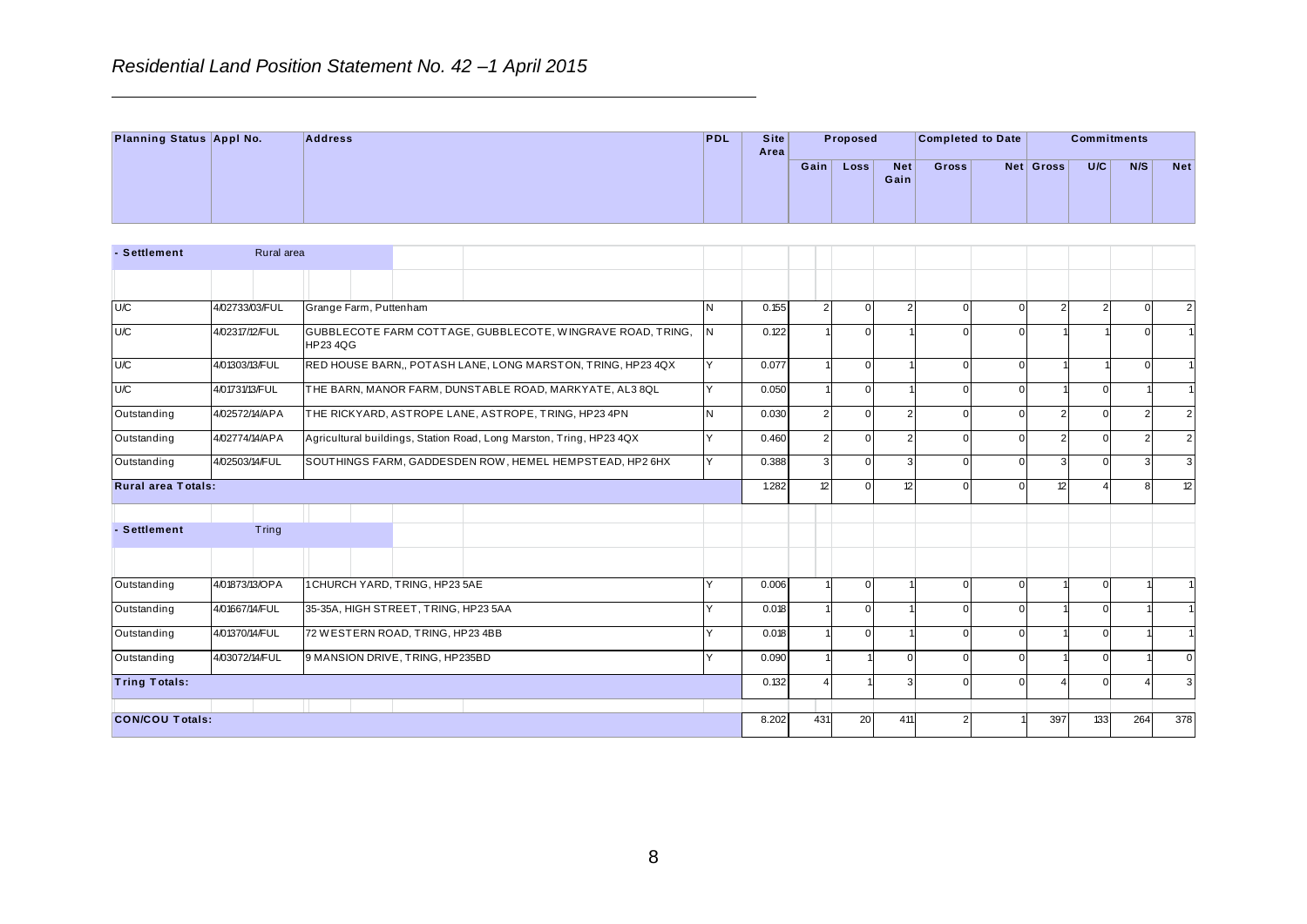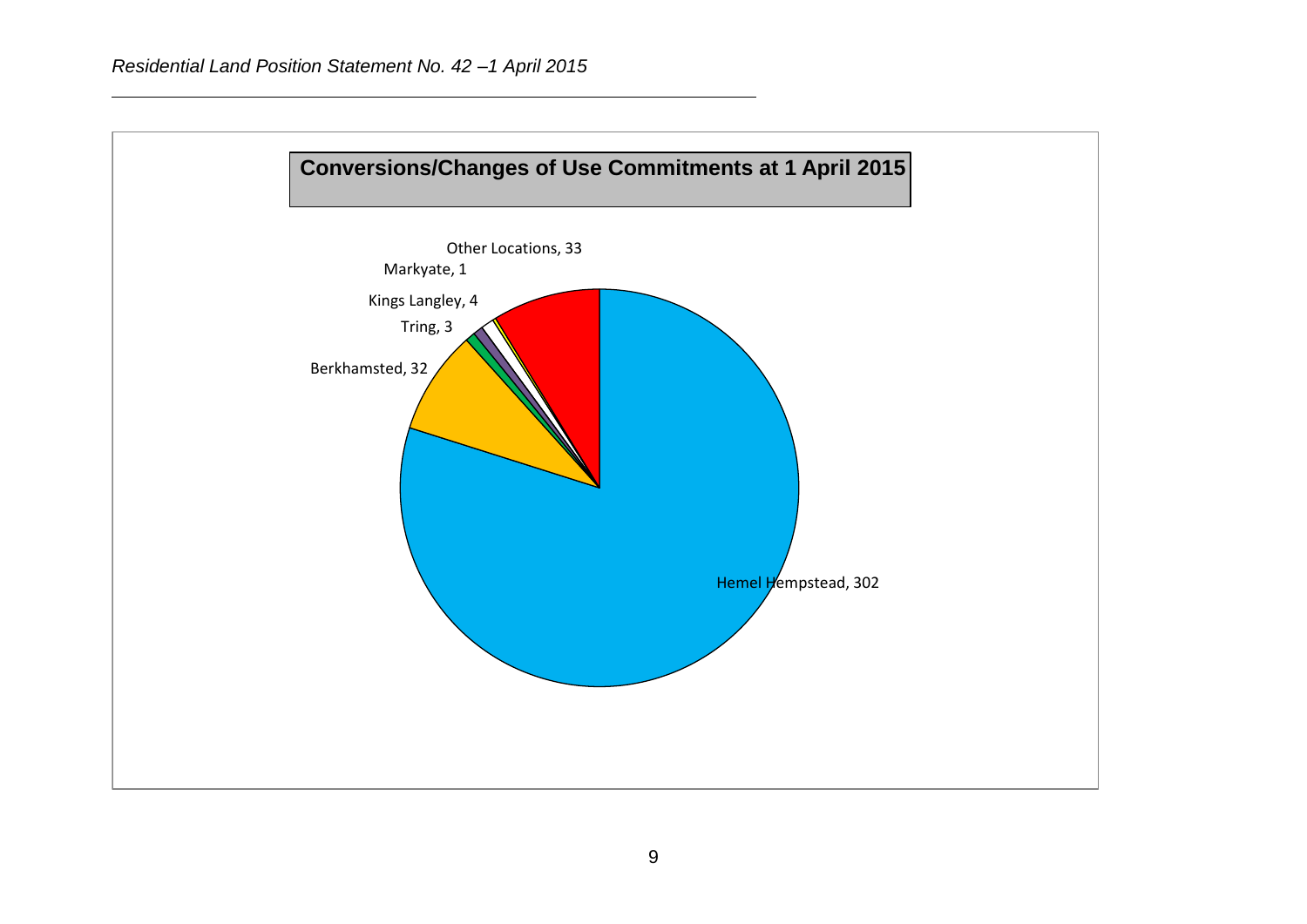| Residential Land Position Statement No. 42 -1 April 2015 |            |                |  |  |            |              |      |                   |                    |                          |           |                    |     |            |
|----------------------------------------------------------|------------|----------------|--|--|------------|--------------|------|-------------------|--------------------|--------------------------|-----------|--------------------|-----|------------|
| Planning Status Appl No.                                 |            | <b>Address</b> |  |  | <b>PDL</b> | Site<br>Area |      | Proposed          |                    | <b>Completed to Date</b> |           | <b>Commitments</b> |     |            |
|                                                          |            |                |  |  |            |              | Gain | Loss <sub>1</sub> | <b>Net</b><br>Gain | <b>Gross</b>             | Net Gross | U/C                | N/S | <b>Net</b> |
|                                                          |            |                |  |  |            |              |      |                   |                    |                          |           |                    |     |            |
| <b>Permission</b><br>Classification                      | Large Site |                |  |  |            |              |      |                   |                    |                          |           |                    |     |            |

| Y | 0.400<br>1.900                                                                                                                                                                       |             |                                                                                 |                                                                                                                                     |                                                                                                                     |              |                 |                                                                                         |              |             |
|---|--------------------------------------------------------------------------------------------------------------------------------------------------------------------------------------|-------------|---------------------------------------------------------------------------------|-------------------------------------------------------------------------------------------------------------------------------------|---------------------------------------------------------------------------------------------------------------------|--------------|-----------------|-----------------------------------------------------------------------------------------|--------------|-------------|
|   |                                                                                                                                                                                      |             |                                                                                 |                                                                                                                                     |                                                                                                                     |              |                 |                                                                                         |              |             |
|   |                                                                                                                                                                                      |             |                                                                                 |                                                                                                                                     |                                                                                                                     |              |                 |                                                                                         |              |             |
|   |                                                                                                                                                                                      |             |                                                                                 |                                                                                                                                     |                                                                                                                     |              |                 |                                                                                         |              |             |
|   |                                                                                                                                                                                      |             | 6 <sup>1</sup>                                                                  | $\sqrt{5}$                                                                                                                          | $\overline{0}$                                                                                                      | $\mathbf{0}$ | 6               | 6                                                                                       | $\mathbf 0$  | $\sqrt{5}$  |
|   |                                                                                                                                                                                      |             | 54                                                                              | 53                                                                                                                                  | 14                                                                                                                  | 13           | 36              | 36                                                                                      | $\mathbf 0$  | 36          |
|   | 0.500                                                                                                                                                                                |             | 26<br>41                                                                        | $-15$                                                                                                                               | $\mathbf{0}$                                                                                                        | $-41$        | 26              | 26                                                                                      | $\mathbf 0$  | 26          |
|   |                                                                                                                                                                                      |             |                                                                                 | 10                                                                                                                                  | $\overline{0}$                                                                                                      |              | 10 <sup>°</sup> | $\mathbf 0$                                                                             | 10           | 10          |
| Υ |                                                                                                                                                                                      |             |                                                                                 | 47                                                                                                                                  | $\Omega$                                                                                                            | -1           | 48              | 48                                                                                      | $\Omega$     | 48          |
|   |                                                                                                                                                                                      |             |                                                                                 | 30                                                                                                                                  | $\Omega$                                                                                                            |              | 30              | $\mathbf 0$                                                                             | 30           | 30          |
|   |                                                                                                                                                                                      |             |                                                                                 | 90                                                                                                                                  | $\Omega$                                                                                                            | $\Omega$     | 92              | $\mathbf 0$                                                                             | 92           | 90          |
|   |                                                                                                                                                                                      |             |                                                                                 | 220                                                                                                                                 | 14 <sub>1</sub>                                                                                                     |              | 248             | 116                                                                                     | 132          | 245         |
|   |                                                                                                                                                                                      |             |                                                                                 |                                                                                                                                     |                                                                                                                     |              |                 |                                                                                         |              |             |
|   |                                                                                                                                                                                      |             |                                                                                 | 8                                                                                                                                   | $\mathbf{0}$                                                                                                        |              | 8               | $\mathbf 0$                                                                             | 8            | $\bf8$      |
|   |                                                                                                                                                                                      |             |                                                                                 |                                                                                                                                     | $\Omega$                                                                                                            |              | 8               | $\mathbf 0$                                                                             | 8            | 8           |
|   |                                                                                                                                                                                      |             |                                                                                 |                                                                                                                                     |                                                                                                                     |              |                 |                                                                                         |              |             |
|   |                                                                                                                                                                                      |             |                                                                                 | 5                                                                                                                                   | $\overline{0}$                                                                                                      |              | 5               | $5\phantom{.0}$                                                                         | $\mathbf{0}$ | $\mathbf 5$ |
|   |                                                                                                                                                                                      |             |                                                                                 |                                                                                                                                     |                                                                                                                     |              | $5\phantom{.0}$ | $5\phantom{.0}$                                                                         | $\mathbf 0$  | $\sqrt{5}$  |
|   | LIDL - LAND FORMERLY ROY CHAPMAN LTD AND DAVIS AND SAMSON,<br>LAND AT JUNCTION OF, DURRANTS LANE &, SHOOTERSWAY,<br>THE YARD, KINGS LANE, CHIPPERFIELD, KINGS LANGLEY, WD4 9ER<br>10 | Y<br>Y<br>N | 0.125<br>0.360<br>0.600<br>11.140<br>15.025<br>0.152<br>0.152<br>0.330<br>0.330 | 10 <sup>10</sup><br>48<br>30<br>92<br>$\overline{2}$<br>266<br>8 <sup>1</sup><br>8 <sup>1</sup><br>5 <sub>5</sub><br>5 <sup>1</sup> | $\mathbf{0}$<br>$\mathbf{0}$<br>46<br>$\mathbf{0}$<br>$\Omega$<br>8<br>$\mathbf{0}$<br>$\overline{0}$<br>$\sqrt{5}$ |              | $\overline{0}$  | $\mathbf{0}$<br>$\Omega$<br>$-29$<br>$\Omega$<br>$\Omega$<br>$\Omega$<br>$\overline{0}$ |              |             |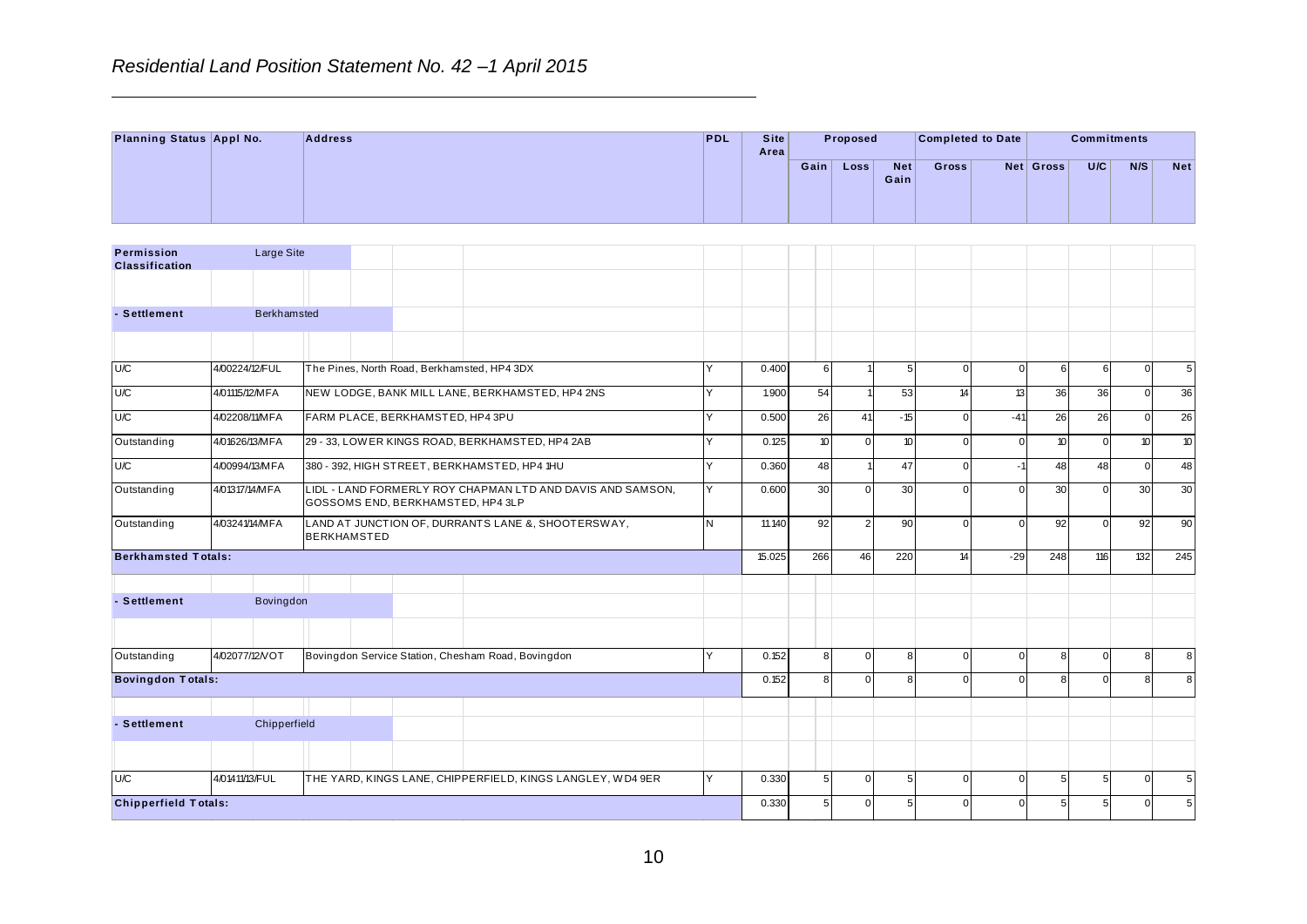| <b>Appl No.</b> | <b>Address</b> |                 |  | <b>PDL</b> | <b>Site</b><br>Area |  |      |                  |                 |                                             |     |     |                    |
|-----------------|----------------|-----------------|--|------------|---------------------|--|------|------------------|-----------------|---------------------------------------------|-----|-----|--------------------|
|                 |                |                 |  |            |                     |  |      |                  | <b>Net</b>      | <b>Gross</b>                                | U/C | N/S | Net                |
|                 |                |                 |  |            |                     |  |      |                  |                 |                                             |     |     |                    |
|                 |                |                 |  |            |                     |  |      |                  |                 |                                             |     |     |                    |
|                 |                | Hemel Hempstead |  |            |                     |  | Gain | Proposed<br>Loss | <b>Net Gain</b> | <b>Completed to</b><br>Date<br><b>Gross</b> |     |     | <b>Commitments</b> |

| - Settlement |                | <b>Hemel Hempstead</b>        |                                                                                                           |              |        |                  |               |                 |          |          |                 |              |              |     |
|--------------|----------------|-------------------------------|-----------------------------------------------------------------------------------------------------------|--------------|--------|------------------|---------------|-----------------|----------|----------|-----------------|--------------|--------------|-----|
|              |                |                               |                                                                                                           |              |        |                  |               |                 |          |          |                 |              |              |     |
| U/C          | 4/02419/04     |                               | LAND ADJ. THE MANOR ESTATE. APSLEY. HEMEL HEMPSTEAD                                                       | IN.          | 19.520 | 325              | $\Omega$      | 325             | 88       | 88       | 200             | 37           | 163          | 200 |
| U/C          | 4/01382/09     |                               | FORMER SAPPI SITE, LOWER ROAD, NASH MILLS, HEMEL HEMPSTEAD                                                | Y            | 5.000  | 450              | $\Omega$      | 450             | 197      | 197      | 253             | 253          | $\mathbf{0}$ | 253 |
| U/C          | 4/00745/10     |                               | LAND ADJ. THE MANOR ESTATE, APSLEY, HEMEL HEMPSTEAD, HP3                                                  | IN.          | 3.490  | 37               | $\Omega$      | 37              | 14       | 14       | 23              | 23           | $\mathbf{0}$ | 23  |
| Outstanding  | 4/01477/09/MOA |                               | LAND AT NE HEMEL HEMPSTEAD (ADJ. NICKY LINE), THREE CHERRY T,<br>THREE CHEERY TREES LANE. HEMEL HEMPSTEAD | IN.          | 12.400 | 357              | $\Omega$      | 357             |          |          | 357             | $\Omega$     | 357          | 357 |
| Outstanding  | 4/01348/11/MFA |                               | THE LEINSTER, BEECHFIELD ROAD, HEMEL HEMPSTEAD, HP11PP                                                    | v            | 0.150  | 13 <sup>1</sup>  | $\Omega$      | 13              | $\Omega$ |          | 13              | $\Omega$     | 13           | 13  |
| <b>U/C</b>   | 4/01365/12/FUL |                               | 10-12, QUEENSWAY, HEMEL HEMPSTEAD, HP2 1LR                                                                |              | 0.040  | $6 \overline{6}$ | $\Omega$      | 6               |          |          |                 | 6            | $\Omega$     | 6   |
| <b>U/C</b>   | 4/00127/13/FUL |                               | GADEBRIDGE BAPTIST CHURCH &, 361, GALLEY HILL, HEMEL HEMPSTEAD Y                                          |              | 0.190  | 6                |               | 5               |          |          |                 |              | $\Omega$     |     |
| Outstanding  | 4/00552/12/MOA |                               | 89, SUNNYHILL ROAD, Hemel Hempstead, HP1 TT A                                                             | $\vee$       | 0.340  | 13               |               | 12              |          |          | 13              | $\Omega$     | 13           | 12  |
| Outstanding  | 4/00142/13/MOA |                               | ABLE HOUSE, 1 FIGTREE HILL, HEMEL HEMPSTEAD, HP2 5XJ                                                      |              | 0.130  | 11               | $\Omega$      | 11              |          |          | 11              | $\Omega$     | 11           | 11  |
| Outstanding  | 4/00518/13     | HEMPSTEAD, HP2 4HL            | ADEYFIELD FREE CHURCH, LEVERSTOCK GREEN ROAD, HEMEL                                                       |              | 0.340  | 14               | $\Omega$      | 14              |          |          | 14              | $\Omega$     | 14           | 14  |
| <b>U/C</b>   | 4/02244/12/FUL | HEMPSTEAD, HP13ND             | ST PETERS CHURCH SITE, THE NOKES, GADEBRIDGE, HEMEL                                                       | v            | 0.090  | $\mathbf{Q}$     | $\Omega$      | q               |          |          |                 | $\mathbf{Q}$ | $\Omega$     | 9   |
| <b>U/C</b>   | 4/01450/12/MFA | Hempdstead                    | Former Royal Mail Sorting Office, Paradise Industrial Estate, Park Lane, Hemel                            | Y            | 1.380  | 86               | $\Omega$      | 86              | $\Omega$ |          | 86              | 86           | $\Omega$     | 86  |
| Outstanding  | 4/01227/13     |                               | 162 MARLOWES, HEMEL HEMPSTEAD, HP11BA                                                                     | Y            | 0.062  | 12               | $\Omega$      | 12              | $\Omega$ | $\Omega$ | 12 <sup>°</sup> | $\Omega$     | 12           | 12  |
| Outstanding  | 4/02013/13     | HEMEL HEMPSTEAD, HP11FW       | (BLOCK H), LAND AT JUNCTION OF COTTERELLS AND, STATION ROAD,                                              | Y            | 0.250  | q                | $\Omega$      | $\mathbf{Q}$    | $\Omega$ |          |                 | $\Omega$     | 9            | 9   |
| Outstanding  | 4/00817/11/VOT |                               | 31 WOOD LANE END, HEMEL HEMPSTEAD, HP2 4RA                                                                | $\checkmark$ | 0.060  | $6 \overline{6}$ |               | $5\overline{5}$ | $\Omega$ |          | 6               | $\Omega$     | 6            | 5   |
| Outstanding  | 4/00216/13/MOA | <b>GREEN. HEMEL HEMPSTEAD</b> | LAND BETWEEN WESTWICK ROW AND PANCAKE LANE, LEVERSTOCK                                                    | IN.          | 1.098  | 26               | $\Omega$      | 26              | $\Omega$ |          | 26              | $\Omega$     | 26           | 26  |
| <b>U/C</b>   | 4/01010/13/MFA |                               | 175-189, LONDON ROAD, APSLEY, HEMEL HEMPSTEAD, HP3 9SQ                                                    | v            | 0.209  | 36 <sup>1</sup>  | $\mathcal{P}$ | 34              | $\Omega$ | $-2$     | 36              | 36           | $\Omega$     | 36  |
| Outstanding  | 4/01077/13/MOA |                               | VIKING HOUSE. SWALLOWDALE LANE. HEMEL HEMPSTEAD. HP2 7EA                                                  | v            | 0.816  | 64               | $\Omega$      | 64              |          |          | 64              | $\Omega$     | 64           | 64  |
| Outstanding  | 4/02214/13/FUL |                               | 165 - 215, LONGLANDS, HEMEL HEMPSTEAD, HP2 4EL                                                            |              | 0.106  | $6 \overline{6}$ | $\Omega$      | 6               |          |          | 6               | $\Omega$     | 6            | 6   |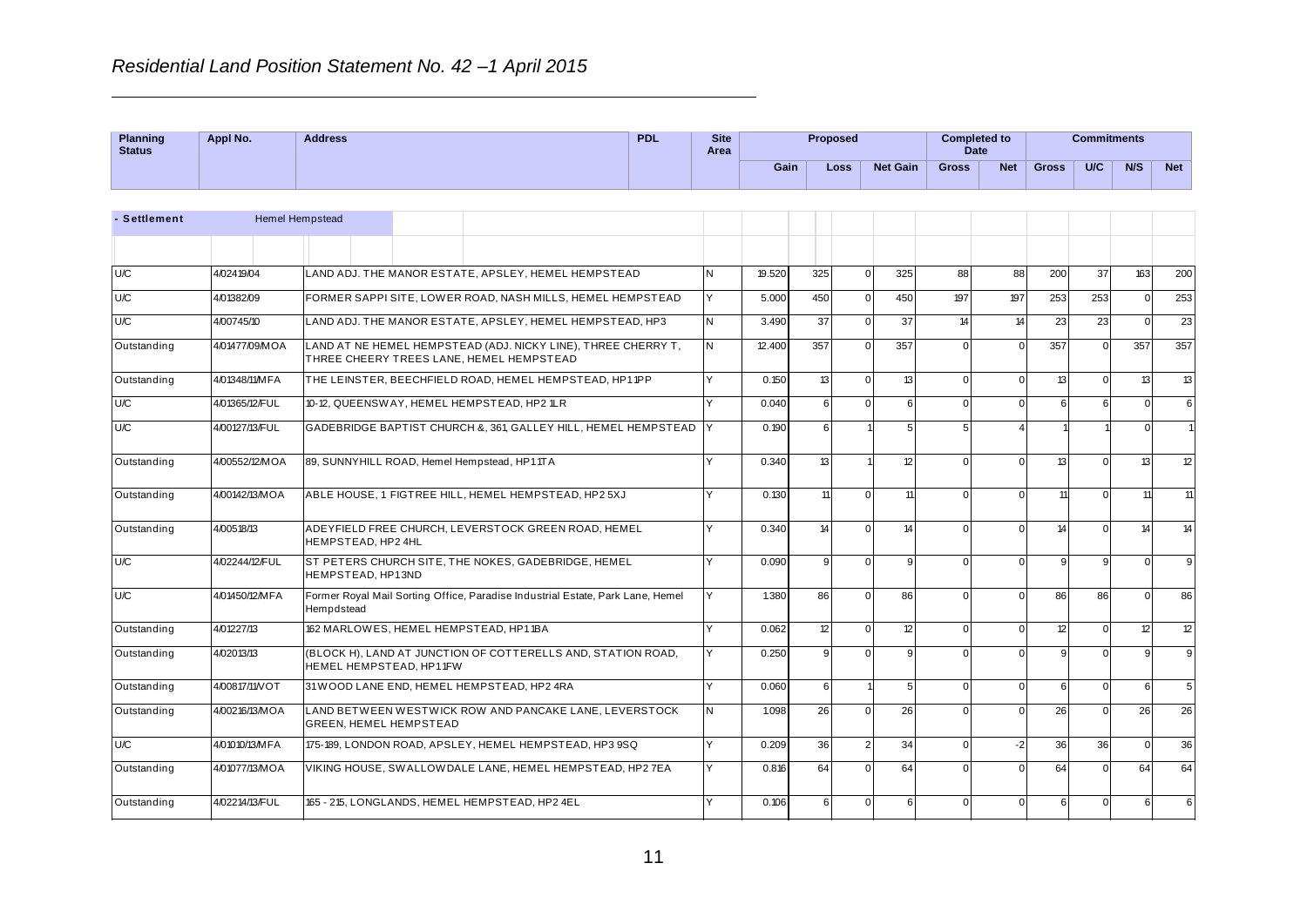| <b>Planning</b><br><b>Status</b> | Appl No.       | <b>Address</b>                        | <b>PDL</b> | <b>Site</b><br>Area |            | Proposed |                 | <b>Completed to</b><br><b>Date</b> |            |              | <b>Commitments</b> |        |            |
|----------------------------------|----------------|---------------------------------------|------------|---------------------|------------|----------|-----------------|------------------------------------|------------|--------------|--------------------|--------|------------|
|                                  |                |                                       |            |                     | Gain       | Loss     | <b>Net Gain</b> | <b>Gross</b>                       | <b>Net</b> | <b>Gross</b> | U/C                | N/S    | <b>Net</b> |
|                                  |                |                                       |            |                     |            |          |                 |                                    |            |              |                    |        |            |
| U/C                              | 4/01942/14/RES | 27 BOX LANE, HEMEL HEMPSTEAD, HP3 0DH |            |                     | 0.350      | 11 I     |                 |                                    |            | 11           | 10 I               |        |            |
|                                  | 10000001111101 | $\frac{1}{2}$                         |            | $\mathbf{1}$        | $\sqrt{2}$ | $\sim$   | $\sim$          |                                    |            | $\sim$       |                    | $\sim$ | $\sim$     |

|                         |                                                                                                                                                                                                                                                                    |             |                    |                                                                                                |                          |                                                          |  |              | valli  | Luss             |                | <b>Net Gaill</b> | ิบเบรร       | ne.      | ษเษร           | טוט         | NO.            | <b>INGL</b>      |
|-------------------------|--------------------------------------------------------------------------------------------------------------------------------------------------------------------------------------------------------------------------------------------------------------------|-------------|--------------------|------------------------------------------------------------------------------------------------|--------------------------|----------------------------------------------------------|--|--------------|--------|------------------|----------------|------------------|--------------|----------|----------------|-------------|----------------|------------------|
|                         |                                                                                                                                                                                                                                                                    |             |                    |                                                                                                |                          |                                                          |  |              |        |                  |                |                  |              |          |                |             |                |                  |
| <b>U/C</b>              | 4/01942/14/RES                                                                                                                                                                                                                                                     |             |                    |                                                                                                |                          | 27 BOX LANE, HEMEL HEMPSTEAD, HP3 0DH                    |  |              | 0.350  | 11               |                | 10               | U            |          | $1^{\circ}$    | 10          |                | 11               |
| Outstanding             | 4/00676/14/MFA                                                                                                                                                                                                                                                     |             |                    |                                                                                                | HEMEL HEMPSTEAD, HP2 2DE | LAND AT MAYLANDS COURT & WOOD LANE END, MAYLANDS AVENUE, |  | Y            | 1.430  | 130              | $\Omega$       | 130              | O            | $\Omega$ | 130            | $\Omega$    | 130            | 130              |
| Outstanding             | 4/02465/14/FUL                                                                                                                                                                                                                                                     |             |                    |                                                                                                |                          | 23 KINGSLAND ROAD, HEMEL HEMPSTEAD, HP11QD               |  | ٧            | 0.074  | 5 <sub>1</sub>   | $\Omega$       | 5                | $\Omega$     | $\Omega$ | $\overline{5}$ | $\Omega$    | 5              | 5                |
| Outstanding             | 4/01508/14/FUL                                                                                                                                                                                                                                                     |             | HEMPSTEAD, HP2 5YU |                                                                                                |                          | LAND ON THE CORNER OF WHEATFIELD/, FLETCHER WAY, HEMEL   |  | N            | 0.190  | 8                | $\Omega$       | 8                |              | $\Omega$ | 8              | $\Omega$    | 8              | 8                |
| Outstanding             |                                                                                                                                                                                                                                                                    |             |                    |                                                                                                |                          |                                                          |  | $\checkmark$ | 0.100  | 9 <sub>l</sub>   | $\mathbf{0}$   | 9                | $\Omega$     | $\Omega$ | 9              | $\mathbf 0$ | 9              | $\boldsymbol{9}$ |
| Outstanding             | 4/01738/13/OUT<br>GARAGE SITE, TURNERS HILL, HEMEL HEMPSTEAD<br>4/00925/14/MOA<br>FORMER MARTINDALE JMI SCHOOL, BOXTED ROAD, HEMEL HEMPSTEAD,<br>HP12QS<br>4/00187/15/FUL<br>11 GREAT ROAD, HEMEL HEMPSTEAD, HP2 5LB<br><b>Hemel Hempstead Totals:</b><br>Markyate |             |                    |                                                                                                |                          |                                                          |  |              | 1.430  | 43               | n              | 43               |              | $\Omega$ | 43             | ∩           | 43             | 43               |
| Outstanding             |                                                                                                                                                                                                                                                                    |             |                    |                                                                                                |                          |                                                          |  |              | 0.130  | $6 \mid$         |                | 5                | $\Omega$     | $\Omega$ | 6              | $\Omega$    | 6              | 5                |
|                         |                                                                                                                                                                                                                                                                    |             |                    |                                                                                                |                          |                                                          |  |              | 49.375 | 1698             | $\overline{7}$ | 1691             | 304          | 300      | 1357           | 461         | 896            | 1354             |
| - Settlement            |                                                                                                                                                                                                                                                                    |             |                    |                                                                                                |                          |                                                          |  |              |        |                  |                |                  |              |          |                |             |                |                  |
|                         |                                                                                                                                                                                                                                                                    |             |                    |                                                                                                |                          |                                                          |  |              |        |                  |                |                  |              |          |                |             |                |                  |
| U/C                     | 4/01173/11                                                                                                                                                                                                                                                         |             |                    | LAND AT HICKS ROAD, MARKYATE, AL3 8LH<br>LAND AT MANOR FARM, DUNSTABLE ROAD, MARKYATE, AL3 8QL |                          |                                                          |  |              | 1.900  | 75               | $\mathbf 0$    | 75               | 35           | 35       | 40             | 38          | $\overline{2}$ | 40               |
| U/C                     | 4/01797/12/VOT                                                                                                                                                                                                                                                     |             |                    |                                                                                                |                          |                                                          |  | N            | 1.260  | 40               | $\Omega$       | 40               | 22           | 22       | 18             | 14          |                | 18               |
| <b>Markyate Totals:</b> |                                                                                                                                                                                                                                                                    |             |                    |                                                                                                |                          |                                                          |  |              | 3.160  | 115              | $\mathbf{0}$   | 115              | 57           | 57       | 58             | 52          | 6              | 58               |
|                         |                                                                                                                                                                                                                                                                    |             |                    |                                                                                                |                          |                                                          |  |              |        |                  |                |                  |              |          |                |             |                |                  |
| - Settlement            |                                                                                                                                                                                                                                                                    | Northchurch |                    |                                                                                                |                          |                                                          |  |              |        |                  |                |                  |              |          |                |             |                |                  |
| Outstanding             | 4/01756/12/OUT                                                                                                                                                                                                                                                     |             |                    |                                                                                                |                          | 8 NEW ROAD, NORTHCHURCH, BERKHAMSTED, HP4 3QY            |  |              | 0.110  | $6 \mid$         |                | 5                | <sup>n</sup> | $\Omega$ | Δ              | $\Omega$    |                | 3                |
| Northchurch Totals:     |                                                                                                                                                                                                                                                                    |             |                    |                                                                                                |                          |                                                          |  |              | 0.110  | $6 \overline{6}$ |                | 5                | U            | $\Omega$ |                | $\Omega$    |                | 3                |
|                         |                                                                                                                                                                                                                                                                    |             |                    |                                                                                                |                          |                                                          |  |              |        |                  |                |                  |              |          |                |             |                |                  |
| - Settlement            |                                                                                                                                                                                                                                                                    | Rural area  |                    |                                                                                                |                          |                                                          |  |              |        |                  |                |                  |              |          |                |             |                |                  |
|                         |                                                                                                                                                                                                                                                                    |             |                    |                                                                                                |                          |                                                          |  |              |        |                  |                |                  |              |          |                |             |                |                  |
|                         | Outstanding<br>FORMER EGG PACKING FACILITY, LUKES LANE, GUBBLECOTE, TRING,<br>4/00434/14/MFA<br><b>HP23 4QH</b>                                                                                                                                                    |             |                    |                                                                                                |                          |                                                          |  |              | 1.540  | 21               | $\Omega$       | 21               |              | $\Omega$ | 21             | $\Omega$    | 21             | 21               |
| Rural area Totals:      |                                                                                                                                                                                                                                                                    |             |                    |                                                                                                |                          |                                                          |  |              | 1.540  | 21               | $\Omega$       | 21               | $\Omega$     | $\Omega$ | 21             | ∩           | 21             | 21               |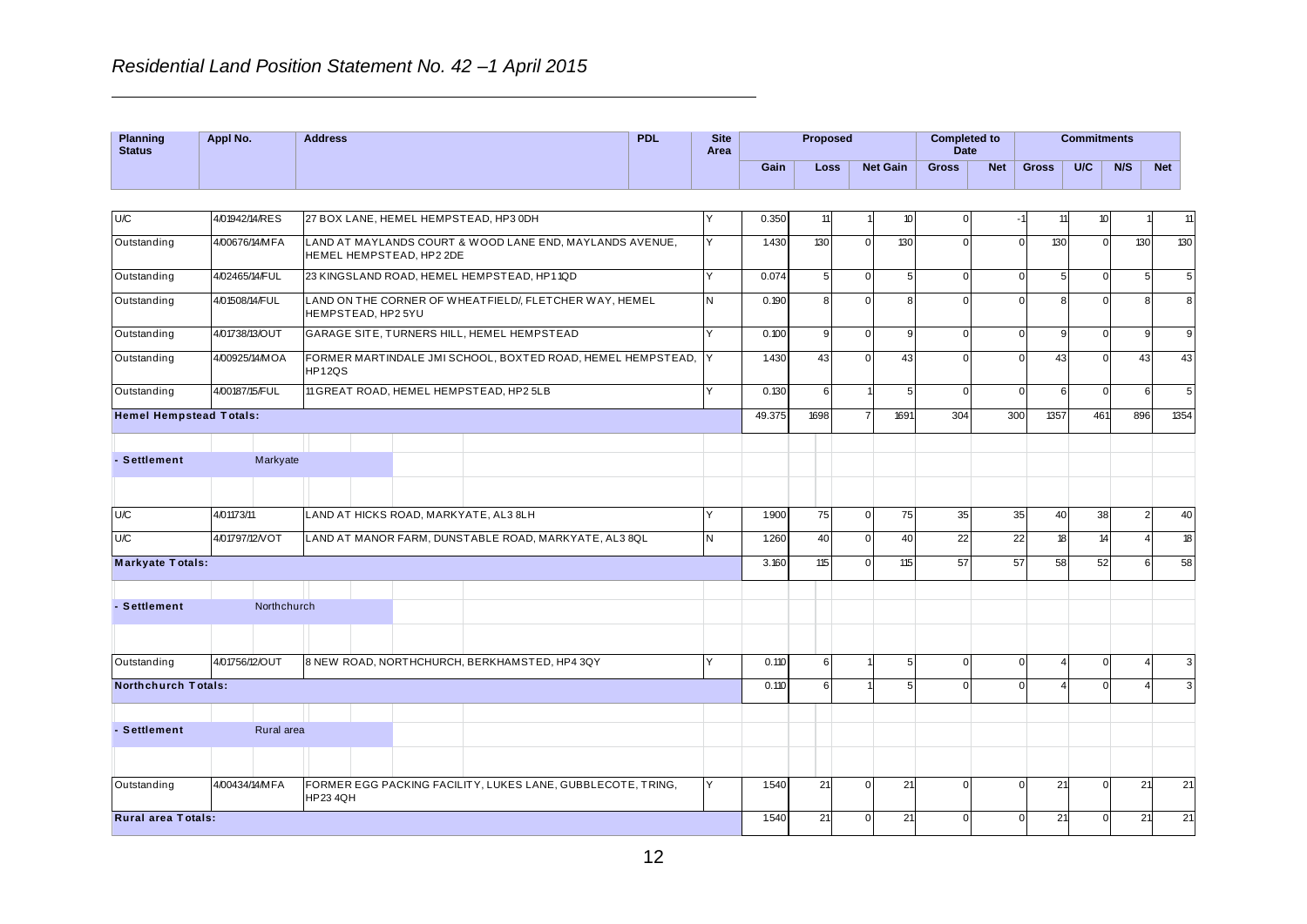|                          |       |                | Residential Land Position Statement No. 42 -1 April 2015 |            |                     |      |          |             |                          |           |                    |     |            |
|--------------------------|-------|----------------|----------------------------------------------------------|------------|---------------------|------|----------|-------------|--------------------------|-----------|--------------------|-----|------------|
| Planning Status Appl No. |       | <b>Address</b> |                                                          | <b>PDL</b> | <b>Site</b><br>Area |      | Proposed |             | <b>Completed to Date</b> |           | <b>Commitments</b> |     |            |
|                          |       |                |                                                          |            |                     | Gain | Loss     | Net<br>Gain | <b>Gross</b>             | Net Gross | U/C                | N/S | <b>Net</b> |
|                          |       |                |                                                          |            |                     |      |          |             |                          |           |                    |     |            |
| - Settlement             | Tring |                |                                                          |            |                     |      |          |             |                          |           |                    |     |            |
|                          |       |                |                                                          |            |                     |      |          |             |                          |           |                    |     |            |

|                      |                |                                         |                                         |                                                                   |   |        | Gain $ $         | Loss           | <b>Net</b><br>Gain | Gross          |                | Net Gross        | U/C             | N/S             | Net        |
|----------------------|----------------|-----------------------------------------|-----------------------------------------|-------------------------------------------------------------------|---|--------|------------------|----------------|--------------------|----------------|----------------|------------------|-----------------|-----------------|------------|
| - Settlement         | Tring          |                                         |                                         |                                                                   |   |        |                  |                |                    |                |                |                  |                 |                 |            |
|                      |                |                                         |                                         |                                                                   |   |        |                  |                |                    |                |                |                  |                 |                 |            |
| <b>U/C</b>           | 4/02168/06/FUL | Maund & Irvine, Brook Street, Tring     |                                         |                                                                   | Y | 0.155  | 34               | $\mathbf 0$    | 34                 | $\overline{0}$ | $\overline{0}$ | 34               | 34              | $\mathbf 0$     | 34         |
| <b>C</b>             | 4/00102/13/MFA |                                         |                                         | ROSE & CROWN HOTEL, HIGH STREET, TRING, HP235AH                   | Y | 0.470  | 35               | $\mathbf{0}$   | 35                 | 22             | 22             | 13               | 12              |                 | ಚ          |
| U/C                  | 4/00665/13/FUL |                                         |                                         | LAND AT BROOKFIELD, BROOKFIELD CLOSE, TRING, HP23 5PD             | Y | 0.490  | $\overline{7}$   |                | $6 \overline{6}$   |                | $\mathbf{0}$   | $6\phantom{.}6$  | $6 \overline{}$ | $\mathbf 0$     | $\,6\,$    |
| <b>U/C</b>           | 4/01806/13/RES | 37 - 41, MORTIMER HILL, TRING, HP23 5JA |                                         |                                                                   | Y | 0.450  | 14               | $\mathbf 0$    | 14                 | $\overline{0}$ | $\overline{0}$ | 14               | 14              | $\overline{0}$  | 14         |
| <b>U/C</b>           | 4/01785/12/FUL |                                         |                                         | NEW MILL SOCIAL CENTRE, BULBOURNE ROAD, GAMNEL, TRING, HP23 4JL Y |   | 0.110  | $6 \overline{6}$ | $\Omega$       | $6 \overline{6}$   | $\Omega$       | $\overline{0}$ | $6 \overline{6}$ | $6\overline{6}$ | $\overline{0}$  | $\,6$      |
| Outstanding          | 4/01875/14/FUL |                                         | 43 - 45, MORTIMER HILL, TRING, HP23 5JA |                                                                   | Y | 0.240  | 8 <sup>1</sup>   | $\overline{2}$ | $6 \overline{6}$   | $\overline{0}$ | $\overline{0}$ | 8                | $\mathbf 0$     | 8               | $\,6$      |
| Outstanding          | 4/01155/14/FUL |                                         |                                         | COUNCIL DEPOT, QUEEN STREET, TRING, HP23 6BQ                      | Y | 0.067  | 5 <sup>1</sup>   | $\mathbf{0}$   | 5 <sup>1</sup>     | $\overline{0}$ | $\overline{0}$ | 5 <sub>5</sub>   | $\mathbf 0$     | $5\overline{)}$ | $\sqrt{5}$ |
| <b>Tring Totals:</b> |                |                                         |                                         |                                                                   |   | 1.982  | 109              | $\mathbf{3}$   | 106                | 23             | 22             | 86               | 72              | 14              | 84         |
| Large Site Totals:   |                |                                         |                                         |                                                                   |   | 71.674 | 2228             | 57             | 2171               | 398            | 350            | 1787             | 706             | 1081            | 1778       |
|                      |                |                                         |                                         |                                                                   |   |        |                  |                |                    |                |                |                  |                 |                 |            |
|                      |                |                                         |                                         |                                                                   |   |        |                  |                |                    |                |                |                  |                 |                 |            |
|                      |                |                                         |                                         | 13                                                                |   |        |                  |                |                    |                |                |                  |                 |                 |            |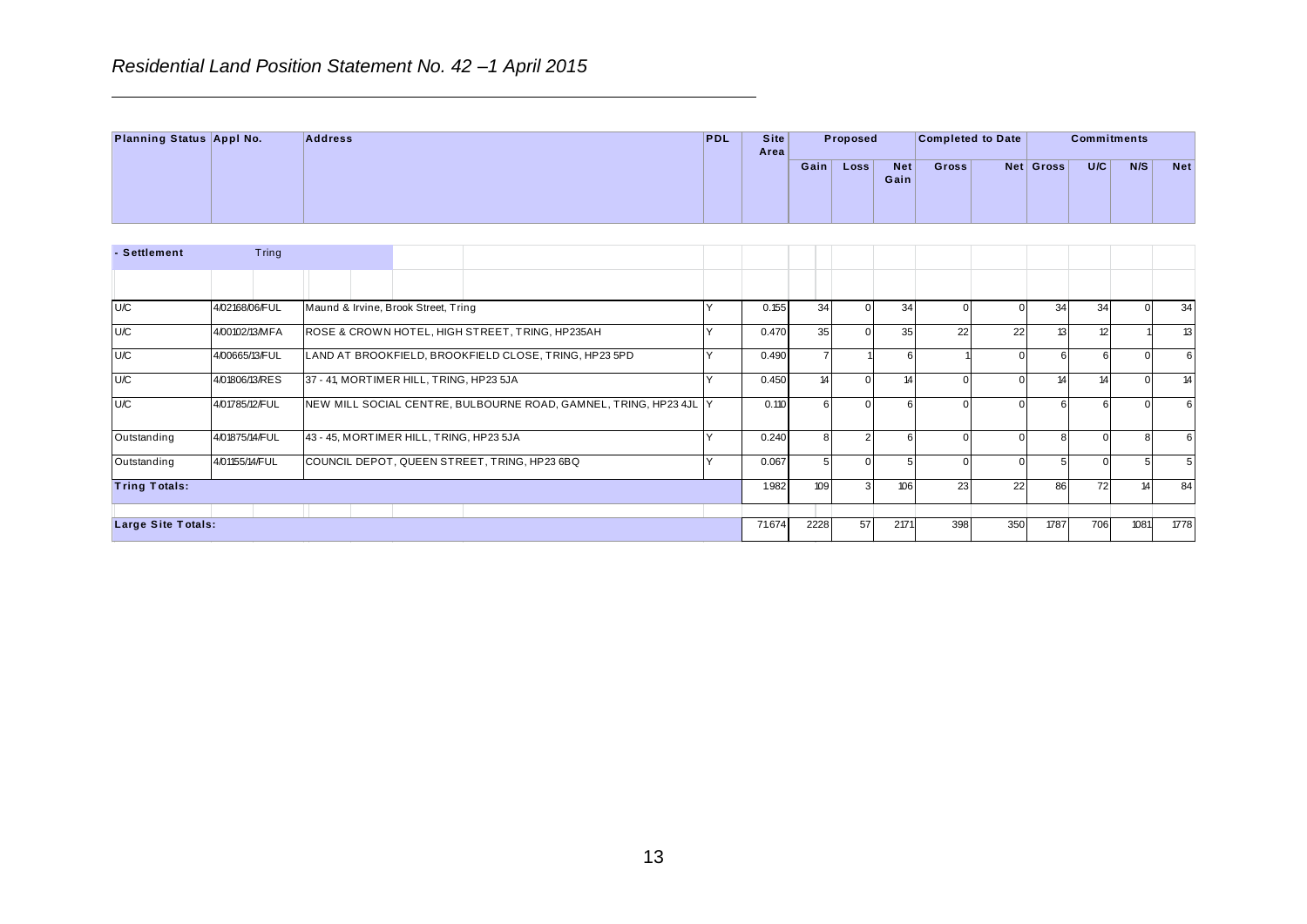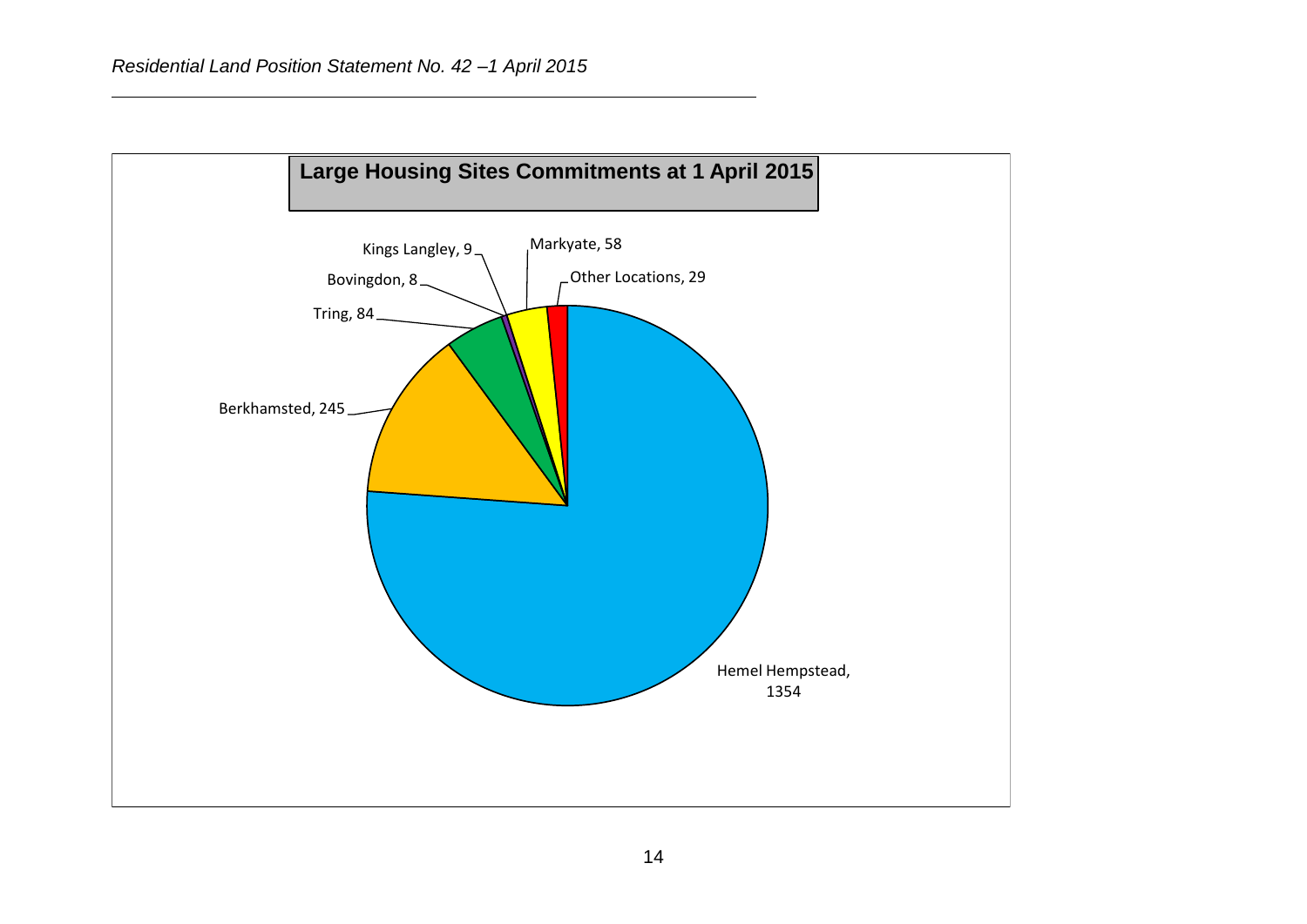| Residential Land Position Statement No. 42 -1 April 2015 |                   |                |                                                   |  |    |                |             |                |                |                    |             |                          |                |                    |             |                |
|----------------------------------------------------------|-------------------|----------------|---------------------------------------------------|--|----|----------------|-------------|----------------|----------------|--------------------|-------------|--------------------------|----------------|--------------------|-------------|----------------|
| Planning Status Appl No.                                 |                   | <b>Address</b> |                                                   |  |    | PDL            | <b>Site</b> |                | Proposed       |                    |             | <b>Completed to Date</b> |                | <b>Commitments</b> |             |                |
|                                                          |                   |                |                                                   |  |    |                | Area        |                | Gain Loss      | <b>Net</b><br>Gain | Gross       |                          | Net Gross      | U/C                | N/S         | <b>Net</b>     |
| <b>Permission</b><br>Classification                      | <b>Small Site</b> |                |                                                   |  |    |                |             |                |                |                    |             |                          |                |                    |             |                |
| - Settlement                                             | Aldbury           |                |                                                   |  |    |                |             |                |                |                    |             |                          |                |                    |             |                |
| <b>U/C</b>                                               | 4/01641/12        |                | STONERIDGE, MALTING LANE, ALDBURY, TRING, HP235RH |  |    | Y              | 0.140       |                |                | $\mathbf 0$        | $\mathbf 0$ | -1                       |                |                    | $\mathbf 0$ |                |
| Outstanding                                              | 4/00016/14/FUL    |                | 3 MALTING LANE, ALDBURY, TRING, HP23 5RH          |  |    | $\overline{N}$ | 0.069       |                | $\overline{0}$ |                    | $\mathbf 0$ | $\mathbf 0$              |                | $\mathbf 0$        |             |                |
| <b>Aldbury Totals:</b>                                   |                   |                |                                                   |  |    |                | 0.209       | $\overline{2}$ |                |                    | $\mathbf 0$ | 41                       | $\overline{2}$ |                    |             | $\overline{2}$ |
|                                                          |                   |                |                                                   |  |    |                |             |                |                |                    |             |                          |                |                    |             |                |
|                                                          |                   |                |                                                   |  | 15 |                |             |                |                |                    |             |                          |                |                    |             |                |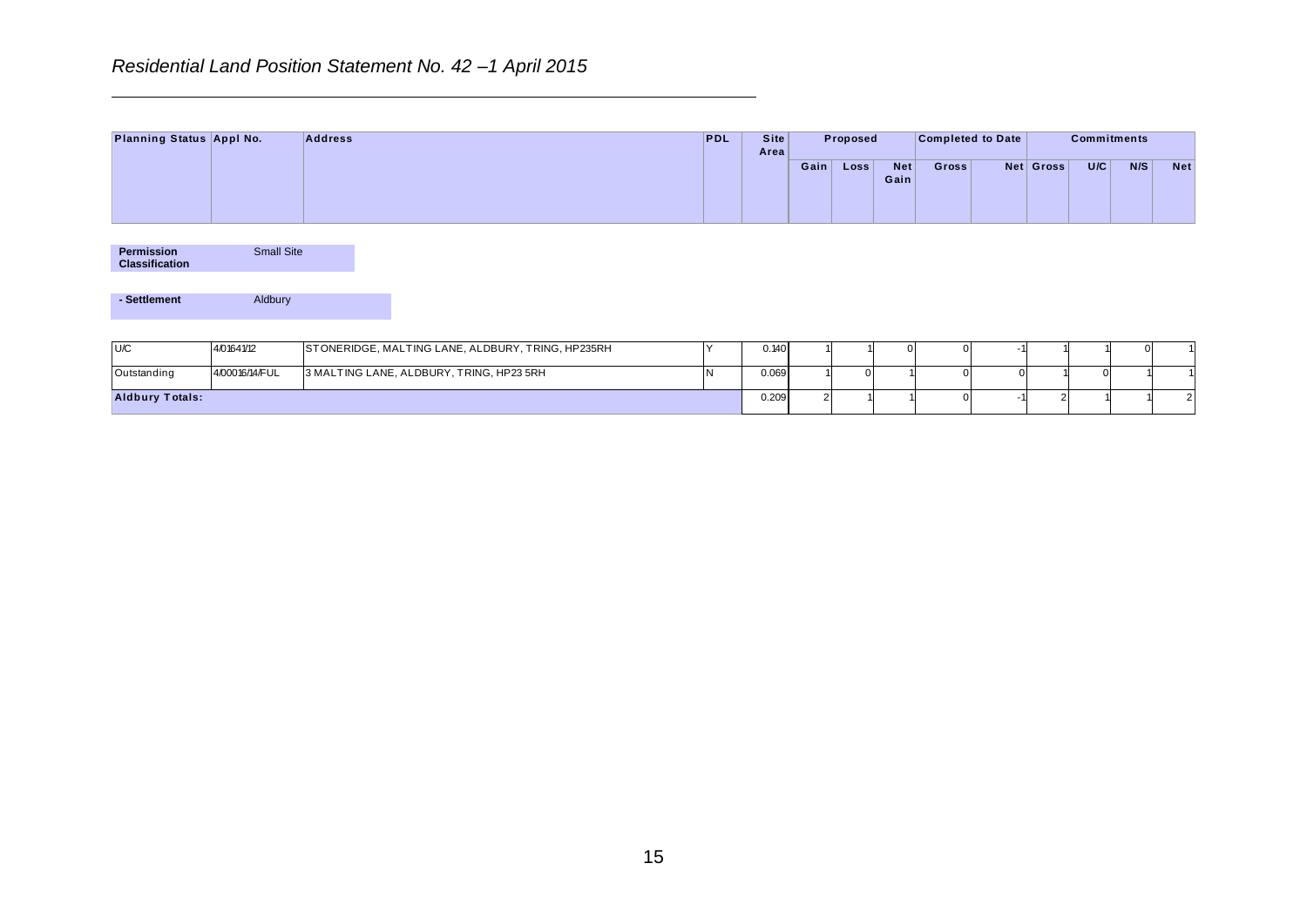| <b>PDL</b> |      |      |                                       |              |                          |     |           |                    |
|------------|------|------|---------------------------------------|--------------|--------------------------|-----|-----------|--------------------|
|            | Gain |      |                                       |              |                          | U/C | N/S       | <b>Net</b>         |
|            |      |      |                                       |              |                          |     |           |                    |
|            | Area | Site | Proposed<br>Loss <sub>1</sub><br>Gain | Net<br>Gross | <b>Completed to Date</b> |     | Net Gross | <b>Commitments</b> |

|                            |                    |                                         |                                                                     |     |       | Gain             | Loss           | <b>Net</b><br>Gain | Gross        |                | <b>Net Gross</b> | U/C            | N/S         | <b>Net</b>     |
|----------------------------|--------------------|-----------------------------------------|---------------------------------------------------------------------|-----|-------|------------------|----------------|--------------------|--------------|----------------|------------------|----------------|-------------|----------------|
| - Settlement               | <b>Berkhamsted</b> |                                         |                                                                     |     |       |                  |                |                    |              |                |                  |                |             |                |
|                            |                    |                                         |                                                                     |     |       |                  |                |                    |              |                |                  |                |             |                |
| U/C                        | 4/02330/12/FUL     |                                         | PERBROOK, KINGSHILL WAY, BERKHAMSTED, HP4 3TP                       |     | 0.358 | $\overline{4}$   |                | $\mathbf{3}$       | $\mathbf 0$  | $\overline{0}$ | Δ                | $\overline{4}$ | $\mathbf 0$ | 3              |
| U/C                        | 4/00927/12         | 1, Park View Road, Berkhamsted, HP4 3EY |                                                                     | v   | 0.050 |                  |                | $\mathbf 0$        | $\mathbf 0$  | $-1$           |                  |                | $\mathbf 0$ | $\overline{1}$ |
| Outstanding                | 4/02221/12         | 20 MEADWAY, BERKHAMSTED, HP4 2PN        |                                                                     | Y   | 0.170 |                  |                | $\Omega$           | $\mathbf{0}$ | $\Omega$       |                  | $\Omega$       |             | $\mathbf 0$    |
| Outstanding                | 4/00615/13/VOT     | 21 HALL PARK, BERKHAMSTED, HP4 2NU      |                                                                     | IN. | 0.077 |                  | $\overline{0}$ |                    | $\mathbf 0$  | $\overline{0}$ |                  | $\mathbf 0$    |             | $\overline{1}$ |
| U/C                        | 4/01751/13/FUL     |                                         | r/o Lorelei, Shelgrah & Carden, George Street, Berkhamsted, HP4 2EW | IN. | 0.120 | $\overline{3}$   | $\Omega$       | $\mathbf{3}$       | $\mathbf{0}$ | $\Omega$       | 3                | 3              | $\Omega$    | 3              |
| U/C                        | 4/01884/13         |                                         | TOWER HOUSE, (R/O 222), HIGH STREET, BERKHAMSTED, HP4 2AB           | Y   | 0.035 | $2 \overline{2}$ | $\mathbf 0$    | $\overline{2}$     | $\mathbf{0}$ | $\overline{0}$ | $\overline{2}$   | $\overline{2}$ | $\mathbf 0$ | $\overline{2}$ |
| U/C                        | 4/02411/13/FUL     | 23 CASTLE HILL, BERKHAMSTED, HP4 1HE    |                                                                     | Y   | 0.173 |                  |                | $\Omega$           | $\mathbf 0$  | $-1$           |                  |                | $\Omega$    | $\overline{1}$ |
| U/C                        | 4/00216/14/FUL     |                                         | NEW LODGE, BANK MILL LANE, BERKHAMSTED, HP4 2NS                     | Y   | 0.034 | $\overline{4}$   | $\overline{0}$ | 4                  | $\mathbf{0}$ | $\overline{0}$ | $\Delta$         | $\overline{4}$ | $\mathbf 0$ | $\overline{4}$ |
| Outstanding                | 4/00985/14/FUL     |                                         | BROWNLOW HOUSE, RAVENS LANE, BERKHAMSTED, HP4 2DX                   | Y   | 0.047 |                  | $\overline{0}$ |                    | $\mathbf 0$  | $\overline{0}$ |                  | $\mathbf 0$    |             | $\overline{1}$ |
| Outstanding                | 4/01819/14/FUL     | 328 HIGH STREET, BERKHAMSTED, HP4 1HT   |                                                                     | N   | 0.026 |                  | $\overline{0}$ |                    | $\mathbf{0}$ | $\Omega$       |                  | $\Omega$       |             | $\overline{1}$ |
| Outstanding                | 4/02777/14/FUL     | 378 HIGH STREET, BERKHAMSTED, HP4 1HU   |                                                                     | Y   | 0.008 |                  | $\overline{0}$ |                    | $\mathbf{0}$ | $\mathbf{0}$   |                  | $\Omega$       |             | $\overline{1}$ |
| Outstanding                | 4/03051/14/FUL     |                                         | EDEN HOUSE, SHOOTERSWAY LANE, BERKHAMSTED, HP4 3NP                  | N   | 0.078 |                  | $\mathbf{0}$   |                    | $\mathbf{0}$ | $\Omega$       |                  | $\Omega$       |             |                |
| Outstanding                | 4/01369/14/OUT     |                                         | LAND TO REAR 18 & 20 MILLFIELD, BERKHAMSTED, HP4 2PB                | IN. | 0.160 |                  | $\overline{0}$ |                    | $\mathbf 0$  | $\overline{0}$ |                  | $\mathbf 0$    |             | $\overline{1}$ |
| U/C                        | 4/03375/14/FUL     | HP4 3DR                                 | 6, LAND ADJ. HOLLY HOUSE, DOCTORS COMMONS ROAD, BERKHAMSTED, Y      |     | 0.046 |                  | $\Omega$       |                    | $\Omega$     | $\Omega$       |                  | $\Omega$       |             |                |
| Outstanding                | 4/01970/14/FUL     | 13 COBB ROAD, BERKHAMSTED, HP4 3LE      |                                                                     | N   | 0.027 |                  | $\mathbf 0$    |                    | $\mathbf 0$  | $\overline{0}$ |                  | $\mathbf 0$    |             | $\overline{1}$ |
| Outstanding                | 4/02162/14/FUL     |                                         | LAND R/O 70 GEORGE STREET, BERKHAMSTED, HP4 2EQ                     | Y   | 0.053 |                  | $\overline{0}$ |                    | $\mathbf{0}$ | $\Omega$       |                  | $\Omega$       |             | $\overline{1}$ |
| Outstanding                | 4/00014/15/FUL     | 21 GILBERT WAY, BERKHAMSTED, HP4 3JF    |                                                                     | Y   | 0.133 |                  |                | $\overline{0}$     | $\mathbf 0$  | $\overline{0}$ |                  | $\mathbf 0$    |             | $\mathbf 0$    |
| Outstanding                | 4/00394/15/FUL     |                                         | LAND AT 11 AND R/O 13 - 15, MEADWAY, BERKHAMSTED, HP4 2PL           | N   | 0.385 | 2 <sup>1</sup>   | $\mathbf 0$    | $\overline{2}$     | $\mathbf{0}$ | $\Omega$       | $\mathfrak{p}$   | $\Omega$       | 2           | $\overline{2}$ |
| Outstanding                | 4/00116/14         |                                         | Land adj, 41TRESCO ROAD, BERKHAMSTED, HP4 3LA                       | IN. | 0.040 |                  | $\overline{0}$ |                    | $\mathbf 0$  | $\overline{0}$ |                  | $\mathbf 0$    |             | $\overline{1}$ |
| <b>Berkhamsted Totals:</b> |                    |                                         |                                                                     |     | 2.020 | 29               | 5              | 24                 | $\mathbf 0$  | $-2$           | 29               | 15             | 14          | 26             |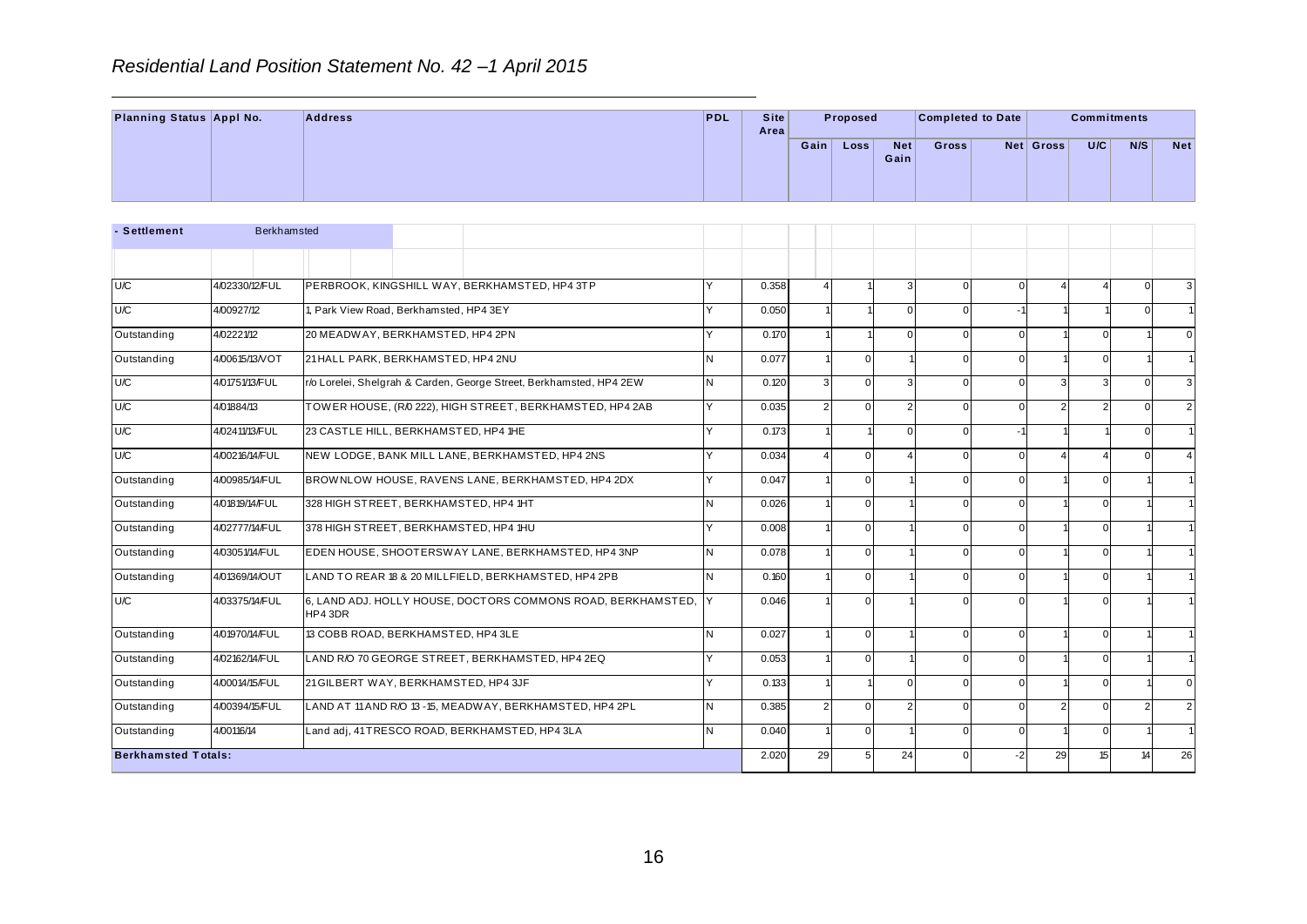|                          | Residential Land Position Statement No. 42 -1 April 2015 |            |                     |      |             |             |                          |           |                    |     |            |
|--------------------------|----------------------------------------------------------|------------|---------------------|------|-------------|-------------|--------------------------|-----------|--------------------|-----|------------|
| Planning Status Appl No. | <b>Address</b>                                           | <b>PDL</b> | <b>Site</b><br>Area |      | Proposed    |             | <b>Completed to Date</b> |           | <b>Commitments</b> |     |            |
|                          |                                                          |            |                     | Gain | <b>Loss</b> | Net<br>Gain | <b>Gross</b>             | Net Gross | U/C                | N/S | <b>Net</b> |

| - Settlement | Bovingdon |
|--------------|-----------|
|              |           |

|                          |                |                                                                          |                |       | Gain           | Loss           | <b>Net</b><br>Gain | Gross          |                | <b>Net Gross</b> | U/C            | N/S            | Net             |
|--------------------------|----------------|--------------------------------------------------------------------------|----------------|-------|----------------|----------------|--------------------|----------------|----------------|------------------|----------------|----------------|-----------------|
| - Settlement             | Bovingdon      |                                                                          |                |       |                |                |                    |                |                |                  |                |                |                 |
| Outstanding              | 4/00106/11     | 34 CHESHAM ROAD, BOVINGDON, HEMEL HEMPSTEAD, HP3 OEE                     | N              | 0.023 | $\mathbf{1}$   | $\overline{0}$ | $\mathbf{1}$       | $\overline{0}$ | $\mathbf 0$    | $\mathbf{1}$     | $\overline{0}$ | $\mathbf{1}$   | $\mathbf{1}$    |
| U/C                      | 4/00263/13/FUL | LAND AT 18 AND 20, CHURCH STREET, BOVINGDON, HEMEL<br>HEMPSTEAD, HP3 OLU | N              | 0.070 | $\overline{1}$ | $\overline{0}$ | $\overline{1}$     | $\overline{0}$ | $\overline{0}$ | $\mathbf{1}$     | $\overline{1}$ | $\overline{0}$ | $\mathbf{1}$    |
| U/C                      | 4/00714/14/FUL | ZEERA, 49 HIGH STREET, BOVINGDON, HEMEL HEMPSTEAD, HP3 0HP               | Y              | 0.005 | $\mathbf{1}$   | $\mathbf 0$    | $\mathbf{1}$       | $\mathbf 0$    | $\mathbf 0$    | $\mathbf{1}$     | $\mathbf{1}$   | $\overline{0}$ | $\mathbf{1}$    |
| Outstanding              | 4/01032/14/FUL | R/O 22 HIGH STREET, BOVINGDON, HEMEL HEMPSTEAD, HP3 0HG                  | $\overline{N}$ | 0.024 | $\overline{1}$ | $\overline{0}$ | $\mathbf{1}$       | $\overline{0}$ | $\overline{0}$ | $\mathbf{1}$     | $\overline{0}$ | $\mathbf{1}$   | $\mathbf{1}$    |
| Outstanding              | 4/01693/14/FUL | 54 GREEN LANE, BOVINGDON, HEMEL HEMPSTEAD, HP3 0JY                       | Y              | 0.091 | $\overline{2}$ | $\mathbf{1}$   | $\mathbf{1}$       | $\mathbf 0$    | $\overline{0}$ | $\overline{2}$   | $\overline{0}$ | $\overline{2}$ | $\mathbf{1}$    |
| <b>Bovingdon Totals:</b> |                |                                                                          |                | 0.213 | 6              | $\mathbf{1}$   | $5\phantom{.0}$    | $\mathbf 0$    | $\mathbf 0$    | 6                | $\overline{2}$ | $\overline{4}$ | $5\overline{)}$ |
|                          |                |                                                                          |                |       |                |                |                    |                |                |                  |                |                |                 |
|                          |                | 17                                                                       |                |       |                |                |                    |                |                |                  |                |                |                 |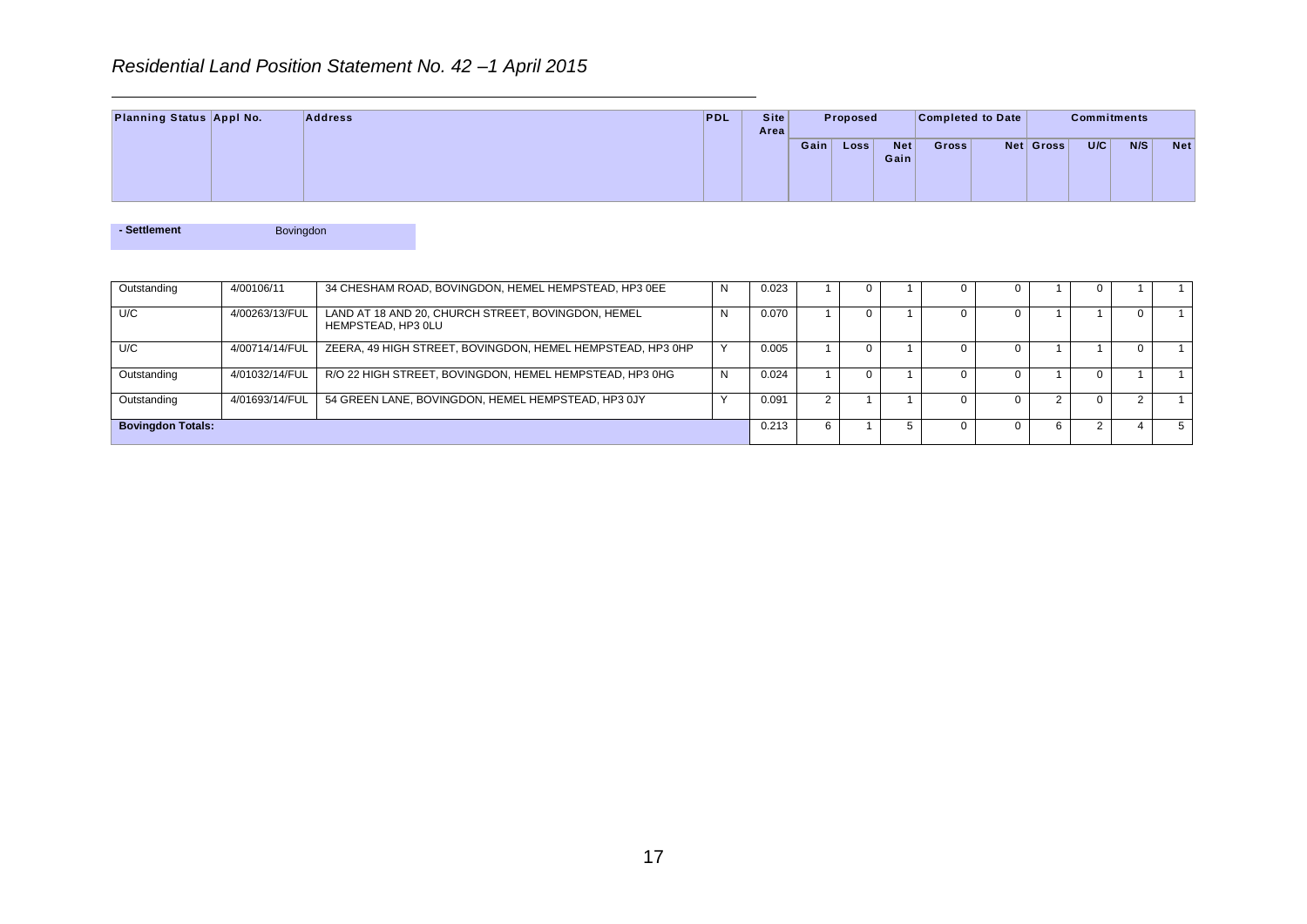| Residential Land Position Statement No. 42 -1 April 2015 |                        |  |  |  |            |              |      |                   |             |                          |           |                    |     |            |
|----------------------------------------------------------|------------------------|--|--|--|------------|--------------|------|-------------------|-------------|--------------------------|-----------|--------------------|-----|------------|
| Planning Status Appl No.                                 | <b>Address</b>         |  |  |  | <b>PDL</b> | Site<br>Area |      | Proposed          |             | <b>Completed to Date</b> |           | <b>Commitments</b> |     |            |
|                                                          |                        |  |  |  |            |              | Gain | Loss <sub>1</sub> | Net<br>Gain | Gross                    | Net Gross | U/C                | N/S | <b>Net</b> |
| - Settlement                                             | <b>Hemel Hempstead</b> |  |  |  |            |              |      |                   |             |                          |           |                    |     |            |
|                                                          |                        |  |  |  |            |              |      |                   |             |                          |           |                    |     |            |

|              |                |                                        |                                                                   |          |       | Gain           | Loss           | <b>Net</b><br>Gain | Gross        |                | <b>Net Gross</b> | U/C            | N/S            | <b>Net</b>     |
|--------------|----------------|----------------------------------------|-------------------------------------------------------------------|----------|-------|----------------|----------------|--------------------|--------------|----------------|------------------|----------------|----------------|----------------|
|              |                | Hemel Hempstead                        |                                                                   |          |       |                |                |                    |              |                |                  |                |                |                |
| - Settlement |                |                                        |                                                                   |          |       |                |                |                    |              |                |                  |                |                |                |
| <b>U/C</b>   | 4/01113/01     | R/O 75 High Street, Hemel Hempstead    |                                                                   |          | 0.007 |                | $\overline{0}$ |                    | $\mathbf 0$  | $\overline{0}$ |                  |                | $\mathbf 0$    | $\overline{1}$ |
| <b>U/C</b>   | 4/01176/08     | Adj 7 Maynard Place, Hemel Hempstead   |                                                                   | Y        | 0.011 |                | $\mathbf{0}$   |                    | $\Omega$     | $\mathbf{0}$   |                  |                | $\mathsf 0$    | $\overline{1}$ |
| U/C          | 4/01334/08     | Adj 22 Ritcroft Close, Hemel Hempstead |                                                                   | Υ        | 0.012 |                | $\overline{0}$ |                    | $\Omega$     | $\Omega$       |                  |                | $\mathbf 0$    | $\overline{1}$ |
| <b>U/C</b>   | 4/00354/11/ROC | <b>HEMEL HEMPSTEAD</b>                 | LAND R/0 48-50 LONDON ROAD AND, 8 & 10 WHITE LION STREET, APSLEY, | Y        | 0.037 | $\mathfrak{p}$ | $\mathbf{0}$   | $\overline{2}$     | $\Omega$     | $\Omega$       |                  | $\mathbf 0$    | $\overline{2}$ | $\overline{2}$ |
| U/C          | 4/01343/11/FUL |                                        | CLOVELLY, ROUGHDOWN ROAD, HEMEL HEMPSTEAD, HP3 9AX                | Y        | 0.050 | 3              |                | 2                  | $\Omega$     | $-1$           | 3                | $\mathbf{3}$   | $\mathbf 0$    | 3              |
| U/C          | 4/00176/12/FUL |                                        | LAND R/O 52, DEACONSFIELD ROAD, HEMEL HEMPSTEAD, HP3 9HZ          | N.       | 0.020 |                | $\overline{0}$ |                    | $\mathbf 0$  | $\overline{0}$ |                  |                | $\mathbf 0$    | $\overline{1}$ |
| Outstanding  | 4/01921/11/FUL |                                        | LAND R/O 76-78, BELSWAINS LANE, HEMEL HEMPSTEAD                   | IN.      | 0.063 | $\overline{2}$ | $\overline{0}$ | $\overline{2}$     | $\Omega$     | $\mathbf{0}$   | $\mathcal{P}$    | $\Omega$       | $\overline{2}$ | $\overline{2}$ |
| Outstanding  | 4/00133/12/FUL |                                        | LAND AT 221, NORTHRIDGE WAY, HEMEL HEMPSTEAD, HP12AA              | <b>N</b> | 0.050 | $\overline{2}$ | $\mathbf{0}$   | $\overline{2}$     | $\mathbf{0}$ | $\Omega$       | $\mathfrak{p}$   | $\mathbf 0$    | $\overline{2}$ | $\overline{2}$ |
| <b>U/C</b>   | 4/01710/12/FUL |                                        | 47 MONTGOMERY AVENUE, HEMEL HEMPSTEAD, HP2 4HE                    | IN.      | 0.012 | $\overline{2}$ | $\overline{0}$ | $\overline{2}$     | $\mathbf{0}$ | $\Omega$       | $\overline{2}$   | $\overline{2}$ | $\mathbf 0$    | $\overline{2}$ |
| <b>U/C</b>   | 4/01390/12/FUL | 6 MUSK HILL, HEMEL HEMPSTEAD, HP12JB   |                                                                   | <b>N</b> | 0.030 | $\overline{2}$ | $\mathbf{0}$   | 2                  | $\Omega$     | $\mathbf{0}$   | $\mathcal{P}$    | $\overline{2}$ | $\mathsf 0$    | $\overline{2}$ |
| <b>U/C</b>   | 4/00232/13/FUL |                                        | 16 FRIMLEY ROAD, HEMEL HEMPSTEAD, HP12NA                          | IN.      | 0.015 |                | $\overline{0}$ |                    | $\mathbf{0}$ | $\Omega$       |                  |                | $\mathbf 0$    | $\overline{1}$ |
| Outstanding  | 4/00222/13/VOT |                                        | 1FELDEN DRIVE, FELDEN, HEMEL HEMPSTEAD, HP3 0BD                   | IN.      | 0.080 |                | $\overline{0}$ |                    | $\mathbf{0}$ | $\overline{0}$ |                  | $\mathbf 0$    |                | $\overline{1}$ |
| Outstanding  | 4/02329/12     |                                        | HEMPSTEAD PLANT, 145 BELSWAINS LANE, HEMEL HEMPSTEAD, HP3 9UZ Y   |          | 0.122 |                |                | 3                  | $\Omega$     |                | 3                | $\mathbf 0$    | 3              | 3              |
| U/C          | 4/00292/13     |                                        | 109 BENNETTS END ROAD, HEMEL HEMPSTEAD, HP3 8DU                   | Υ        | 0.027 |                | $\mathbf 0$    |                    | $\mathbf 0$  | $\overline{0}$ |                  |                | $\mathbf 0$    | $\overline{1}$ |
| Outstanding  | 4/01167/12     |                                        | R/O 7 - 11, ST. JOHNS ROAD, HEMEL HEMPSTEAD, HP11QF               | N.       | 0.030 | 3              | $\Omega$       | 3                  | $\Omega$     | $\Omega$       | 3                | $\Omega$       | 3              | 3              |
| U/C          | 4/00912/13/FUL |                                        | LAND ADJ. TO, 16 MARLINS TURN, HEMEL HEMPSTEAD, HP13LQ            | IN.      | 0.009 |                | $\mathbf 0$    |                    | $\mathbf 0$  | $\mathbf{0}$   |                  |                | $\mathbf 0$    | $\overline{1}$ |
| Outstanding  | 4/01028/13     |                                        | REGINNES, FELDEN LANE, FELDEN, HEMEL HEMPSTEAD, HP3 0BA           | Y        | 0.050 |                |                | $\Omega$           | $\mathbf{0}$ | $\Omega$       |                  | $\Omega$       |                | $\mathbf 0$    |
| Outstanding  | 4/01261/13/FUL |                                        | 62 ALEXANDRA ROAD, HEMEL HEMPSTEAD, HP2 4AQ                       | N        | 0.025 |                | $\mathbf 0$    |                    | $\Omega$     | $\Omega$       |                  | $\Omega$       |                | $\overline{1}$ |
| Outstanding  | 4/01432/13/FUL |                                        | adj 3 MOUNTFIELD ROAD, HEMEL HEMPSTEAD, HP2 5DR                   | N.       | 0.013 |                | $\mathbf{0}$   |                    | $\Omega$     | $\Omega$       |                  | $\Omega$       |                | $\overline{1}$ |
|              |                |                                        | 18                                                                |          |       |                |                |                    |              |                |                  |                |                |                |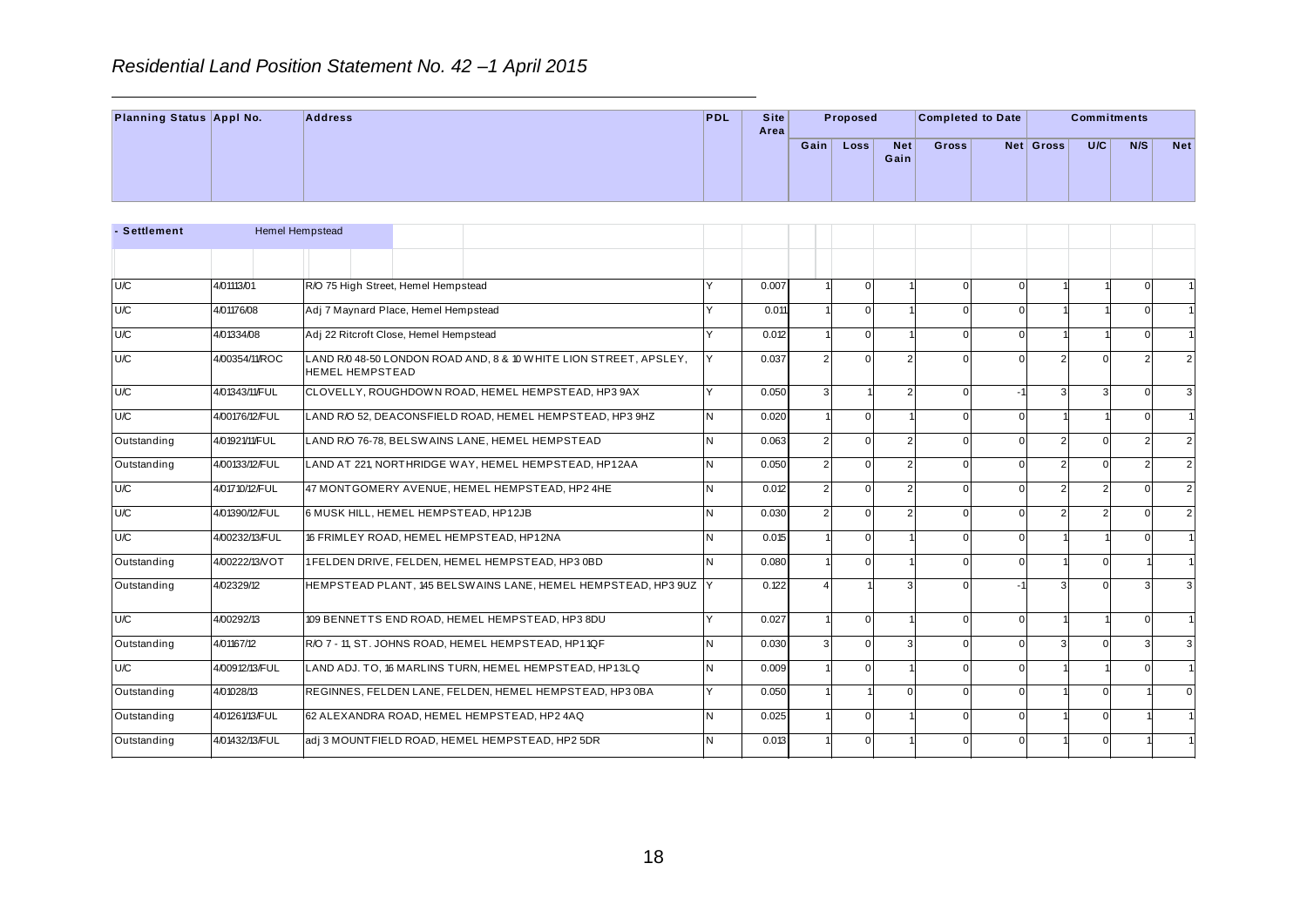|                          |            | Residential Land Position Statement No. 42 -1 April 2015    |            |              |      |          |             |                          |           |                    |     |            |
|--------------------------|------------|-------------------------------------------------------------|------------|--------------|------|----------|-------------|--------------------------|-----------|--------------------|-----|------------|
| Planning Status Appl No. |            | <b>Address</b>                                              | <b>PDL</b> | Site<br>Area |      | Proposed |             | <b>Completed to Date</b> |           | <b>Commitments</b> |     |            |
|                          |            |                                                             |            |              | Gain | Loss     | Net<br>Gain | <b>Gross</b>             | Net Gross | U/C                | N/S | <b>Net</b> |
|                          |            |                                                             |            |              |      |          |             |                          |           |                    |     |            |
| U/C                      | 4/01818/13 | HILL HOUSE, LEVERSTOCK GREEN ROAD, HEMEL HEMPSTEAD, HP3 8PR | Y.         | 0.147        |      |          |             |                          |           |                    |     |            |

|             |                |                                                                          |          |       | Gain           | Loss           | <b>Net</b><br>Gain     | Gross        |                | <b>Net Gross</b> | U/C      | N/S            | Net            |
|-------------|----------------|--------------------------------------------------------------------------|----------|-------|----------------|----------------|------------------------|--------------|----------------|------------------|----------|----------------|----------------|
| U/C         | 4/01818/13     | HILL HOUSE, LEVERSTOCK GREEN ROAD, HEMEL HEMPSTEAD, HP3 8PR              | l٧       | 0.147 |                |                |                        | $\Omega$     |                |                  |          |                |                |
|             |                |                                                                          |          |       |                |                |                        |              |                |                  |          |                |                |
| Outstanding | 4/00146/13     | LAND AT IVYCOTE, ST. ALBANS HILL, HEMEL HEMPSTEAD, HP3 9JP               | Y        | 0.020 |                | $\mathbf{0}$   |                        | $\mathbf 0$  | $\Omega$       |                  | $\Omega$ |                |                |
| Outstanding | 4/01044/13/FUL | 20-22. HIGH STREET. HEMEL HEMPSTEAD. HP13AE                              | $\vee$   | 0.015 | $\overline{4}$ | $\Omega$       | $\overline{A}$         | $\mathbf{0}$ | $\Omega$       | $\Delta$         | $\Omega$ | $\overline{4}$ | 4              |
| <b>U/C</b>  | 4/01533/13/FUL | 175 EBBERNS ROAD, HEMEL HEMPSTEAD, HP3 9RD                               | <b>Y</b> | 0.055 | $\overline{3}$ |                | $\overline{2}$         | $\mathbf 0$  |                | 3                | 3        | $\mathbf 0$    | 3              |
| U/C         | 4/01957/13     | ANCHOR COTTAGE, THE DRIVEWAY, ANCHOR LANE, HEMEL HEMPSTEAD, IN<br>HP11NT |          | 0.026 |                | $\Omega$       |                        | $\Omega$     | $\Omega$       |                  |          | $\Omega$       |                |
| <b>U/C</b>  | 4/02134/13     | LAND R/O 25, DEACONSFIELD ROAD, HEMEL HEMPSTEAD, HP3 9HY                 | N        | 0.015 |                | $\overline{0}$ |                        | $\mathsf 0$  | $\mathbf{0}$   |                  |          | $\mathbf 0$    | $\overline{1}$ |
| Outstanding | 4/02330/13/FUL | CARR HEPBURN SOLICITORS, 60 ALEXANDRA ROAD, HEMEL HEMPSTEAD,<br>HP24AQ   | IN.      | 0.025 |                | $\Omega$       |                        | $\mathbf{0}$ | $\Omega$       |                  | $\Omega$ |                | -1             |
| Outstanding | 4/00960/13/FUL | LAWN LANE NEW SAGENTS, 26 LAWN LANE, HEMEL HEMPSTEAD, HP3 9HL Y          |          | 0.027 | 2 <sub>1</sub> | $\overline{0}$ | $\overline{2}$         | $\mathbf 0$  | $\Omega$       | $\overline{2}$   | $\Omega$ | $\overline{2}$ | $\overline{2}$ |
| <b>U/C</b>  | 4/00370/14/FUL | 17 VAUXHALL ROAD, HEMEL HEMPSTEAD, HP2 4HP                               | N.       | 0.019 |                | $\Omega$       |                        | $\Omega$     | $\Omega$       |                  |          | $\Omega$       | -1             |
| Outstanding | 4/02272/13/FUL | LOCKERS COTTAGE, BURY HILL, HEMEL HEMPSTEAD, HP11SP                      | N.       | 0.062 |                | $\Omega$       |                        | $\Omega$     | $\Omega$       |                  | $\Omega$ |                |                |
| Outstanding | 4/00498/14/OUT | 2 MAYNARD ROAD, HEMEL HEMPSTEAD, HP2 4TR                                 | N.       | 0.037 |                | $\overline{0}$ |                        | $\mathbf 0$  | $\mathbf{0}$   |                  | $\Omega$ |                | $\overline{1}$ |
| <b>U/C</b>  | 4/00711/14/FUL | 2 ACORN ROAD, HEMEL HEMPSTEAD, HP3 8DP                                   | N.       | 0.024 |                | $\Omega$       |                        | $\mathbf 0$  | $\Omega$       |                  |          | $\Omega$       | -1             |
| <b>U/C</b>  | 4/00053/14/FUL | 117 CLEVES ROAD, HEMEL HEMPSTEAD, HP2 7LH                                | N        | 0.012 |                | $\overline{0}$ |                        | $\mathbf{0}$ | $\overline{0}$ |                  |          | $\mathbf 0$    | $\overline{1}$ |
| Outstanding | 4/00776/14/FUL | HEMEL DIRECT EGG SUPPLY, KING EDWARD STREET, HEMEL<br>HEMPSTEAD, HP3 0AD | Y        | 0.036 | $\overline{4}$ | $\Omega$       | $\boldsymbol{\Lambda}$ | $\Omega$     | $\Omega$       |                  | $\Omega$ | $\overline{4}$ | $\overline{4}$ |
| Outstanding | 4/01719/13/FUL | STEPHENSONS COTTAGE, 306 BELSWAINS LANE, HEMEL HEMPSTEAD,<br>HP3 9XE     |          | 0.063 |                |                | $\Omega$               | $\Omega$     | $\Omega$       |                  | $\Omega$ |                | $\Omega$       |
| Outstanding | 4/00747/14/FUL | 101 BATHURST ROAD, HEMEL HEMPSTEAD, HP2 5RX                              | N.       | 0.016 |                | $\overline{0}$ |                        | $\mathbf 0$  | $\Omega$       |                  | $\Omega$ |                |                |
| Outstanding | 4/00239/14/FUL | 10 ATHELSTAN ROAD, HEMEL HEMPSTEAD, HP3 9QE                              | N.       | 0.012 |                | $\Omega$       |                        | $\mathbf 0$  | $\Omega$       |                  |          | $\Omega$       | $\overline{1}$ |
| Outstanding | 4/01271/14/FUL | 282 ST. JOHNS ROAD, HEMEL HEMPSTEAD, HP11QG                              | N.       | 0.043 | $\overline{2}$ | $\Omega$       | $\overline{2}$         | $\mathbf 0$  | $\Omega$       | $\overline{2}$   | $\Omega$ | $\sqrt{2}$     | $\overline{2}$ |
| Outstanding | 4/01068/14/FUL | 19 EDWARD COURT, HEMEL HEMPSTEAD, HP3 0AF                                | N        | 0.010 |                | $\Omega$       |                        | $\mathbf 0$  | $\Omega$       |                  | $\Omega$ |                | $\overline{1}$ |
| Outstanding | 4/00507/14/FUL | 8 FEACEY DOWN, HEMEL HEMPSTEAD, HP13ES                                   |          | 0.050 | $\overline{3}$ |                | $\overline{2}$         | $\mathbf 0$  | $\Omega$       | 3                | $\Omega$ | 3              | $\overline{2}$ |
|             |                | LAND ADJ 54 GOLDCROFT, HEMEL HEMPSTEAD, HP3 8EY                          | N        | 0.030 |                | $\overline{0}$ |                        | $\mathbf 0$  | $\mathbf{0}$   |                  | $\Omega$ |                |                |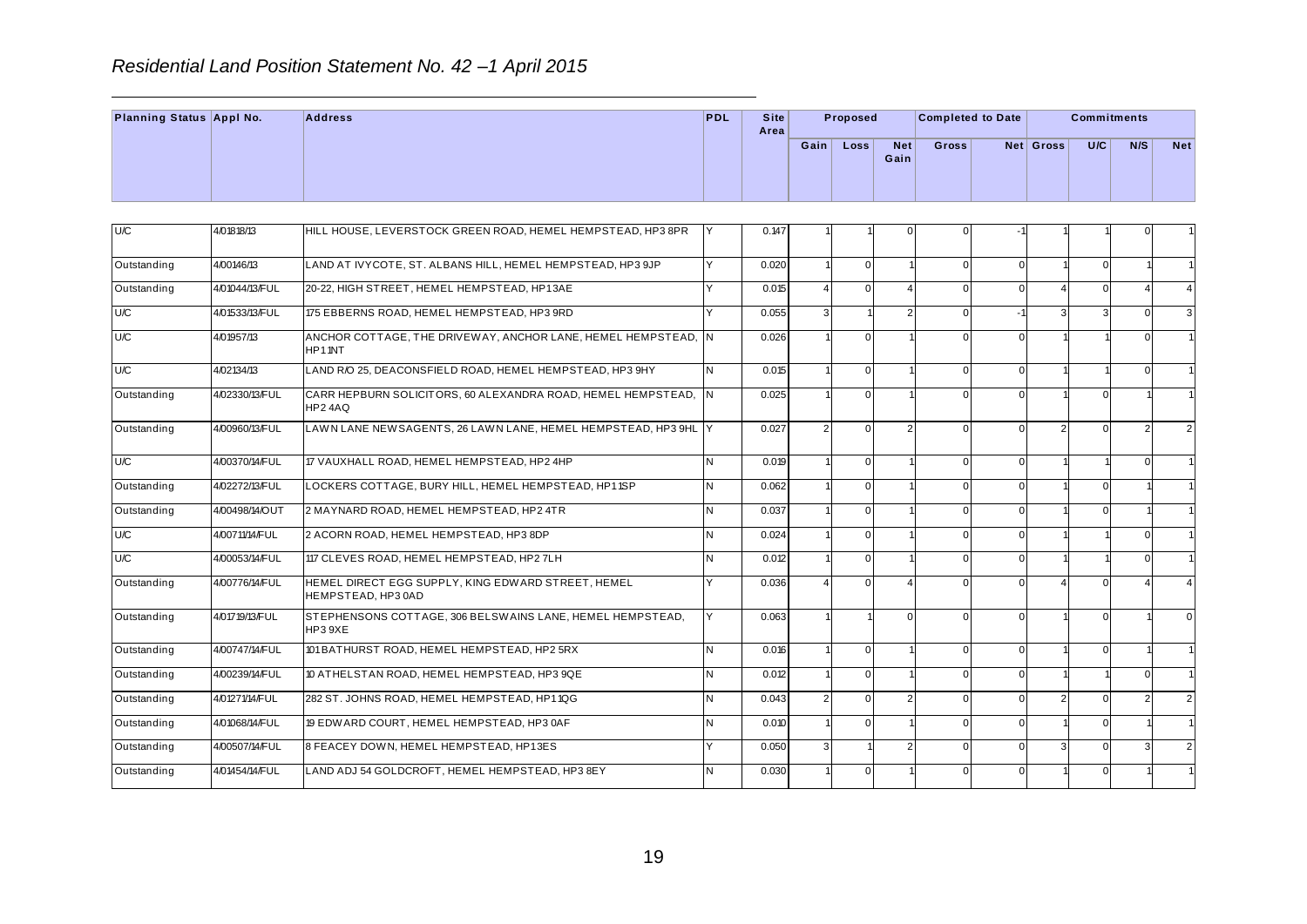|                          | Residential Land Position Statement No. 42 -1 April 2015 |            |                     |      |          |             |                          |           |                    |     |            |
|--------------------------|----------------------------------------------------------|------------|---------------------|------|----------|-------------|--------------------------|-----------|--------------------|-----|------------|
| Planning Status Appl No. | <b>Address</b>                                           | <b>PDL</b> | <b>Site</b><br>Area |      | Proposed |             | <b>Completed to Date</b> |           | <b>Commitments</b> |     |            |
|                          |                                                          |            |                     | Gain | Loss     | Net<br>Gain | Gross                    | Net Gross | U/C                | N/S | <b>Net</b> |

|                                |                |                                                                                                         |    |       | Gain           | Loss             | <b>Net</b><br>Gain | Gross          |                | <b>Net Gross</b> | U/C            | N/S            | Net            |
|--------------------------------|----------------|---------------------------------------------------------------------------------------------------------|----|-------|----------------|------------------|--------------------|----------------|----------------|------------------|----------------|----------------|----------------|
| U/C                            | 4/01655/14/FUL | 14 BRANKSOME CLOSE, HEMEL HEMPSTEAD, HP2 7AG                                                            | N  | 0.030 |                | $\mathbf{0}$     |                    | $\mathbf{0}$   | $\mathbf{0}$   |                  |                | $\Omega$       |                |
| Outstanding                    | 4/00922/14/FUL | 5 CURTIS ROAD, HEMEL HEMPSTEAD, HP3 8LE                                                                 | N. | 0.015 |                | $\Omega$         |                    | $\mathbf{0}$   | $\Omega$       |                  | $\Omega$       |                |                |
|                                |                |                                                                                                         |    |       |                |                  |                    |                |                |                  |                |                |                |
| Outstanding                    | 4/01050/14/FUL | LAND ADJ. 1, HORTON GARDENS, HEMEL HEMPSTEAD, HP2 7NF                                                   | N. | 0.020 |                | $\Omega$         |                    | $\overline{0}$ | $\overline{0}$ |                  | $\mathbf 0$    |                | -1             |
| <b>U/C</b>                     | 4/01765/14/FUL | ROUGHWOOD, FELDEN LANE, FELDEN, HEMEL HEMPSTEAD, HP3 0BB                                                | Y  | 0.260 | $\overline{2}$ |                  |                    | $\Omega$       |                | $\mathcal{P}$    | $\mathcal{P}$  | $\Omega$       | $\overline{2}$ |
| Outstanding                    | 4/01171/14     | LAND ADJ. 64 TURNERS HILL, HEMEL HEMPSTEAD, HP2 4LH                                                     | N. | 0.023 | $\overline{2}$ | $\overline{0}$   | $\overline{2}$     | $\mathbf{0}$   | $\Omega$       | $\overline{2}$   | $\Omega$       | $\overline{2}$ | $\overline{2}$ |
| Outstanding                    | 4/02553/14/FUL | LAND REAR OF 10 ATHELSTAN ROAD. HEMEL HEMPSTEAD, HP3 9QE                                                | N. | 0.068 | 2 <sup>1</sup> | $\Omega$         | $\mathfrak{p}$     | $\Omega$       | $\Omega$       | $\mathcal{P}$    | $\mathfrak{p}$ | $\Omega$       | $\overline{2}$ |
| U/C                            | 4/00906/14/FUL | HEMPSTEAD PLANT, 145 BELSWAINS LANE, HEMEL HEMPSTEAD, HP3 9UZ Y                                         |    | 0.071 | 2 <sub>l</sub> | $\Omega$         | $\mathfrak{p}$     | $\mathbf{0}$   | $\Omega$       |                  | $\mathfrak{p}$ | $\Omega$       | $\overline{2}$ |
| Outstanding                    | 4/00417/14/OUT | TWO KEYS, HIGH STREET GREEN, HEMEL HEMPSTEAD, HP2 7AA                                                   | N. | 0.033 |                | $\overline{0}$   |                    | $\mathbf{0}$   | $\Omega$       |                  | $\Omega$       |                | -1             |
| Outstanding                    | 4/01372/14/FUL | 17 HIGHCLERE DRIVE, HEMEL HEMPSTEAD, HP3 8BY                                                            | ΙY | 0.215 |                |                  | $\Omega$           | $\overline{0}$ | $\Omega$       |                  | $\Omega$       |                | $\mathbf 0$    |
| Outstanding                    | 4/02995/14/FUL | 452 LONG CHAULDEN, HEMEL HEMPSTEAD, HP12NP                                                              | N  | 0.012 |                | $\Omega$         |                    | $\mathbf{0}$   | $\Omega$       |                  | $\Omega$       |                |                |
| Outstanding                    | 4/01759/14/FUL | 79 CRAWLEY DRIVE, HEMEL HEMPSTEAD, HP2 6DB                                                              | N  | 0.008 |                | $\Omega$         |                    | $\overline{0}$ | $\Omega$       |                  | $\Omega$       |                |                |
| Outstanding                    | 4/02991/14/FUL | 34 TOMS CROFT, HEMEL HEMPSTEAD, HP2 4LL                                                                 | N. | 0.012 |                | $\Omega$         |                    | $\mathbf{0}$   | $\Omega$       |                  | $\Omega$       |                |                |
| Outstanding                    | 4/02632/14/FUL | LAND ADJ. 201NORTHRIDGE WAY, HEMEL HEMPSTEAD, HP12AU                                                    | N. | 0.038 |                | $\overline{0}$   |                    | $\mathbf{0}$   | $\Omega$       |                  | $\Omega$       |                | $\overline{1}$ |
| Outstanding                    | 4/003357/14    | LAND BETWEEN, 50 HARDY ROAD & 20 LAUREL CLOSE, (REAR OF 97<br>ADEYFIELD ROAD), HEMEL HEMPSTEAD, HP2 5EB | N. | 0.052 | 2 <sub>1</sub> | $\overline{0}$   | $\mathfrak{p}$     | $\mathbf{0}$   | U              | $\mathcal{P}$    | $\Omega$       | $\mathcal{P}$  | $\overline{2}$ |
| Outstanding                    | 4/02191/12/OUT | GARAGES SITE, NEW PARK DRIVE, HEMEL HEMPSTEAD                                                           | Y  | 0.130 | 2 <sub>1</sub> | $\overline{0}$   | 2 <sub>l</sub>     | $\mathbf{0}$   | $\Omega$       | 2 <sub>l</sub>   | $\Omega$       | $\overline{2}$ | $\overline{2}$ |
| Outstanding                    | 4/02209/12/OUT | GARAGE SITE ON CORNER OF, TEESDALE AND, WESTERDALE, HEMEL<br><b>HEMPSTEAD</b>                           | Y  | 0.110 | $\overline{4}$ | $\Omega$         | $\Delta$           | $\Omega$       | $\Omega$       | $\overline{a}$   | $\Omega$       | $\overline{4}$ | 4              |
| Outstanding                    | 4/01147/13/FUL | WILTON LODGE, FELDEN LANE, FELDEN, HEMEL HEMPSTEAD, HP3 0BB                                             | N. | 0.287 | $\overline{2}$ | $\Omega$         | $\overline{2}$     | $\Omega$       | $\Omega$       | $\overline{2}$   | $\Omega$       | $\mathcal{P}$  | $\overline{2}$ |
| Outstanding                    | 4/00193/15/FUL | 7 MAYNARD ROAD, HEMEL HEMPSTEAD, HP2 4TR                                                                | N  | 0.011 |                | $\overline{0}$   |                    | $\mathbf{0}$   | $\Omega$       |                  | $\Omega$       |                |                |
| Outstanding                    | 4/00197/15/FUL | 92 BURY HILL, HEMEL HEMPSTEAD, HP11SR                                                                   | N. | 0.178 | $\overline{2}$ | $\overline{0}$   | $\overline{2}$     | $\overline{0}$ | $\overline{0}$ | 2 <sub>l</sub>   | $\mathbf 0$    | 2              | $\overline{2}$ |
| Outstanding                    | 4/00315/15/FUL | 29 ELLINGHAM ROAD, HEMEL HEMPSTEAD, HP2 5LE                                                             | N. | 0.058 |                | $\overline{0}$   |                    | $\mathbf{0}$   | $\Omega$       |                  | $\Omega$       |                | -1             |
| <b>U/C</b>                     | 4/03368/14/FUL | 25 MANORVILLE ROAD, HEMEL HEMPSTEAD, HP3 0AP                                                            | Y  | 0.060 | $\overline{2}$ |                  |                    | $\mathbf{0}$   | $\overline{0}$ | 2 <sub>l</sub>   | $\Omega$       | $\overline{2}$ | -1             |
| Outstanding                    | 4/00460/15/FUL | 25 MONT GOMERY AVENUE, HEMEL HEMPSTEAD, HP2 4HE                                                         | Y  | 0.032 | $\mathbf{1}$   | $\Omega$         |                    | $\mathbf{0}$   | $\Omega$       |                  | $\Omega$       |                | $\overline{1}$ |
| Outstanding                    | 4/00380/15/FUL | LAND ADJ. 5 GLEBE CLOSE, HEMEL HEMPSTEAD, HP3 9PA                                                       | N. | 0.022 |                | $\overline{0}$   |                    | $\mathbf{0}$   | $\overline{0}$ |                  | $\mathbf 0$    |                |                |
| <b>Hemel Hempstead Totals:</b> |                |                                                                                                         |    | 3.152 | 99             | 10 <sup>10</sup> | 89                 | $\Omega$       | $-5$           | 98               | 31             | 67             | 93             |
|                                |                | 20                                                                                                      |    |       |                |                  |                    |                |                |                  |                |                |                |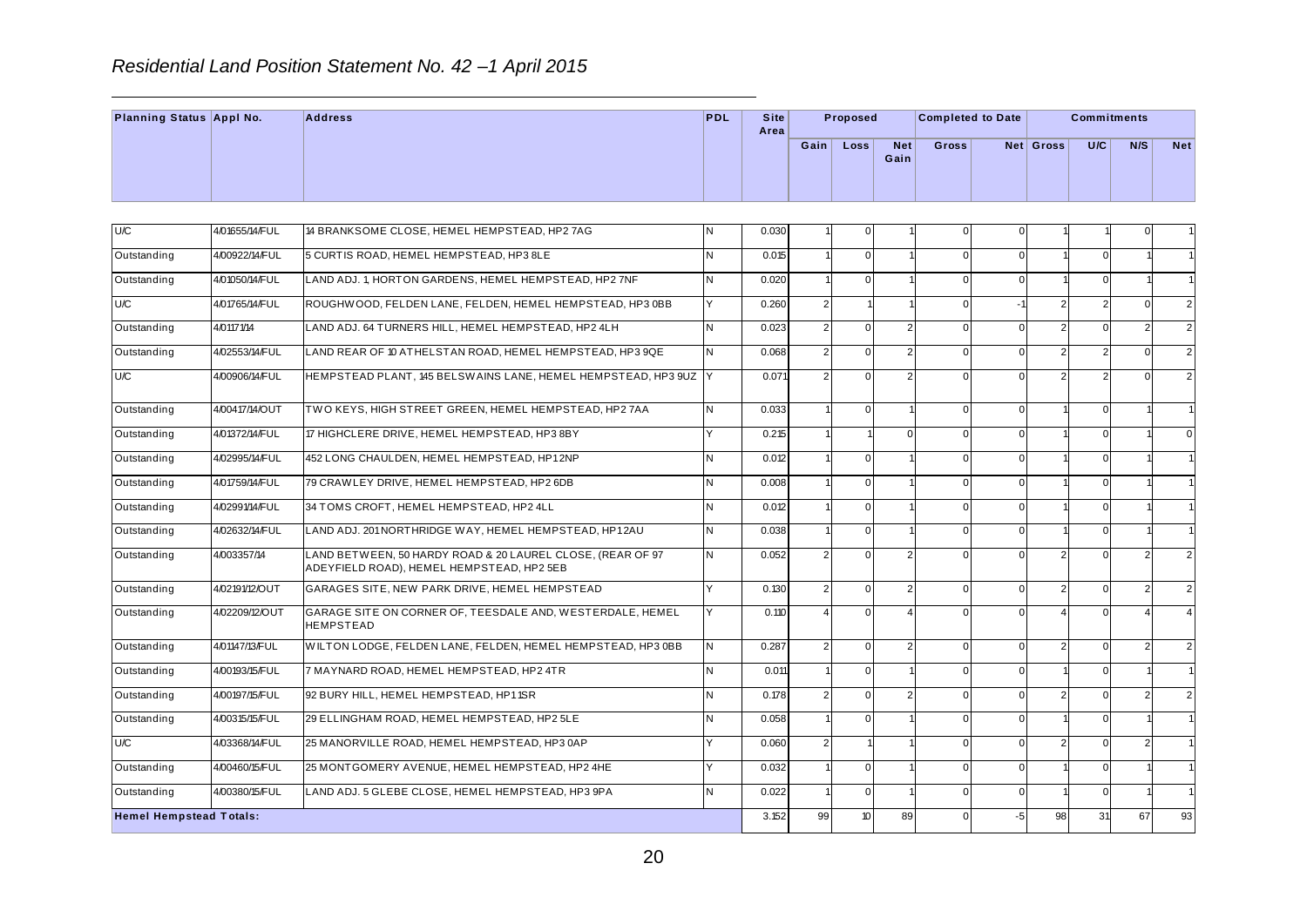|                          |               |                | Residential Land Position Statement No. 42 -1 April 2015 |            |                |      |                   |                    |                          |           |                    |     |            |
|--------------------------|---------------|----------------|----------------------------------------------------------|------------|----------------|------|-------------------|--------------------|--------------------------|-----------|--------------------|-----|------------|
| Planning Status Appl No. |               | <b>Address</b> |                                                          | <b>PDL</b> | Site  <br>Area |      | Proposed          |                    | <b>Completed to Date</b> |           | <b>Commitments</b> |     |            |
|                          |               |                |                                                          |            |                | Gain | Loss <sub>1</sub> | <b>Net</b><br>Gain | <b>Gross</b>             | Net Gross | U/C                | N/S | <b>Net</b> |
|                          |               |                |                                                          |            |                |      |                   |                    |                          |           |                    |     |            |
| - Settlement             | Kings Langley |                |                                                          |            |                |      |                   |                    |                          |           |                    |     |            |
|                          |               |                |                                                          |            |                |      |                   |                    |                          |           |                    |     |            |

|                              |                      |                  |                                                                     |                |       | Gain           | Loss         | <b>Net</b><br>Gain | Gross          |                | Net Gross      | U/C            | N/S            | Net              |
|------------------------------|----------------------|------------------|---------------------------------------------------------------------|----------------|-------|----------------|--------------|--------------------|----------------|----------------|----------------|----------------|----------------|------------------|
| - Settlement                 | <b>Kings Langley</b> |                  |                                                                     |                |       |                |              |                    |                |                |                |                |                |                  |
|                              |                      |                  |                                                                     |                |       |                |              |                    |                |                |                |                |                |                  |
| Outstanding                  | 4/01519/11           |                  | 20 WATFORD ROAD, KINGS LANGLEY, WD4 8EA                             | <b>N</b>       | 0.078 |                | $\mathbf{0}$ |                    | $\overline{0}$ | $\overline{0}$ |                | $\mathbf 0$    |                |                  |
| Outstanding                  | 4/01578/10           |                  | FAIRFIELD HOUSE, 20 WATFORD ROAD, KINGS LANGLEY, WD4 8EA            | Y              | 0.230 | $\mathbf{3}$   |              | $\overline{2}$     | $\Omega$       | $\Omega$       | $\mathfrak{p}$ | $\Omega$       | $\overline{2}$ |                  |
| Outstanding                  | 4/02194/12           |                  | GREEN SHADOWS, 82 LANGLEY HILL, KINGS LANGLEY, WD4 9HE              | Y              | 0.093 |                |              | $\mathbf 0$        | $\Omega$       | $\overline{0}$ |                | $\mathbf 0$    |                | $\mathbf 0$      |
| <b>U/C</b>                   | 4/00812/13/FUL       |                  | 1ALEXANDRA ROAD, KINGS LANGLEY, WD4 8DU                             | Y              | 0.040 | 2 <sup>1</sup> | $\Omega$     | $\overline{2}$     | $\mathbf{0}$   | $\Omega$       | 2              | 2              | $\mathbf{0}$   | $\overline{2}$   |
| Outstanding                  | 4/01724/13/FUL       |                  | 86 AND LAND AT, 84 VICARAGE LANE, KINGS LANGLEY, WD4 9HR            | Y              | 0.086 | 2 <sup>1</sup> |              |                    | U              | $\Omega$       | $\mathfrak{p}$ | $\Omega$       | $\overline{2}$ | $\mathbf{1}$     |
| U/C                          | 4/02315/14/FUL       | WD48DY           | REAR OF 57 & 59 WATFORD ROAD, (facing Jubilee Walk), KINGS LANGLEY, | IN.            | 0.040 | $\mathcal{P}$  | $\Omega$     | 2                  | U              | $\Omega$       | 2              | $\overline{2}$ | $\Omega$       | $\overline{2}$   |
| Outstanding                  | 4/00196/15/FUL       |                  | LAND AT, FIVE ACRES, KINGS LANGLEY, WD4 9JU                         | N              | 0.116 | $\overline{2}$ | $\Omega$     | $\overline{2}$     | $\Omega$       | $\Omega$       | 2              | $\mathbf 0$    | $\overline{2}$ | $\overline{2}$   |
| <b>Kings Langley Totals:</b> |                      |                  |                                                                     |                | 0.683 | 13             | 3            | 10                 | $\overline{0}$ | $\Omega$       | 12             | $\overline{4}$ | 8              | $\boldsymbol{9}$ |
| - Settlement                 | Long Marston         |                  |                                                                     |                |       |                |              |                    |                |                |                |                |                |                  |
| <b>U/C</b>                   | 4/00768/11           | MARSTON, HP234QS | THE EGG PACKING STATION, STATION ROAD, GUBBLECOTE, LONG             |                | 0.012 |                | $\Omega$     |                    | 0              | $\Omega$       |                |                | $\Omega$       |                  |
| Long Marston Totals:         |                      |                  |                                                                     |                | 0.012 |                | $\Omega$     |                    | $\Omega$       | $\Omega$       |                |                | $\Omega$       |                  |
| - Settlement                 | Markyate             |                  |                                                                     |                |       |                |              |                    |                |                |                |                |                |                  |
| Outstanding                  | 4/00109/14/FUL       |                  | THE SUN INN, 101 HIGH STREET, MARKYATE, ST. ALBANS, AL3 8JG         |                | 0.120 | $\Delta$       |              | 3                  | $\mathbf{0}$   | $\Omega$       |                | $\mathbf 0$    | 4              | $\mathbf{3}$     |
| Outstanding                  | 4/01743/13/FUL       |                  | R/O 64 HIGH STREET, MARKYATE, AL3 8HZ                               | $\overline{N}$ | 0.080 |                | $\mathbf 0$  |                    | $\overline{0}$ | $\overline{0}$ |                | $\mathbf 0$    |                |                  |
| Outstanding                  | 4/00243/14/FUL       |                  | 9 BUCKWOOD ROAD, MARKYATE, ST. ALBANS, AL3 8JF                      | N              | 0.017 |                | $\mathbf{0}$ |                    | $\mathbf{0}$   | $\mathbf{0}$   |                | $\mathbf 0$    |                |                  |
| Outstanding                  | 4/01627/14/OUT       |                  | REAR OF 35-39, CAVENDISH ROAD, MARKYATE, AL3 8PT                    | N              | 0.060 | 3              | $\Omega$     | 3                  | $\Omega$       | $\Omega$       | 3              | $\Omega$       | $\overline{3}$ | 3                |
| <b>Markyate Totals:</b>      |                      |                  |                                                                     |                | 0.277 | 9              |              | 8                  | $\mathbf{0}$   | $\Omega$       | $\mathbf{Q}$   | $\mathbf 0$    | 9              | 8                |
|                              |                      |                  | 21                                                                  |                |       |                |              |                    |                |                |                |                |                |                  |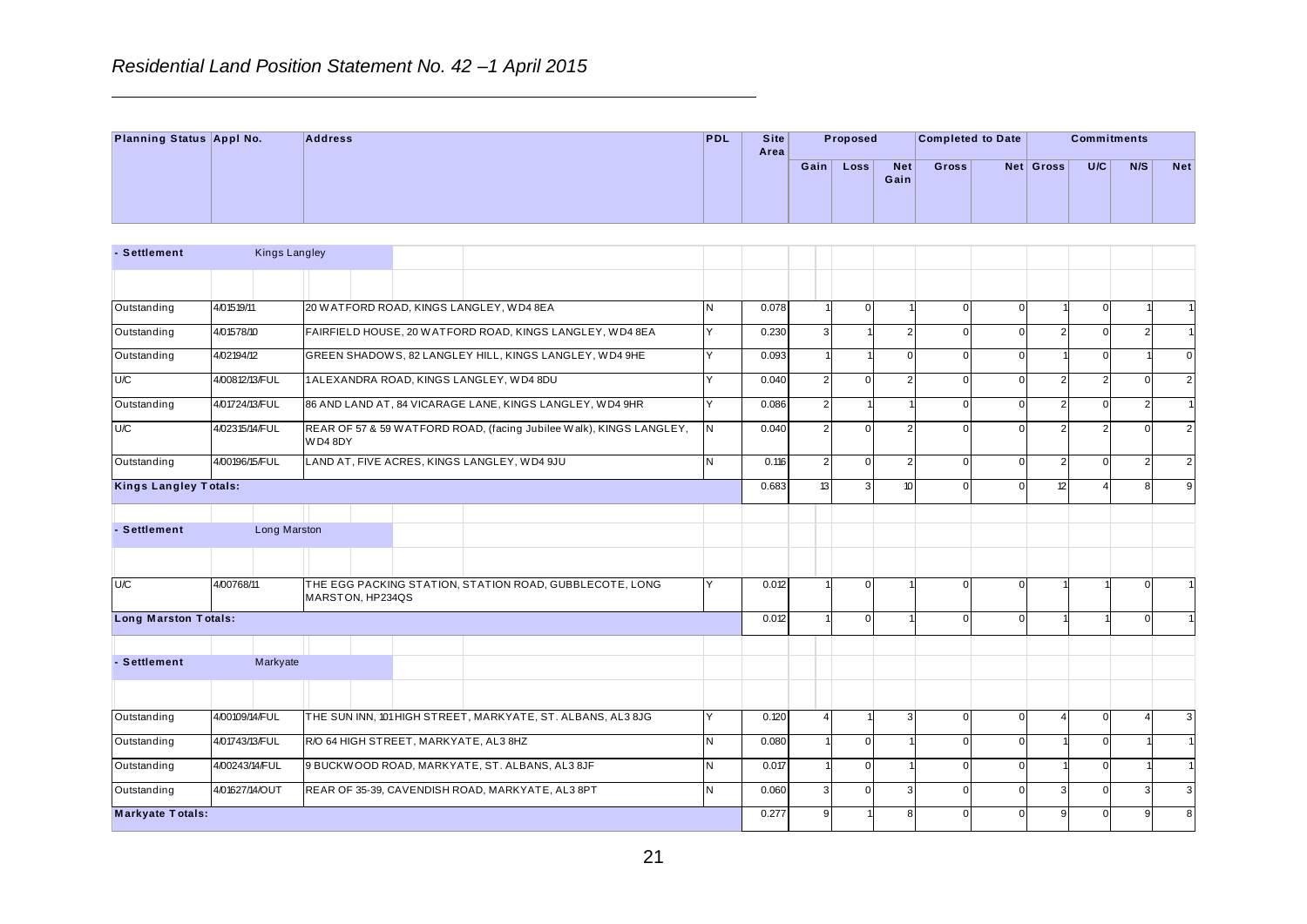**Residential Land Position Statement No. 42 – 1 April 2015**<br> **Planning Status Appl No. Address PDL** Site *Area* **Gain Gross Net Gross U/C N/S Net Completed to Date Commitments** Gain Loss **Area P roposed - Settlement** Northchurch<br> **- Settlement** 

| - Settlement<br>Northchurch<br>4/01502/12<br>Outstanding<br>LAND ADJ. 4, ASHBY ROAD, NORTHCHURCH, BERKHAMSTED, HP4 3SJ<br>IN.<br>0.025<br>$\overline{0}$<br>$\mathbf{0}$<br>$\Omega$<br>$\mathbf{0}$<br><b>U/C</b><br>SOUTH VIEW, SOUTH BANK ROAD, NORTHCHURCH, BERKHAMSTED, HP4<br>4/00199/14/FUL<br>Y<br>0.100<br>$\Omega$<br>$\mathbf{0}$<br>$\mathbf{0}$<br>1LL<br>U/C<br>4/00229/14/FUL<br>45 COVERT ROAD, NORTHCHURCH, BERKHAMSTED, HP4 3RS<br>N.<br>0.023<br>$\mathbf{0}$<br>$\mathbf 0$<br>$\mathbf 0$<br>$\Omega$<br>Outstanding<br>4/00990/14/FUL<br>8 NEW ROAD, NORTHCHURCH, BERKHAMSTED, HP4 3QY<br>Y<br>0.029<br>$\overline{2}$<br>$\overline{2}$<br>$\mathbf 0$<br>$\overline{2}$<br>$\overline{0}$<br>$\Omega$<br>BRANKSOME, DUDSWELL LANE, DUDSWELL, BERKHAMSTED, HP4 3TQ<br>Outstanding<br>4/00279/15/FUL<br>lY.<br>0.027<br>$\mathbf{0}$<br>$\mathbf 0$<br>$\Omega$<br>$\Omega$<br>Northchurch Totals:<br>0.204<br>$6 \mid$<br>3<br>3<br>$\overline{0}$<br>6<br>5 <sub>5</sub><br>- Settlement<br>Potten End<br>4/00395/14/FUL<br>29 RAMBLING WAY, POTTEN END, BERKHAMSTED, HP4 2SF<br>Outstanding<br>0.080<br>Y<br>$\mathbf 0$<br>$\overline{0}$<br>$\mathbf 0$<br>$\omega$<br>Outstanding<br>4/00356/15/FUL<br>17 HEMPSTEAD LANE, POTTEN END, BERKHAMSTED, HP4 2RZ<br>0.303<br>$\pmb{0}$<br>Y<br>$\mathbf{0}$<br>$\Omega$<br>$\Omega$<br><b>Potten End Totals:</b><br>0.383<br>$\overline{2}$<br>2 <sup>1</sup><br>$\mathbf{0}$<br>$\mathbf{0}$<br>$\overline{2}$<br>$\Omega$<br>$\overline{2}$ |  |  |  | Gain $ $ | Loss | <b>Net</b><br>Gain | Gross | Net Gross | U/C | N/S | <b>Net</b>     |
|---------------------------------------------------------------------------------------------------------------------------------------------------------------------------------------------------------------------------------------------------------------------------------------------------------------------------------------------------------------------------------------------------------------------------------------------------------------------------------------------------------------------------------------------------------------------------------------------------------------------------------------------------------------------------------------------------------------------------------------------------------------------------------------------------------------------------------------------------------------------------------------------------------------------------------------------------------------------------------------------------------------------------------------------------------------------------------------------------------------------------------------------------------------------------------------------------------------------------------------------------------------------------------------------------------------------------------------------------------------------------------------------------------------------------------------------------------------------------------------------------------------------|--|--|--|----------|------|--------------------|-------|-----------|-----|-----|----------------|
|                                                                                                                                                                                                                                                                                                                                                                                                                                                                                                                                                                                                                                                                                                                                                                                                                                                                                                                                                                                                                                                                                                                                                                                                                                                                                                                                                                                                                                                                                                                     |  |  |  |          |      |                    |       |           |     |     |                |
|                                                                                                                                                                                                                                                                                                                                                                                                                                                                                                                                                                                                                                                                                                                                                                                                                                                                                                                                                                                                                                                                                                                                                                                                                                                                                                                                                                                                                                                                                                                     |  |  |  |          |      |                    |       |           |     |     |                |
|                                                                                                                                                                                                                                                                                                                                                                                                                                                                                                                                                                                                                                                                                                                                                                                                                                                                                                                                                                                                                                                                                                                                                                                                                                                                                                                                                                                                                                                                                                                     |  |  |  |          |      |                    |       |           |     |     | $\mathbf{1}$   |
|                                                                                                                                                                                                                                                                                                                                                                                                                                                                                                                                                                                                                                                                                                                                                                                                                                                                                                                                                                                                                                                                                                                                                                                                                                                                                                                                                                                                                                                                                                                     |  |  |  |          |      |                    |       |           |     |     | $\overline{1}$ |
|                                                                                                                                                                                                                                                                                                                                                                                                                                                                                                                                                                                                                                                                                                                                                                                                                                                                                                                                                                                                                                                                                                                                                                                                                                                                                                                                                                                                                                                                                                                     |  |  |  |          |      |                    |       |           |     |     | $\mathbf{1}$   |
|                                                                                                                                                                                                                                                                                                                                                                                                                                                                                                                                                                                                                                                                                                                                                                                                                                                                                                                                                                                                                                                                                                                                                                                                                                                                                                                                                                                                                                                                                                                     |  |  |  |          |      |                    |       |           |     |     | $\overline{1}$ |
|                                                                                                                                                                                                                                                                                                                                                                                                                                                                                                                                                                                                                                                                                                                                                                                                                                                                                                                                                                                                                                                                                                                                                                                                                                                                                                                                                                                                                                                                                                                     |  |  |  |          |      |                    |       |           |     |     | $\mathbf 0$    |
|                                                                                                                                                                                                                                                                                                                                                                                                                                                                                                                                                                                                                                                                                                                                                                                                                                                                                                                                                                                                                                                                                                                                                                                                                                                                                                                                                                                                                                                                                                                     |  |  |  |          |      |                    |       |           |     |     | $\overline{4}$ |
|                                                                                                                                                                                                                                                                                                                                                                                                                                                                                                                                                                                                                                                                                                                                                                                                                                                                                                                                                                                                                                                                                                                                                                                                                                                                                                                                                                                                                                                                                                                     |  |  |  |          |      |                    |       |           |     |     |                |
|                                                                                                                                                                                                                                                                                                                                                                                                                                                                                                                                                                                                                                                                                                                                                                                                                                                                                                                                                                                                                                                                                                                                                                                                                                                                                                                                                                                                                                                                                                                     |  |  |  |          |      |                    |       |           |     |     |                |
|                                                                                                                                                                                                                                                                                                                                                                                                                                                                                                                                                                                                                                                                                                                                                                                                                                                                                                                                                                                                                                                                                                                                                                                                                                                                                                                                                                                                                                                                                                                     |  |  |  |          |      |                    |       |           |     |     | $\mathbf{1}$   |
|                                                                                                                                                                                                                                                                                                                                                                                                                                                                                                                                                                                                                                                                                                                                                                                                                                                                                                                                                                                                                                                                                                                                                                                                                                                                                                                                                                                                                                                                                                                     |  |  |  |          |      |                    |       |           |     |     | $\mathbf 0$    |
|                                                                                                                                                                                                                                                                                                                                                                                                                                                                                                                                                                                                                                                                                                                                                                                                                                                                                                                                                                                                                                                                                                                                                                                                                                                                                                                                                                                                                                                                                                                     |  |  |  |          |      |                    |       |           |     |     | $\overline{1}$ |
|                                                                                                                                                                                                                                                                                                                                                                                                                                                                                                                                                                                                                                                                                                                                                                                                                                                                                                                                                                                                                                                                                                                                                                                                                                                                                                                                                                                                                                                                                                                     |  |  |  |          |      |                    |       |           |     |     |                |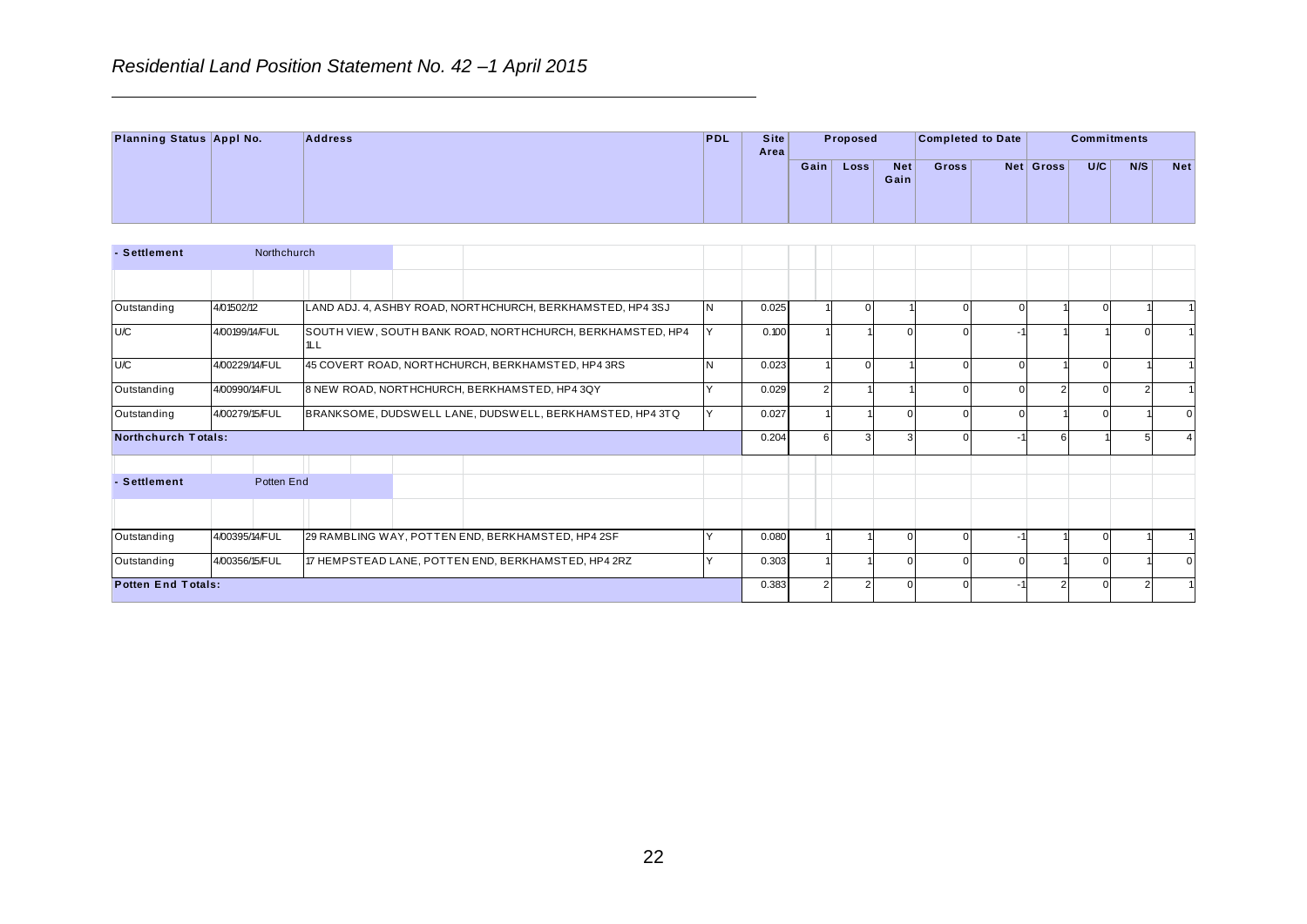| <b>Address</b>           |                 |  | <b>PDL</b>                                               |      |              |                  |     |                    |                                       |     |                    |
|--------------------------|-----------------|--|----------------------------------------------------------|------|--------------|------------------|-----|--------------------|---------------------------------------|-----|--------------------|
|                          |                 |  |                                                          | Gain | Loss         |                  |     |                    | U/C                                   | N/S | <b>Net</b>         |
|                          |                 |  |                                                          |      |              |                  |     |                    |                                       |     |                    |
| Planning Status Appl No. | Rest of Dacorum |  | Residential Land Position Statement No. 42 -1 April 2015 |      | Site<br>Area | Proposed<br>Gain | Net | Gross <sup>1</sup> | <b>Completed to Date</b><br>Net Gross |     | <b>Commitments</b> |

|              |                |                                          |                                                                |              |       | Gain | Loss           | <b>Net</b><br>Gain | Gross        |          | <b>Net Gross</b> | U/C         | N/S            | Net            |
|--------------|----------------|------------------------------------------|----------------------------------------------------------------|--------------|-------|------|----------------|--------------------|--------------|----------|------------------|-------------|----------------|----------------|
| - Settlement |                | <b>Rest of Dacorum</b>                   |                                                                |              |       |      |                |                    |              |          |                  |             |                |                |
|              |                |                                          |                                                                |              |       |      |                |                    |              |          |                  |             |                |                |
| U/C          | 4/01456/12     | HEMPSTEAD, HP13BN                        | WATER END HOUSE, POTTEN END HILL, WATER END, HEMEL             |              | 0.790 |      |                | $\mathbf{0}$       | $\Omega$     |          |                  |             | $\Omega$       | $\overline{1}$ |
| Outstanding  | 4/01914/12/FUL |                                          | GAMNEL FARM, BULBOURNE ROAD, TRING, HP235HF                    | $\checkmark$ | 0.350 |      | 2 <sub>1</sub> |                    | $\mathbf{0}$ | $\Omega$ | $\mathcal{D}$    | $\Omega$    | $\overline{2}$ | $\overline{1}$ |
| U/C          | 4/00421/13     | HEMPSTEAD, HP12AS                        | LAND AT PRIMROSE COTTAGE, POUCHEN END LANE, HEMEL              | ٧            | 0.423 |      | $\Omega$       |                    | $\Omega$     | $\Omega$ |                  |             | $\Omega$       | $\overline{1}$ |
| Outstanding  | 4/00734/13     | HP12RH                                   | WESTBROOK EDGE, LONDON ROAD, BOURNE END, HEMEL HEMPSTEAD,      |              | 0.270 |      |                | $\Omega$           | $\mathbf{0}$ | $\Omega$ |                  | $\Omega$    |                | $\mathbf 0$    |
| U/C          | 4/00936/13     |                                          | IVY TODD, NORTHCHURCH COMMON, BERKHAMSTED, HP4 1LR             | Y            | 0.340 |      |                | $\Omega$           | $\Omega$     | $\Omega$ |                  |             | $\Omega$       | $\mathbf 0$    |
| Outstanding  | 4/00314/13/FUL | LANGLEY, WD4 9EQ                         | LAND AT CRAIG ROWAN, CHAPEL CROFT, CHIPPERFIELD, KINGS         |              | 0.107 |      | $\Omega$       |                    | $\Omega$     | $\Omega$ |                  | $\Omega$    |                |                |
| Outstanding  | 4/00995/12     | Smallgrove Farm, Windmill Road, Markyate |                                                                |              | 0.610 |      | $\Omega$       |                    | $\Omega$     | $\Omega$ |                  | $\Omega$    |                | $\overline{1}$ |
| U/C          | 4/01869/13     |                                          | WALNUT COTTAGE, CHEQUERS HILL, FLAMSTEAD, ST. ALBANS, AL3 8ET  |              | 0.640 |      |                | $\Omega$           | $\Omega$     | $\Omega$ |                  |             | $\Omega$       | $\Omega$       |
| U/C          | 4/00466/14/FUL |                                          | 3 HIGHCROFT ROAD, FELDEN, HEMEL HEMPSTEAD, HP3 0BU             |              | 0.170 |      |                | $\Omega$           | $\mathbf{0}$ | $-1$     |                  |             | $\mathbf 0$    | $\overline{1}$ |
| Outstanding  | 4/01810/13/FUL | LANGLEY, WD4 8QN                         | COW HOUSE, LANGLEY LODGE FARM, LANGLEY LODGE LANE, KINGS       | N            | 0.025 |      | $\Omega$       |                    | $\Omega$     | $\Omega$ |                  | $\Omega$    |                | -1             |
| Outstanding  | 4/00485/14/FUL |                                          | ROTHAVEN, ROSSWAY LANE, WIGGINTON, TRING, HP23 6GZ             |              | 0.223 |      |                | $\Omega$           | $\Omega$     | $\Omega$ |                  | $\Omega$    |                | $\mathbf 0$    |
| Outstanding  | 4/00720/14/FUL | HP42SD                                   | THE OLD NURSERY, 78 HEMPSTEAD LANE, POTTEN END, BERKHAMSTED,   |              | 0.420 |      |                | $\Omega$           | $\mathbf{0}$ |          |                  | $\Omega$    |                |                |
| U/C          | 4/00470/14/FUL |                                          | BRACKEN HURST, NORTHCHURCH COMMON, BERKHAMSTED, HP4 1LR        | Y            | 0.260 |      | $\Omega$       |                    | $\mathbf{0}$ | $\Omega$ |                  |             | $\Omega$       | $\overline{1}$ |
| Outstanding  | 4/00557/14/FUL |                                          | THE PADDOCKS, CROFT LANE, CHIPPERFIELD, KINGS LANGLEY, WD4 9DX |              | 0.205 |      | $\Omega$       |                    | $\Omega$     | $\Omega$ |                  | $\Omega$    |                |                |
| Outstanding  | 4/01569/14     | HP4 3UF                                  | LAND TO NORTH OF NETHERBY GRANGE, HEATH END, BERKHAMSTED,      | Y            | 0.116 |      | $\mathbf{0}$   |                    | $\mathbf{0}$ | $\Omega$ |                  | $\mathbf 0$ |                | $\overline{1}$ |
| Outstanding  | 4/00939/12     | 0BN                                      | FURTHER FELDEN, LONGCROFT LANE, FELDEN, HEMEL HEMPSTEAD, HP3 Y |              | 0.670 |      |                | $\Omega$           | $\Omega$     | $\Omega$ |                  | $\Omega$    |                | $\Omega$       |
| U/C          | 4/02257/14/FUL |                                          | GLENWOOD, TINKERS LANE, WIGGINTON, TRING, HP236JB              | ٧            | 0.220 |      |                | $\mathbf{0}$       | $\mathbf{0}$ |          |                  |             | $\Omega$       | $\overline{1}$ |
| Outstanding  | 4/01238/14/FUL |                                          | 121 SCATTERDELLS LANE, CHIPPERFIELD, KINGS LANGLEY, WD4 9EY    |              | 0.390 |      |                | $\Omega$           | $\mathbf{0}$ | $\Omega$ |                  | $\Omega$    |                | $\mathbf 0$    |
| Outstanding  | 4/01577/14/FUL |                                          | FRAM, FRITHSDEN COPSE, POTTEN END, BERKHAMSTED, HP4 2RG        | Y            | 0.390 |      |                | $\Omega$           | $\mathbf{0}$ | $\Omega$ |                  | $\Omega$    |                | $\mathbf 0$    |
|              |                |                                          | 23                                                             |              |       |      |                |                    |              |          |                  |             |                |                |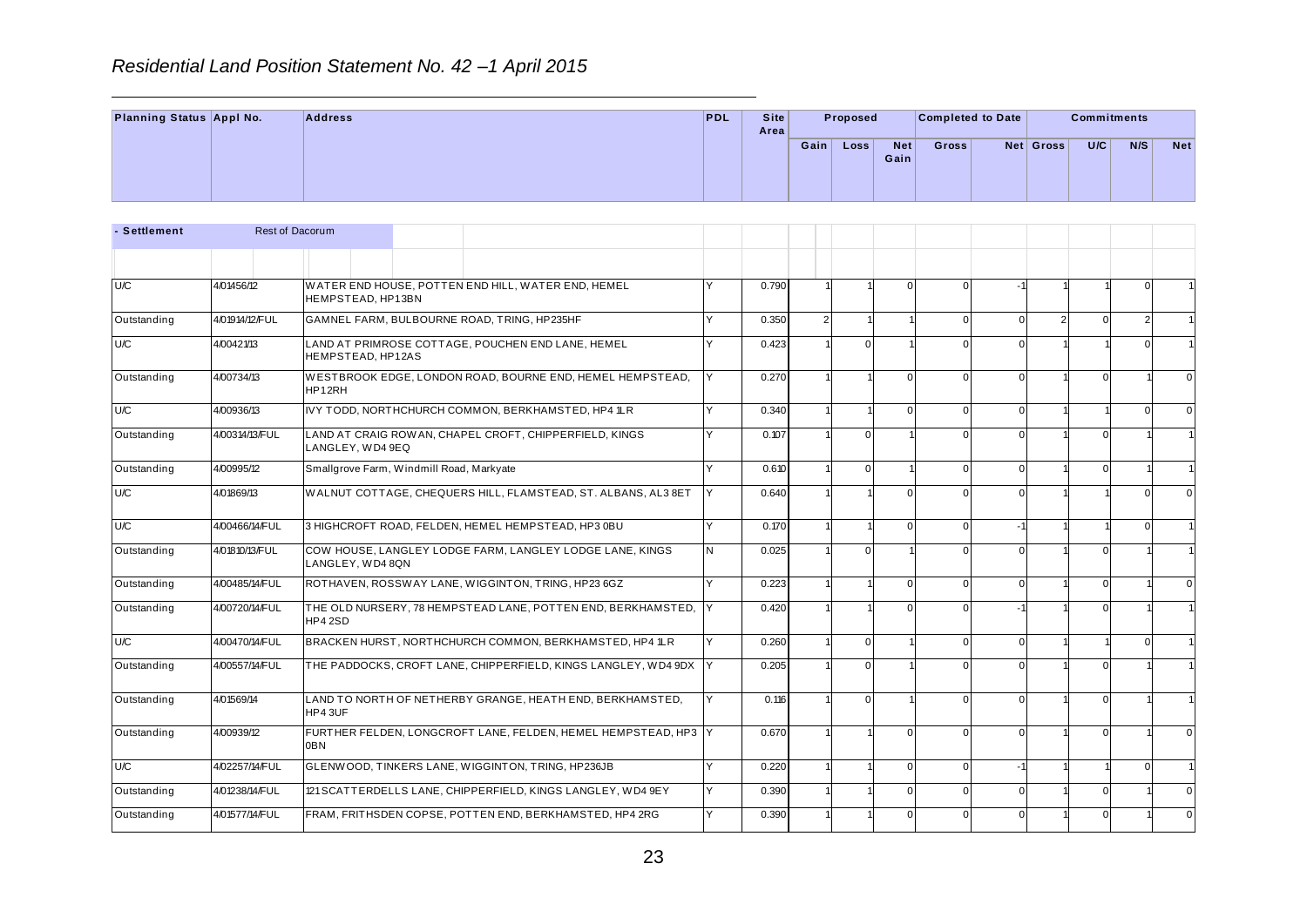|                          | Residential Land Position Statement No. 42 -1 April 2015 |            |              |      |             |                    |                          |           |                    |     |            |
|--------------------------|----------------------------------------------------------|------------|--------------|------|-------------|--------------------|--------------------------|-----------|--------------------|-----|------------|
| Planning Status Appl No. | <b>Address</b>                                           | <b>PDL</b> | Site<br>Area |      | Proposed    |                    | <b>Completed to Date</b> |           | <b>Commitments</b> |     |            |
|                          |                                                          |            |              | Gain | <b>Loss</b> | <b>Net</b><br>Gain | <b>Gross</b>             | Net Gross | U/C                | N/S | <b>Net</b> |
|                          |                                                          |            |              |      |             |                    |                          |           |                    |     |            |

| Outstanding<br>4/02538/14/FUL<br>TEN OAKS FARM, FLAUNDEN LANE, BOVINGDON, HEMEL HEMPSTEAD,<br>Y<br>1.100<br>$\Omega$<br>$\Omega$<br>$\Omega$<br>$\Omega$<br>HP3 0PA<br><b>U/C</b><br>HAZEL CORNER KENNELS, WINDMILL ROAD, MARKYATE, ST. ALBANS, AL3 N<br>4/01530/14/FUL<br>0.029<br>$\mathbf{0}$<br>$\mathbf{0}$<br>$\mathbf 0$<br>$\Omega$<br>8LP<br>4/02094/14/FUL<br>ABLE FARM, OLD WATLING STREET, FLAMSTEAD, ST. ALBANS, AL3 8HL<br>Y<br>0.250<br>Outstanding<br>$\mathbf 0$<br>$\mathbf{0}$<br>$\mathbf 0$<br>$\Omega$<br>4/03330/14/FUL<br>MILLFIELD BUNGALOW, FRIENDLESS LANE, FLAMSTEAD, ST. ALBANS, AL3 Y<br>Outstanding<br>0.580<br>$\Omega$<br>$\Omega$<br>$\Omega$<br>$\Omega$<br>8DE<br>LAND ADJ. LONG ACRE, LONG LANE, BOVINGDON, HEMEL HEMPSTEAD<br>4/02504/14/FUL<br>Y<br>0.470<br>Outstanding<br>$\overline{4}$<br>$\mathbf 0$<br>$\mathbf{0}$<br>$\mathbf 0$<br>$\overline{4}$<br>$\Omega$<br>$\overline{4}$<br>$\overline{4}$<br>4/03131/14/FUL<br>FRITHSDEN HOUSE, FRITHSDEN COPSE, POTTEN END, BERKHAMSTED,<br>2.040<br>Outstanding<br>Y<br>$\Omega$<br>$\Omega$<br>$\Omega$<br>$\Omega$<br>HP4 2RG<br>4/00169/15/FUL<br>ROSEMONT, NORTHCHURCH COMMON, BERKHAMSTED, HP4 1LR<br>Y<br>Outstanding<br>0.650<br>$\overline{0}$<br>$\mathbf 0$<br>$\Omega$<br>$\Omega$<br>4/00180/15/FUL<br>Y<br>Outstanding<br>THE BIRCHES, MEGG LANE, CHIPPERFIELD, KINGS LANGLEY, WD4 9JW<br>0.169<br>$\mathbf 0$<br>$\Omega$<br>$\overline{0}$<br>$\mathbf 0$<br>Outstanding<br>4/03369/14/FUL<br>WOODLAND VIEW, ROSSWAY, BERKHAMSTED, HP4 3UD<br>0.095<br>Y<br>$\mathbf 0$<br>$\mathbf 0$<br>$\mathbf{0}$<br>$\mathbf 0$<br>4/03493/14/FUL<br>HIGHCROFT FARM,, HEMPSTEAD ROAD, BOVINGDON, HP3 0DS<br>Outstanding<br>Y<br>0.010<br>$\mathbf{0}$<br>$\overline{2}$<br>$\mathbf{0}$<br>2<br>$\mathbf 0$<br>$\overline{2}$<br>2 <sub>l</sub><br>$\Omega$ | 34<br>19<br>15<br>34<br>27<br><b>Rest of Dacorum Totals:</b><br>12.012<br>$\Omega$<br>$-4$<br>$\overline{7}$ |  |    |  | Gain $ $ | Loss | <b>Net</b><br>Gain | Gross | Net Gross | U/C | N/S | Net            |
|------------------------------------------------------------------------------------------------------------------------------------------------------------------------------------------------------------------------------------------------------------------------------------------------------------------------------------------------------------------------------------------------------------------------------------------------------------------------------------------------------------------------------------------------------------------------------------------------------------------------------------------------------------------------------------------------------------------------------------------------------------------------------------------------------------------------------------------------------------------------------------------------------------------------------------------------------------------------------------------------------------------------------------------------------------------------------------------------------------------------------------------------------------------------------------------------------------------------------------------------------------------------------------------------------------------------------------------------------------------------------------------------------------------------------------------------------------------------------------------------------------------------------------------------------------------------------------------------------------------------------------------------------------------------------------------------------------------------------------------------------------------------------------------------------------------------------------------------------------|--------------------------------------------------------------------------------------------------------------|--|----|--|----------|------|--------------------|-------|-----------|-----|-----|----------------|
|                                                                                                                                                                                                                                                                                                                                                                                                                                                                                                                                                                                                                                                                                                                                                                                                                                                                                                                                                                                                                                                                                                                                                                                                                                                                                                                                                                                                                                                                                                                                                                                                                                                                                                                                                                                                                                                            |                                                                                                              |  |    |  |          |      |                    |       |           |     |     |                |
|                                                                                                                                                                                                                                                                                                                                                                                                                                                                                                                                                                                                                                                                                                                                                                                                                                                                                                                                                                                                                                                                                                                                                                                                                                                                                                                                                                                                                                                                                                                                                                                                                                                                                                                                                                                                                                                            |                                                                                                              |  |    |  |          |      |                    |       |           |     |     | $\mathbf 0$    |
|                                                                                                                                                                                                                                                                                                                                                                                                                                                                                                                                                                                                                                                                                                                                                                                                                                                                                                                                                                                                                                                                                                                                                                                                                                                                                                                                                                                                                                                                                                                                                                                                                                                                                                                                                                                                                                                            |                                                                                                              |  |    |  |          |      |                    |       |           |     |     | $\mathbf{1}$   |
|                                                                                                                                                                                                                                                                                                                                                                                                                                                                                                                                                                                                                                                                                                                                                                                                                                                                                                                                                                                                                                                                                                                                                                                                                                                                                                                                                                                                                                                                                                                                                                                                                                                                                                                                                                                                                                                            |                                                                                                              |  |    |  |          |      |                    |       |           |     |     | $\mathbf 0$    |
|                                                                                                                                                                                                                                                                                                                                                                                                                                                                                                                                                                                                                                                                                                                                                                                                                                                                                                                                                                                                                                                                                                                                                                                                                                                                                                                                                                                                                                                                                                                                                                                                                                                                                                                                                                                                                                                            |                                                                                                              |  |    |  |          |      |                    |       |           |     |     | $\mathbf 0$    |
|                                                                                                                                                                                                                                                                                                                                                                                                                                                                                                                                                                                                                                                                                                                                                                                                                                                                                                                                                                                                                                                                                                                                                                                                                                                                                                                                                                                                                                                                                                                                                                                                                                                                                                                                                                                                                                                            |                                                                                                              |  |    |  |          |      |                    |       |           |     |     | $\overline{a}$ |
|                                                                                                                                                                                                                                                                                                                                                                                                                                                                                                                                                                                                                                                                                                                                                                                                                                                                                                                                                                                                                                                                                                                                                                                                                                                                                                                                                                                                                                                                                                                                                                                                                                                                                                                                                                                                                                                            |                                                                                                              |  |    |  |          |      |                    |       |           |     |     | $\mathbf 0$    |
|                                                                                                                                                                                                                                                                                                                                                                                                                                                                                                                                                                                                                                                                                                                                                                                                                                                                                                                                                                                                                                                                                                                                                                                                                                                                                                                                                                                                                                                                                                                                                                                                                                                                                                                                                                                                                                                            |                                                                                                              |  |    |  |          |      |                    |       |           |     |     | $\mathbf 0$    |
|                                                                                                                                                                                                                                                                                                                                                                                                                                                                                                                                                                                                                                                                                                                                                                                                                                                                                                                                                                                                                                                                                                                                                                                                                                                                                                                                                                                                                                                                                                                                                                                                                                                                                                                                                                                                                                                            |                                                                                                              |  |    |  |          |      |                    |       |           |     |     | $\mathbf 0$    |
|                                                                                                                                                                                                                                                                                                                                                                                                                                                                                                                                                                                                                                                                                                                                                                                                                                                                                                                                                                                                                                                                                                                                                                                                                                                                                                                                                                                                                                                                                                                                                                                                                                                                                                                                                                                                                                                            |                                                                                                              |  |    |  |          |      |                    |       |           |     |     | $\mathbf 0$    |
|                                                                                                                                                                                                                                                                                                                                                                                                                                                                                                                                                                                                                                                                                                                                                                                                                                                                                                                                                                                                                                                                                                                                                                                                                                                                                                                                                                                                                                                                                                                                                                                                                                                                                                                                                                                                                                                            |                                                                                                              |  |    |  |          |      |                    |       |           |     |     | $\overline{2}$ |
|                                                                                                                                                                                                                                                                                                                                                                                                                                                                                                                                                                                                                                                                                                                                                                                                                                                                                                                                                                                                                                                                                                                                                                                                                                                                                                                                                                                                                                                                                                                                                                                                                                                                                                                                                                                                                                                            |                                                                                                              |  |    |  |          |      |                    |       |           |     |     | 19             |
|                                                                                                                                                                                                                                                                                                                                                                                                                                                                                                                                                                                                                                                                                                                                                                                                                                                                                                                                                                                                                                                                                                                                                                                                                                                                                                                                                                                                                                                                                                                                                                                                                                                                                                                                                                                                                                                            |                                                                                                              |  |    |  |          |      |                    |       |           |     |     |                |
|                                                                                                                                                                                                                                                                                                                                                                                                                                                                                                                                                                                                                                                                                                                                                                                                                                                                                                                                                                                                                                                                                                                                                                                                                                                                                                                                                                                                                                                                                                                                                                                                                                                                                                                                                                                                                                                            |                                                                                                              |  |    |  |          |      |                    |       |           |     |     |                |
|                                                                                                                                                                                                                                                                                                                                                                                                                                                                                                                                                                                                                                                                                                                                                                                                                                                                                                                                                                                                                                                                                                                                                                                                                                                                                                                                                                                                                                                                                                                                                                                                                                                                                                                                                                                                                                                            |                                                                                                              |  | 24 |  |          |      |                    |       |           |     |     |                |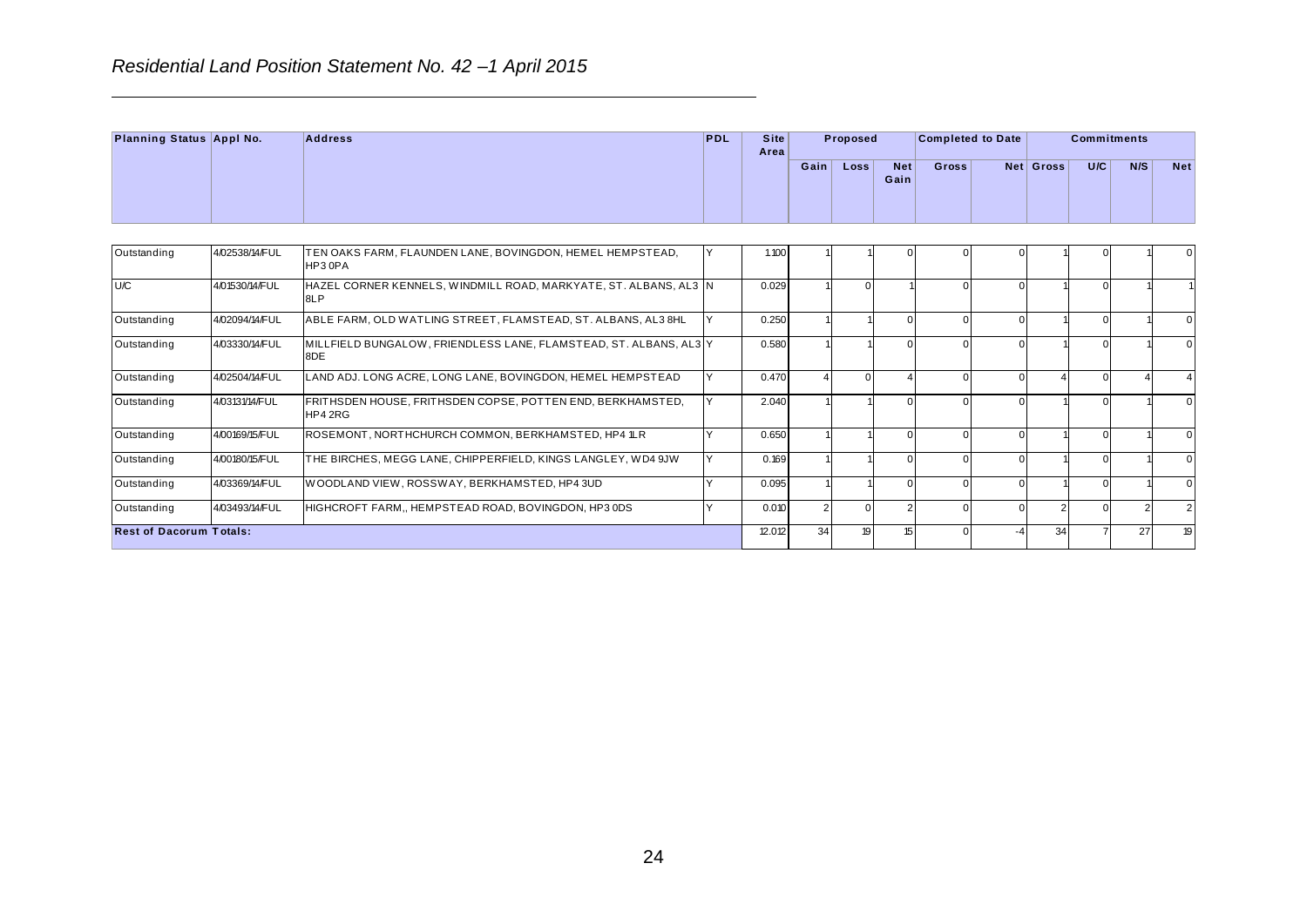|                          |            |                | Residential Land Position Statement No. 42 -1 April 2015 |            |                     |      |          |                    |                          |           |                    |     |            |
|--------------------------|------------|----------------|----------------------------------------------------------|------------|---------------------|------|----------|--------------------|--------------------------|-----------|--------------------|-----|------------|
| Planning Status Appl No. |            | <b>Address</b> |                                                          | <b>PDL</b> | <b>Site</b><br>Area |      | Proposed |                    | <b>Completed to Date</b> |           | <b>Commitments</b> |     |            |
|                          |            |                |                                                          |            |                     | Gain | Loss     | <b>Net</b><br>Gain | <b>Gross</b>             | Net Gross | U/C                | N/S | <b>Net</b> |
|                          |            |                |                                                          |            |                     |      |          |                    |                          |           |                    |     |            |
| - Settlement             | Rural area |                |                                                          |            |                     |      |          |                    |                          |           |                    |     |            |

|                           |                |                                         |                                                             |    |       | Gain | Loss         | <b>Net</b><br>Gain  | Gross          |                | Net Gross | U/C            | N/S          | Net            |
|---------------------------|----------------|-----------------------------------------|-------------------------------------------------------------|----|-------|------|--------------|---------------------|----------------|----------------|-----------|----------------|--------------|----------------|
| - Settlement              | Rural area     |                                         |                                                             |    |       |      |              |                     |                |                |           |                |              |                |
|                           |                |                                         |                                                             |    |       |      |              |                     |                |                |           |                |              |                |
| <b>U/C</b>                | 4/02476/05     | The Croft, Dagnal Road, Great Gaddesden |                                                             | Υ  | 0.798 |      |              | $\Omega$            | $\overline{0}$ | $-1$           |           |                | $\mathbf{0}$ |                |
| U/C                       | 4/00440/11     | HP4 1LU                                 | BRIDGEWATER HOUSE, RINGSHALL ROAD, RINGSHALL, BERKHAMSTED,  | Y  | 0.750 |      |              | $\Omega$            | $\Omega$       |                |           |                | $\Omega$     |                |
| U/C                       | 4/01394/12     |                                         | THE BUNGALOW, ST. MARGARETS, GREAT GADDESDEN, HP13BZ        | Y  | 0.150 |      |              | $\Omega$            | $\Omega$       |                |           |                | $\mathbf{0}$ |                |
| Outstanding               | 4/00797/13     | BERKHAMSTED, HP4 1PE                    | MOSSHALL FARM, NETTLEDEN ROAD, LITTLE GADDESDEN,            | Y  | 0.144 |      |              | $\Omega$            | $\Omega$       | $\Omega$       |           | $\Omega$       |              | $\mathbf 0$    |
| Outstanding               | 4/02104/13     | HP4 1PL                                 | THE BOTHY, NETTLEDEN ROAD, LITTLE GADDESDEN, BERKHAMSTED,   | Y  | 0.210 |      |              | $\mathbf 0$         | $\overline{0}$ | $\overline{0}$ |           | $\mathbf 0$    |              | $\mathbf 0$    |
| <b>U/C</b>                | 4/00284/14/FUL | BERKHAMSTED, HP4 1NP                    | CROME HILL HOUSE, ASHRIDGE PARK, LITTLE GADDESDEN,          | Y  | 1.940 |      |              | $\Omega$            | $\Omega$       |                |           |                | $\Omega$     | $\mathbf{1}$   |
| Outstanding               | 4/00293/14/FUL | HEMPSTEAD, HP2 6HZ                      | 1BRADDEN COTTAGES, BRADDEN LANE, GADDESDEN ROW, HEMEL       | Y  | 0.026 |      | $\mathbf{0}$ |                     | $\Omega$       | $\Omega$       |           | $\mathbf 0$    |              | $\mathbf{1}$   |
| Outstanding               | 4/01365/13/FUL | TRING, HP23 4QP                         | LAND ADJACENT NUMBER 25, CHEDDINGTON LANE, LONG MARSTON,    | N. | 0.067 |      | $\Omega$     |                     | $\Omega$       | $\Omega$       |           | $\Omega$       |              |                |
| Outstanding               | 4/01149/14/FUL | $1 \mathsf{L} Y$                        | KINROSS, GOLF CLUB ROAD, LITTLE GADDESDEN, BERKHAMSTED, HP4 | Y  | 0.720 |      |              | $\mathbf 0$         | $\Omega$       |                |           | $\mathbf 0$    |              | $\mathbf{1}$   |
| Outstanding               | 4/02353/14/FUL |                                         | COTTON SPRING FARM, FRIENDLESS LANE, MARKYATE, AL3 8AF      | Y  | 0.520 |      | $\Omega$     |                     | $\Omega$       | $\Omega$       |           | $\Omega$       | 4            | $\overline{4}$ |
| Outstanding               | 4/03292/14/FUL | GADDESDEN, HP4 1NP                      | PHEASANT FIELD, RINGSHALL DRIVE, ASHRIDGE PARK, LITTLE      | Y  | 0.290 |      |              | $\Omega$            | U              | $\overline{0}$ |           | $\Omega$       |              | $\mathbf 0$    |
| U/C                       | 4/00144/15/FUL |                                         | RED HOUSE FARM, POTASH LANE, LONG MARSTON, TRING, HP23 4QY  | Y  | 0.234 |      |              | $\Omega$            | $\Omega$       | $\Omega$       |           | $\Omega$       |              | $\mathbf{1}$   |
| Outstanding               | 4/03402/14/FUL | ALDBURY, TRING, HP23 5RS                | LAND ADJ WESTLANDS FARM, NORTHFIELD ROAD, STATION ROAD,     | Y  | 0.460 |      |              | $\mathbf 0$         | U              | $\Omega$       |           | $\Omega$       |              | $\mathbf 0$    |
| <b>Rural area Totals:</b> |                |                                         |                                                             |    | 6.309 |      | 16           | 9<br>$\overline{7}$ | $\Omega$       | $-5$           | 16        | $\overline{4}$ | 12           | 12             |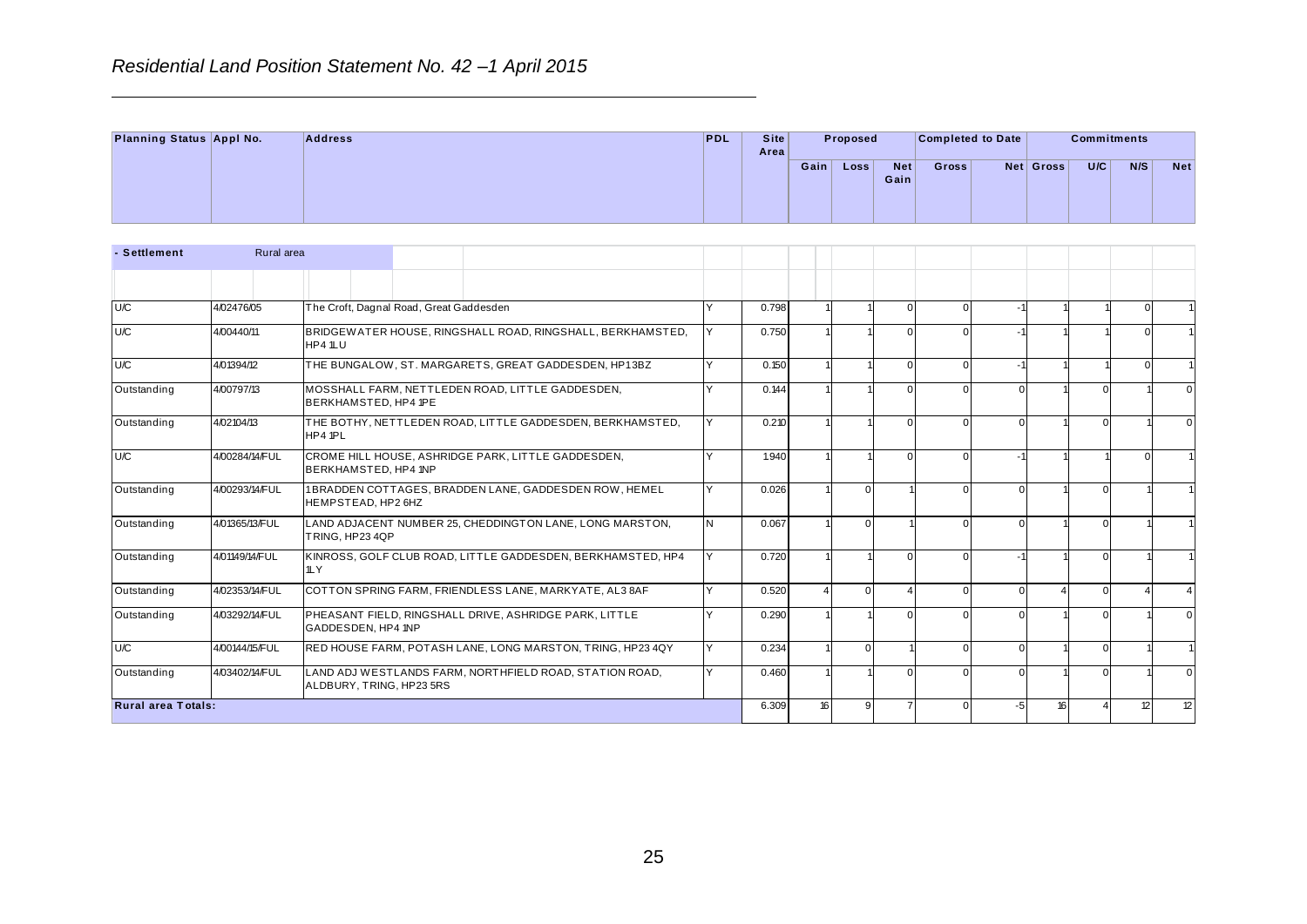|                          |       |                | Residential Land Position Statement No. 42 -1 April 2015 |            |                     |      |                   |             |                          |           |                    |     |            |
|--------------------------|-------|----------------|----------------------------------------------------------|------------|---------------------|------|-------------------|-------------|--------------------------|-----------|--------------------|-----|------------|
| Planning Status Appl No. |       | <b>Address</b> |                                                          | <b>PDL</b> | <b>Site</b><br>Area |      | Proposed          |             | <b>Completed to Date</b> |           | <b>Commitments</b> |     |            |
|                          |       |                |                                                          |            |                     | Gain | Loss <sub>1</sub> | Net<br>Gain | Gross                    | Net Gross | U/C                | N/S | <b>Net</b> |
|                          |       |                |                                                          |            |                     |      |                   |             |                          |           |                    |     |            |
| - Settlement             | Tring |                |                                                          |            |                     |      |                   |             |                          |           |                    |     |            |
|                          |       |                |                                                          |            |                     |      |                   |             |                          |           |                    |     |            |

|                           |                |           |  |                                 |                                                         |          |        | Gain     | Loss           | <b>Net</b><br>Gain | Gross          |              | Net Gross              | U/C            | N/S            | Net            |
|---------------------------|----------------|-----------|--|---------------------------------|---------------------------------------------------------|----------|--------|----------|----------------|--------------------|----------------|--------------|------------------------|----------------|----------------|----------------|
| - Settlement              | Tring          |           |  |                                 |                                                         |          |        |          |                |                    |                |              |                        |                |                |                |
|                           |                |           |  |                                 |                                                         |          |        |          |                |                    |                |              |                        |                |                |                |
| Outstanding               | 4/00162/12/VOT |           |  | 44 NEW ROAD, TRING, HP23 5EX    |                                                         | Y        | 0.076  | 3        |                | $\overline{2}$     | $\Omega$       | $\mathbf{0}$ | 3                      | $\mathbf 0$    | 3 <sup>1</sup> | 2 <sub>l</sub> |
| Outstanding               | 4/01043/13     |           |  |                                 | LE PROVANCE, 41 WESTERN ROAD, TRING, HP234BQ            | Y        | 0.010  |          | $\mathbf 0$    |                    | $\Omega$       | $\Omega$     |                        | $\Omega$       |                |                |
| <b>U/C</b>                | 4/02109/13     |           |  | 110 GROVE ROAD, TRING, HP235PA  |                                                         | Y        | 0.123  |          |                | $\mathbf{0}$       | $\Omega$       | $-1$         |                        |                | $\overline{0}$ |                |
| U/C                       | 4/00237/14/FUL |           |  |                                 | LAND ADJ. TO AND R/O, 20 HIGH STREET, TRING, HP23 5AP   | IN.      | 0.210  | $\Delta$ | $\mathbf 0$    |                    | $\Omega$       | $\mathbf{0}$ | $\boldsymbol{\Lambda}$ | $\overline{4}$ | $\overline{0}$ | $\overline{4}$ |
| U/C                       | 4/00526/14/FUL |           |  |                                 | THE PHEASANT, WINGRAVE ROAD, TRING, HP23 5EZ            | Y        | 0.105  | Δ        | $\mathbf{0}$   | $\Delta$           | $\Omega$       | $\Omega$     |                        | $\overline{4}$ | $\Omega$       | $\overline{4}$ |
| U/C                       | 4/00146/14/FUL |           |  |                                 | MAUND & IRVINE LTD SITE, BROOK STREET, TRING, HP23 5EF  | Y        | 0.052  | 4        | $\mathbf 0$    | 4                  | $\Omega$       | $\Omega$     |                        | 4              | $\Omega$       | $\overline{4}$ |
| Outstanding               | 4/01828/14/FUL |           |  | 91 HIGH STREET, TRING, HP23 4AB |                                                         | Y        | 0.036  |          | $\mathbf 0$    |                    | $\Omega$       | $\Omega$     |                        | $\mathbf{0}$   |                |                |
| Outstanding               | 4/00024/14/FUL |           |  |                                 | LAND AT 15 AND R/O 14, STATION ROAD, TRING, HP23 5NG    | N        | 0.116  | Δ        | $\mathbf 0$    | Δ                  | $\Omega$       | $\Omega$     |                        | $\mathbf 0$    | $\overline{4}$ | $\overline{4}$ |
| <b>Tring Totals:</b>      |                |           |  |                                 |                                                         |          | 0.728  | 22       | $\overline{2}$ | 20                 | $\Omega$       | $-1$         | 22                     | 13             | 9              | 21             |
|                           |                |           |  |                                 |                                                         |          |        |          |                |                    |                |              |                        |                |                |                |
| - Settlement              |                | Wigginton |  |                                 |                                                         |          |        |          |                |                    |                |              |                        |                |                |                |
|                           |                |           |  |                                 |                                                         |          |        |          |                |                    |                |              |                        |                |                |                |
| UC                        | 4/01301/14/FUL |           |  |                                 | LITTLE ORCHARD, HEMP LANE, WIGGINTON, TRING, HP23 6HF   | <b>Y</b> | 0.210  |          |                | $\mathbf{0}$       | $\Omega$       | $-1$         |                        |                | $\Omega$       |                |
| <b>Wigginton Totals:</b>  |                |           |  |                                 |                                                         |          | 0.210  |          |                | $\mathbf{0}$       | $\Omega$       | $-1$         |                        |                | $\overline{0}$ |                |
|                           |                |           |  |                                 |                                                         |          |        |          |                |                    |                |              |                        |                |                |                |
| - Settlement              |                | Wilstone  |  |                                 |                                                         |          |        |          |                |                    |                |              |                        |                |                |                |
|                           |                |           |  |                                 |                                                         |          |        |          |                |                    |                |              |                        |                |                |                |
| Outstanding               | 4/00201/13/FUL |           |  |                                 | ADJ. CONIFERS, ROSEBARN LANE, WILSTONE, TRING, HP23 4PZ | <b>N</b> | 0.026  |          | $\mathbf 0$    |                    | $\Omega$       | $\Omega$     |                        | $\mathbf{0}$   |                |                |
| <b>Wilstone Totals:</b>   |                |           |  |                                 |                                                         |          | 0.026  |          | $\mathbf 0$    |                    | $\overline{0}$ | $\mathbf{0}$ |                        | $\overline{0}$ |                |                |
|                           |                |           |  |                                 |                                                         |          |        |          |                |                    |                |              |                        |                |                |                |
| <b>Small Site Totals:</b> |                |           |  |                                 |                                                         |          | 26.438 | 241      | 57             | 184                | $\Omega$       | $-21$        | 239                    | 80             | 159            | 203            |
|                           |                |           |  |                                 |                                                         |          |        |          |                |                    |                |              |                        |                |                |                |
|                           |                |           |  |                                 |                                                         |          |        |          |                |                    |                |              |                        |                |                |                |
|                           |                |           |  |                                 | 26                                                      |          |        |          |                |                    |                |              |                        |                |                |                |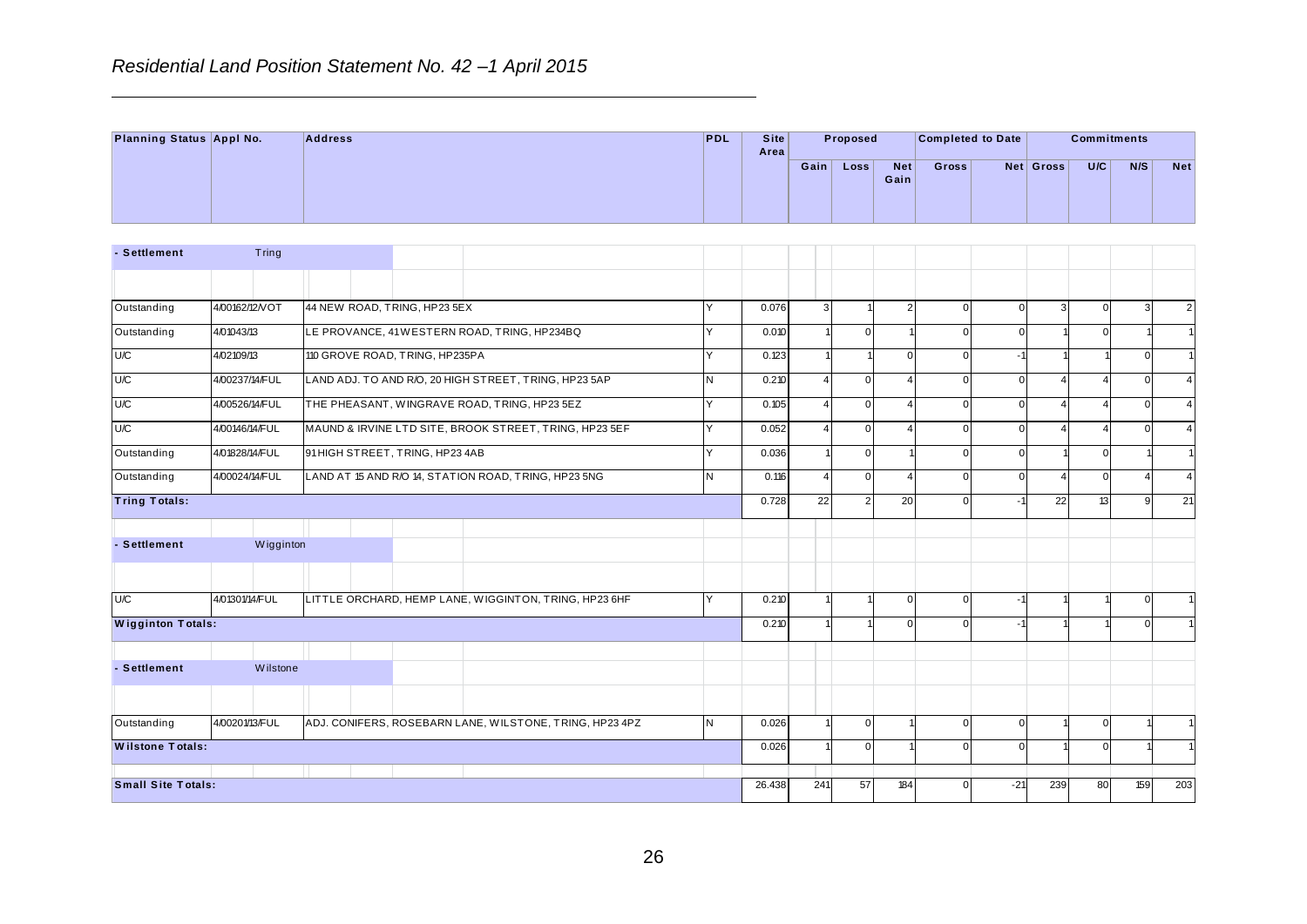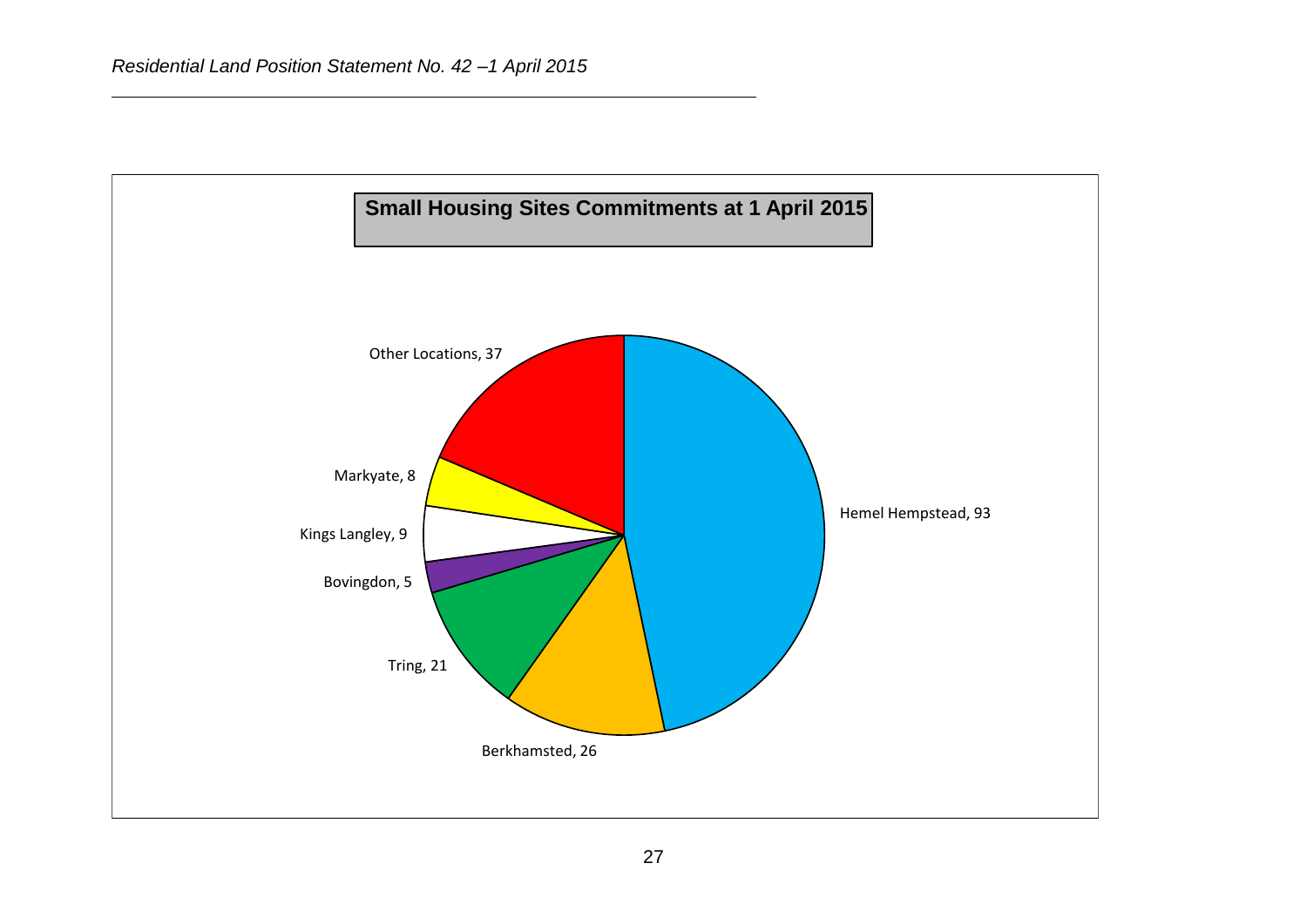### **5. SUMMARY OF COMMITMENTS**

| <b>SETTLEMENT</b>       |              |            | <b>LARGE SITES SMALL SITES</b> |            | <b>CON/COU</b>          |                |              | <b>TOTALS</b>  |
|-------------------------|--------------|------------|--------------------------------|------------|-------------------------|----------------|--------------|----------------|
|                         | <b>Gross</b> | <b>Net</b> | <b>Gross</b>                   | <b>Net</b> | <b>Gross</b>            | <b>Net</b>     | <b>Gross</b> | <b>Net</b>     |
| Identified settlements: |              |            |                                |            |                         |                |              |                |
| <b>Hemel Hempstead</b>  | 1357         | 1354       | 98                             | 93         | 312                     | 302            | 1767         | 1749           |
| <b>Berkhamsted</b>      | 248          | 245        | 29                             | 26         | 34                      | 32             | 311          | 303            |
| Tring                   | 86           | 84         | 22                             | 21         | $\overline{\mathbf{4}}$ | 3              | 112          | 108            |
| Bovingdon               | 8            | 8          | 6                              | 5          | 4                       | 3              | 18           | 16             |
| Kings Langley           | $\mathbf 0$  | 0          | 12                             | 9          | 4                       | 4              | 16           | 13             |
| Markyate                | 58           | 58         | 9                              | 8          | 1                       | 1              | 68           | 67             |
| Northchurch             | 4            | 3          | 6                              | 4          | $\Omega$                | 0              | 10           | 7              |
| Aldbury                 | 0            | 0          | 2                              | 2          | $\Omega$                | 0              | 2            | $\overline{2}$ |
| Chipperfield            | 5            | 5          | 0                              | 0          | 3                       | $\overline{2}$ | 8            | $\overline{7}$ |
| Flamstead               | $\mathbf 0$  | 0          | 0                              | $\Omega$   | $\Omega$                | 0              | $\Omega$     | 0              |
| Long Marston            | 0            | $\Omega$   | 1                              | 1          | $\Omega$                | 0              | 1            | 1              |
| Potten End              | $\Omega$     | 0          | $\overline{2}$                 | 1          | $\mathbf 0$             | 0              | 2            | 1              |
| Wigginton               | 0            | 0          | 1                              | 1          | $\Omega$                | 0              | 1            | 1              |
| Wilstone                | 0            | 0          | 1                              | 1          | $\mathbf 0$             | 0              | 1            | 1              |
|                         |              |            |                                |            |                         |                |              |                |
| Rest of Dacorum         | 21           | 21         | 50                             | 31         | 35                      | 31             | 106          | 83             |
|                         |              |            |                                |            |                         |                |              |                |
|                         |              |            |                                |            |                         |                |              |                |
| <b>TOTALS</b>           | 1787         | 1778       | 239                            | 203        | 397                     | 378            | 2423         | 2359           |
|                         |              |            |                                |            |                         |                |              |                |

#### **Note:**

"Identified settlements" are those settlements identified as a town, large village or selected small village in the Core Strategy.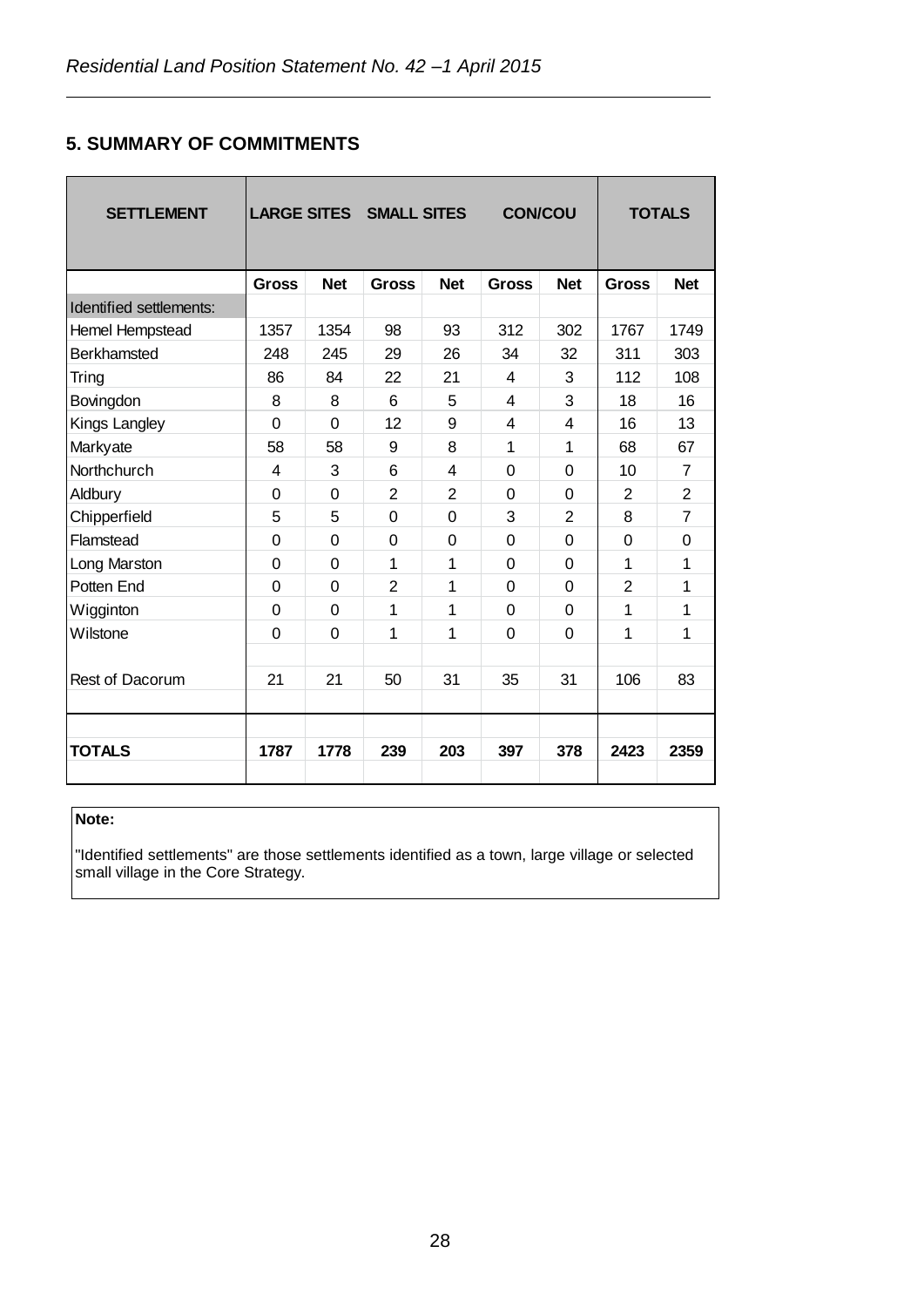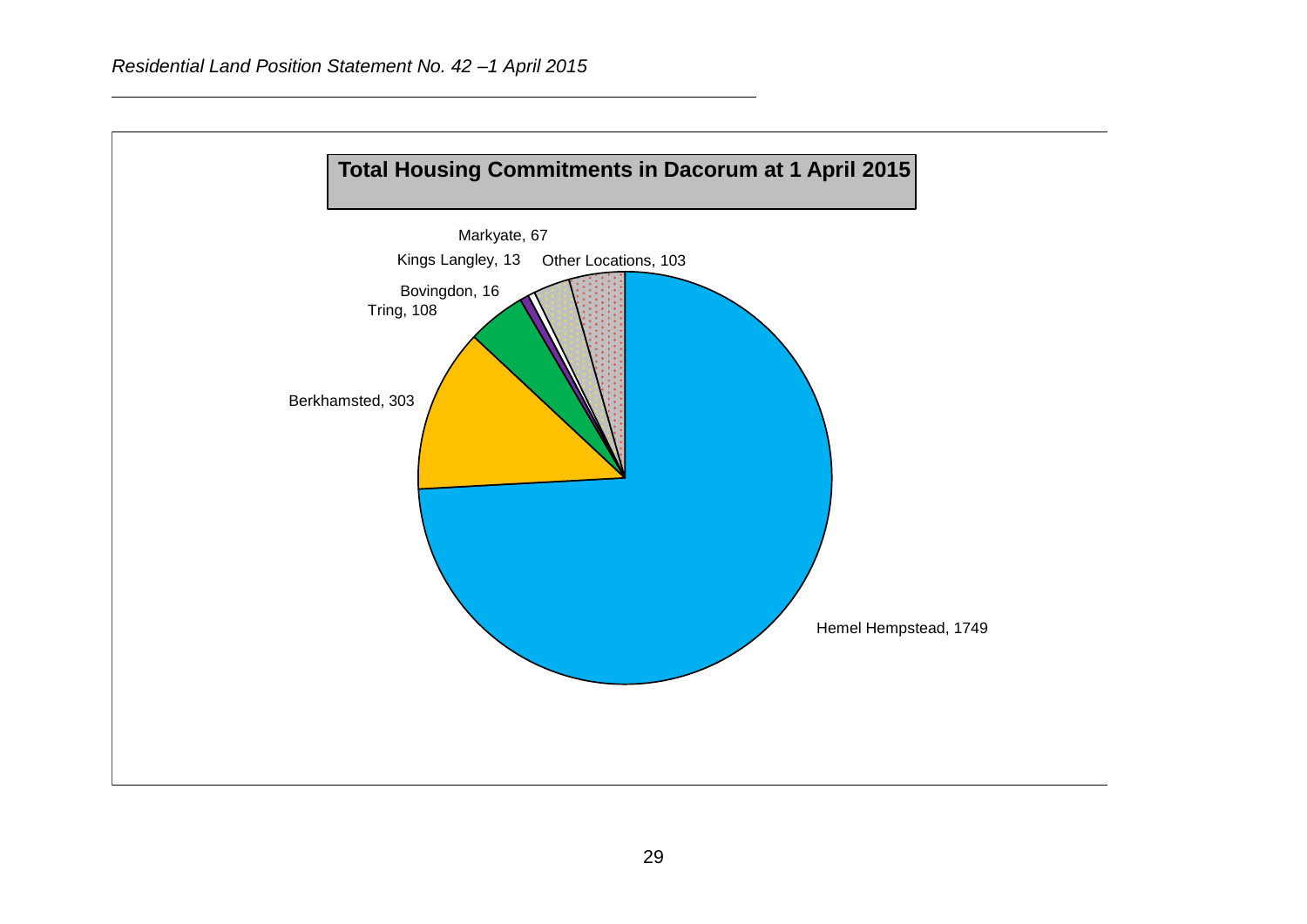# **6. DWELLING COMPLETIONS (1ST APRIL 2014 – 31ST MARCH 2015)**

| <b>SETTLEMENT</b>       |                |                | <b>LARGE SITES SMALL SITES</b> |                | <b>CON/COU</b> |                |              | <b>TOTALS</b> |
|-------------------------|----------------|----------------|--------------------------------|----------------|----------------|----------------|--------------|---------------|
|                         | <b>Gross</b>   | <b>Net</b>     | <b>Gross</b>                   | <b>Net</b>     | <b>Gross</b>   | <b>Net</b>     | <b>Gross</b> | <b>Net</b>    |
| Identified settlements: |                |                |                                |                |                |                |              |               |
| Hemel Hempstead         | 211            | 206            | 28                             | 25             | 16             | 12             | 255          | 243           |
| <b>Berkhamsted</b>      | 14             | 13             | 10                             | 8              | 3              | 3              | 27           | 24            |
| Tring                   | 22             | 22             | 1                              | 0              | 13             | 13             | 36           | 35            |
| Bovingdon               | $\Omega$       | $\Omega$       | 4                              | 4              | $\Omega$       | 0              | 4            | 4             |
| Kings Langley           | $\mathbf 0$    | $\Omega$       | 4                              | 4              | $\overline{2}$ | $\overline{2}$ | 6            | 6             |
| Markyate                | 43             | 43             | $\overline{2}$                 | $\overline{2}$ | $\Omega$       | 0              | 45           | 45            |
| Northchurch             | 0              | $\Omega$       | $\overline{2}$                 | 1              | $\Omega$       | 0              | 2            | $\mathbf 1$   |
| Aldbury                 | $\Omega$       | 0              | 0                              | $-1$           | $\Omega$       | 0              | $\Omega$     | $-1$          |
| Chipperfield            | $\mathbf 0$    | $\overline{0}$ | 1                              | 1              | $\overline{0}$ | 0              | 1            | $\mathbf 1$   |
| Flamstead               | $\mathbf 0$    | 0              | $\Omega$                       | 0              | $\Omega$       | 0              | $\Omega$     | 0             |
| Long Marston            | $\overline{0}$ | 0              | 0                              | 0              | $\Omega$       | 0              | $\Omega$     | 0             |
| Potten End              | $\overline{0}$ | $\Omega$       | $\Omega$                       | $-1$           | $\Omega$       | 0              | $\Omega$     | $-1$          |
| Wigginton               | $\overline{0}$ | $\Omega$       | 0                              | $-1$           | $\Omega$       | 0              | $\Omega$     | $-1$          |
| Wilstone                | $\Omega$       | 0              | $\Omega$                       | $\Omega$       | $\Omega$       | 0              | $\Omega$     | 0             |
|                         |                |                |                                |                |                |                |              |               |
| <b>Rest of Dacorum</b>  | 15             | 15             | 13                             | 1              | $\overline{7}$ | $\overline{7}$ | 35           | 23            |
|                         |                |                |                                |                |                |                |              |               |
|                         |                |                |                                |                |                |                |              |               |
| <b>TOTALS</b>           | 305            | 299            | 65                             | 43             | 41             | 37             | 411          | 379           |
|                         |                |                |                                |                |                |                |              |               |

#### **Note:**

"Identified settlements" are those settlements identified as a town, large village or selected small village in the Core Strategy.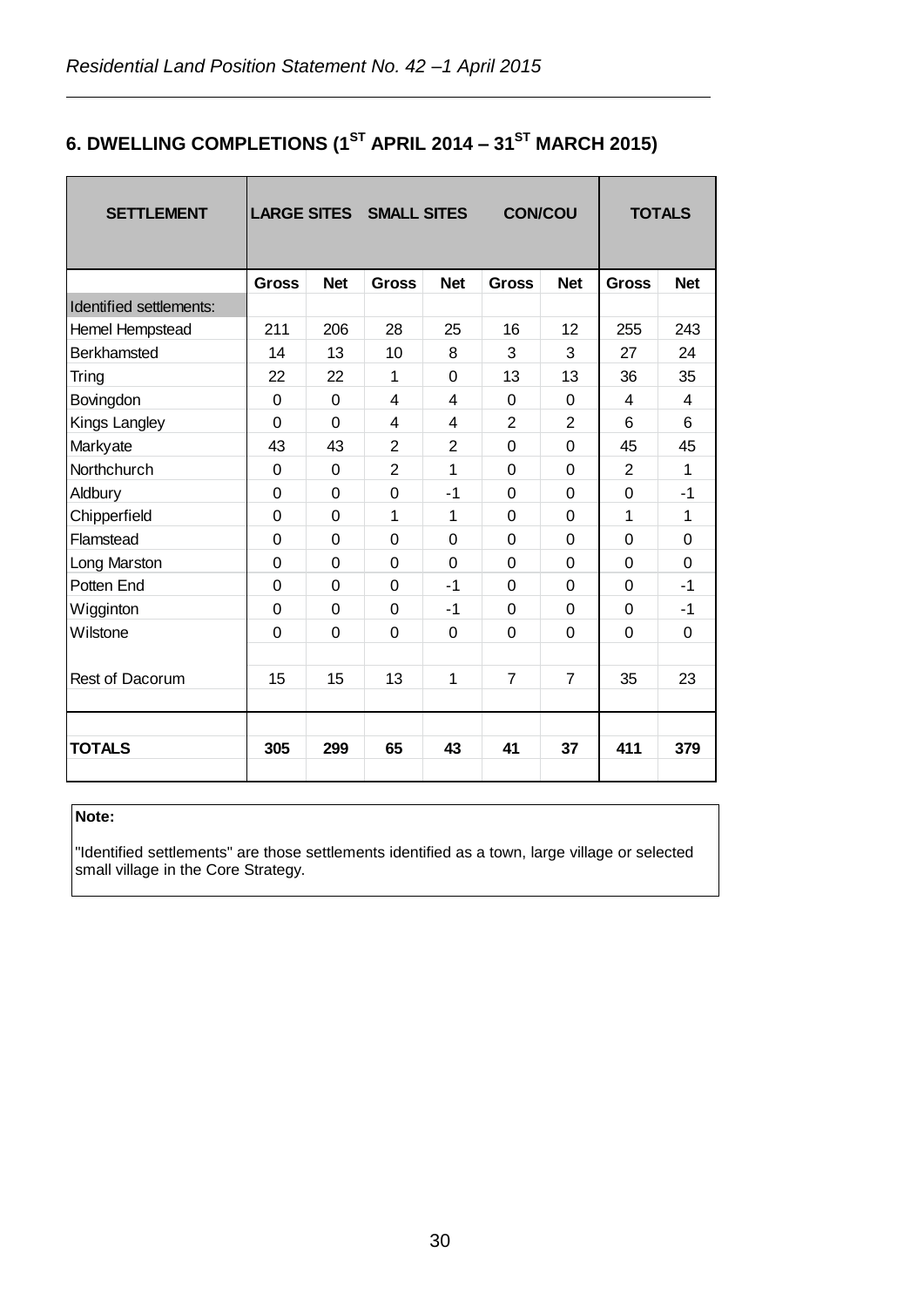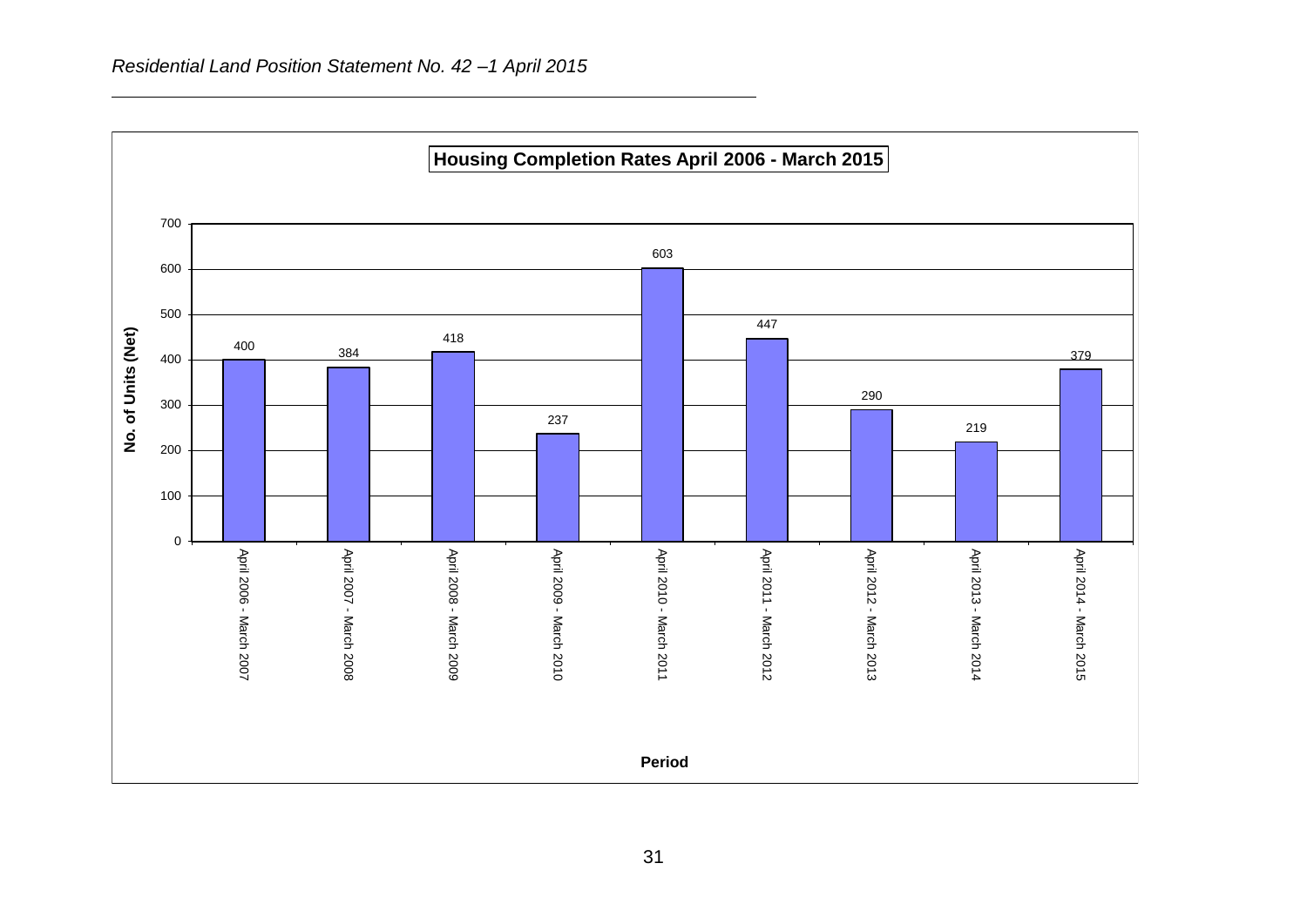### **7. FINALLY COMPLETED SITES**

| <b>Permission Reference</b> | <b>Address</b>                                               | <b>Permission</b><br><b>Classification</b> | <b>Net Res</b><br>$($ or |                | No. of Units  |                  |
|-----------------------------|--------------------------------------------------------------|--------------------------------------------|--------------------------|----------------|---------------|------------------|
|                             |                                                              |                                            | Gross)<br>Area           | Proposed       | Lost Net Gain |                  |
| <b>Settlement</b>           | <b>Berkhamsted</b>                                           |                                            |                          |                |               |                  |
| 4/00386/05                  | H H Dickman, 224 High Street, Berkhamsted                    | CON/COU                                    | 0.014                    | $\overline{2}$ | $\mathbf 0$   | $\overline{2}$   |
| 4/00457/13/FUL              | 4 PARK VIEW ROAD, BERKHAMSTED, HP4 3EY                       | <b>Small Site</b>                          | 0.050                    | $\overline{2}$ |               |                  |
| 4/01044/12/FUL              | THE GREY HOUSE, KITSBURY ROAD, BERKHAMSTED, HP4 3EA          | Small Site                                 | 0.300                    | 4              | $\mathbf 0$   | $\overline{4}$   |
| 4/01144/12                  | 1 ORCHARD AVENUE, BERKHAMSTED, HP4 3LG                       | <b>Small Site</b>                          | 0.029                    |                | $\mathbf{0}$  | $\mathbf{1}$     |
| 4/01278/13/FUL              | BANK MILL WHARF, BANK MILL LANE, BERKHAMSTED, HP4 2NT        | CON/COU                                    | 0.116                    | $\overline{2}$ | $\mathbf 0$   | $\overline{2}$   |
| 4/01934/12                  | MILLES COTTAGE, GRAVEL PATH, BERKHAMSTED, HP4 2PJ            | <b>Small Site</b>                          | 0.130                    |                |               | $\boldsymbol{0}$ |
| 4/02202/11                  | 32 CASTLE HILL, BERKHAMSTED, HP4 1HE                         | Small Site                                 | 0.110                    |                |               | $\mathbf{0}$     |
| 4/02290/12                  | 30 MEADWAY, BERKHAMSTED, HP4 2PN                             | Small Site                                 | 0.120                    |                |               | $\overline{0}$   |
| <b>Berkhamsted Totals:</b>  |                                                              |                                            |                          | 14             |               | 10 <sup>1</sup>  |
| <b>Settlement</b>           | Bovingdon                                                    |                                            |                          |                |               |                  |
| 4/01438/12/FUL              | 52 GREEN LANE, BOVINGDON, HEMEL HEMPSTEAD, HP3 0JY           | Small Site                                 | 0.075                    | $\overline{2}$ |               |                  |
| 4/01439/12                  | LAND AT, 52 GREEN LANE, BOVINGDON, HEMEL HEMPSTEAD, HP3 0JY  | Small Site                                 | 0.060                    | $\overline{2}$ | $\mathbf 0$   | $\overline{2}$   |
| <b>Bovingdon Totals:</b>    |                                                              |                                            |                          | 4              |               | $\overline{3}$   |
|                             |                                                              |                                            |                          |                |               |                  |
| <b>Settlement</b>           | Chipperfield                                                 |                                            |                          |                |               |                  |
|                             |                                                              |                                            |                          |                |               |                  |
| 4/00797/12                  | PANTILES, CHAPEL CROFT, CHIPPERFIELD, KINGS LANGLEY, WD4 9EQ | Small Site                                 | 0.077                    |                |               | $\overline{0}$   |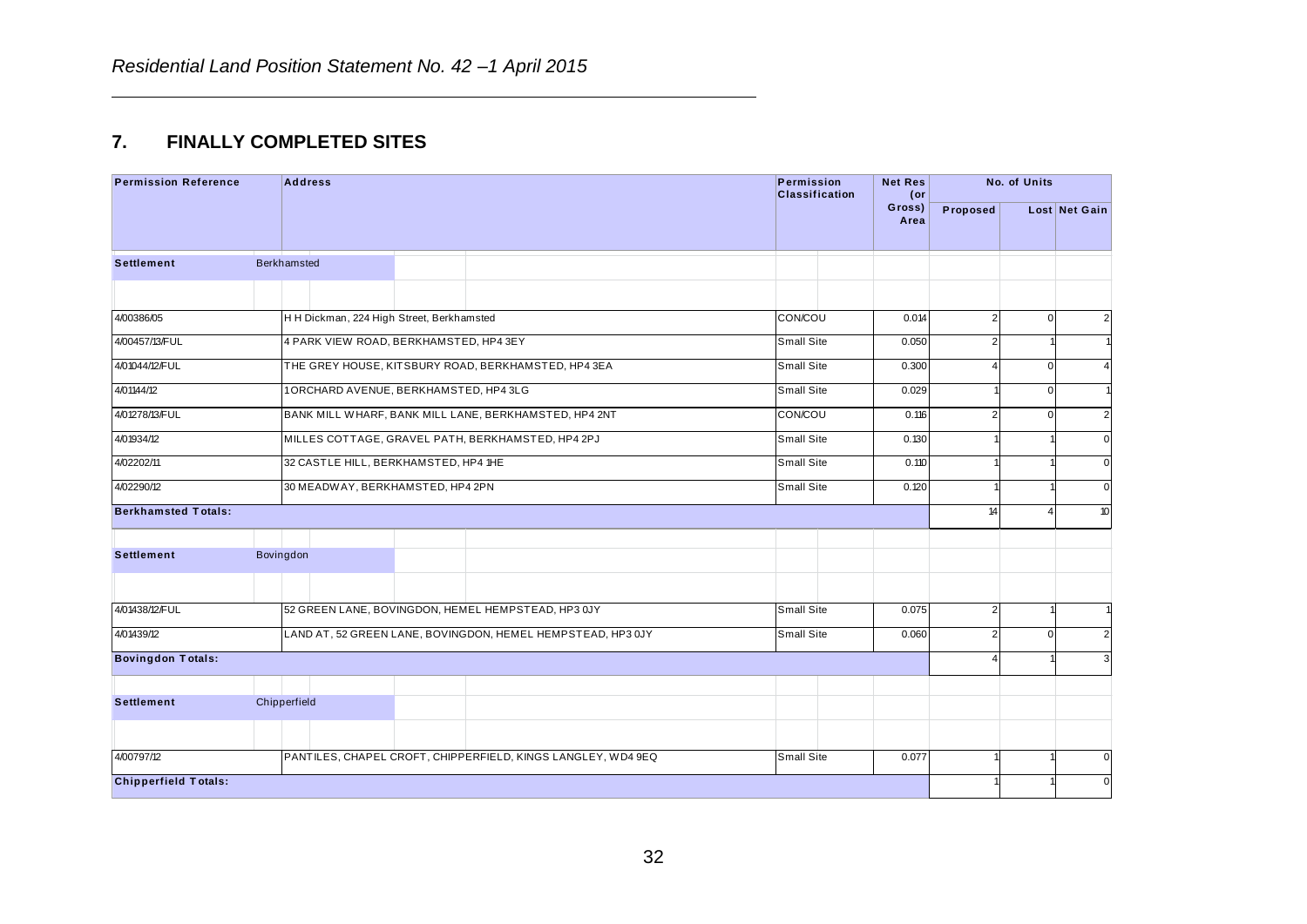|                             | Residential Land Position Statement No. 42 -1 April 2015 |                                     |                                         |                 |                               |
|-----------------------------|----------------------------------------------------------|-------------------------------------|-----------------------------------------|-----------------|-------------------------------|
| <b>Permission Reference</b> | <b>Address</b>                                           | Permission<br><b>Classification</b> | <b>Net Res</b><br>(or<br>Gross)<br>Area | <b>Proposed</b> | No. of Units<br>Lost Net Gain |

| <b>Permission Reference</b> | <b>Address</b>                                                                                     | Permission<br><b>Classification</b> | <b>Net Res</b><br>$($ or |                | No. of Units   |                |
|-----------------------------|----------------------------------------------------------------------------------------------------|-------------------------------------|--------------------------|----------------|----------------|----------------|
|                             |                                                                                                    |                                     | Gross)<br>Area           | Proposed       |                | Lost Net Gain  |
| <b>Settlement</b>           | <b>Hemel Hempstead</b>                                                                             |                                     |                          |                |                |                |
| 4/00028/11                  | 1st floor, 49, High Street, Hemel Hempstead, HP1 3AF                                               | CON/COU                             | 0.006                    | 1              | 0              | $\mathbf{1}$   |
| 4/00130/14/FUL              | LORD ALEXANDER HOUSE, WATERHOUSE STREET, HEMEL HEMPSTEAD, HP1 1DH                                  | CON/COU                             | 0.020                    | $\overline{2}$ | $\mathbf 0$    | $\overline{2}$ |
| 4/00197/13                  | ground floor, blocks I & K, FORMER SAPPI SITE, LOWER ROAD, NASH MILLS, HEMEL<br>HEMPSTEAD, HP3 9XF | Large Site                          | 0.035                    | 6              | $\Omega$       | 6              |
| 4/00511/11/VOT              | r/o 195, LEVERSTOCK GREEN ROAD, HEMEL HEMPSTEAD, HP3 8LP                                           | Small Site                          | 0.033                    | $\mathbf{1}$   | $\Omega$       | $\mathbf{1}$   |
| 4/00577/13/FUL              | 1 CHRISTCHURCH ROAD, HEMEL HEMPSTEAD, HP2 5BX                                                      | CON/COU                             | 0.032                    | $\overline{4}$ | $\Omega$       | $\overline{4}$ |
| 4/00611/13/FUL              | 135 HOBBS HILL ROAD, HEMEL HEMPSTEAD, HP3 9QG                                                      | CON/COU                             | 0.015                    | $\overline{2}$ | $\mathbf{1}$   | $\mathbf{1}$   |
| 4/00647/12/MFA              | LAND OPP. CAVENDISH COURT, LONDON ROAD, APSLEY, HEMEL HEMPSTEAD, HP1 2RH                           | Large Site                          | 0.280                    | 58             | $\mathbf 0$    | 58             |
| 4/00690/11/MFA              | THE SOCIETY ARMS, 43 MARLOWES, HEMEL HEMPSTEAD, HP1 1LD                                            | Large Site                          | 0.070                    | 16             | $\overline{2}$ | 14             |
| 4/00766/12/FUL              | 4 BROAD STREET, HEMEL HEMPSTEAD, HP2 5BW                                                           | Small Site                          | 0.026                    | $\mathbf{1}$   | $\Omega$       | $\mathbf{1}$   |
| 4/01041/12                  | 271 ST. ALBANS ROAD, HEMEL HEMPSTEAD, HP2 4RP                                                      | Small Site                          | 0.037                    | 3              | $\mathbf 0$    | 3              |
| 4/01114/13/FUL              | 78 BRONTE CRESCENT, HEMEL HEMPSTEAD, HP2 7PR                                                       | Small Site                          | 0.022                    | 1              | $\mathbf 0$    | $\mathbf{1}$   |
| 4/01173/01                  | Adj 49a Newell Road, Hemel Hempstead                                                               | Small Site                          | 0.100                    | $\mathbf{1}$   | $\mathbf 0$    | $\mathbf{1}$   |
| 4/01272/10/FUL              | THE GEORGE PUBLIC HOUSE, BELSWAINS LANE, HEMEL HEMPSTEAD, HP3 9XA                                  | Large Site                          | 0.172                    | 8              | $\mathbf{1}$   | $\overline{7}$ |
| 4/01278/14/RPA              | OCTAGON HOUSE,, 18 NASH GREEN, HEMEL HEMPSTEAD, HP3 8AA                                            | Small Site                          | 0.009                    | $\mathbf{1}$   | $\mathbf 0$    | $\mathbf{1}$   |
| 4/01325/13                  | adj 37 NINIAN ROAD, HEMEL HEMPSTEAD, HP2 6NA                                                       | Small Site                          | 0.010                    | 1              | $\mathbf 0$    | $\mathbf{1}$   |
| 4/01466/11/FUL              | LAND AT 99, ADEYFIELD ROAD, HEMEL HEMPSTEAD, HP2 5EB                                               | Small Site                          | 0.107                    | $\overline{4}$ | $\Omega$       | $\overline{4}$ |
| 4/01493/11                  | 256 - 260, COTTERELLS, HEMEL HEMPSTEAD, HP1 1JP                                                    | Small Site                          | 0.056                    | $\overline{4}$ | $\overline{2}$ | $\overline{2}$ |
| 4/01679/12/FUL              | 119 GREAT ELMS ROAD, HEMEL HEMPSTEAD, HP3 9UQ                                                      | CON/COU                             | 0.037                    | $\overline{2}$ | $\mathbf{1}$   | $\mathbf{1}$   |
| 4/01754/14/FUL              | 7 PARR CRESCENT, HEMEL HEMPSTEAD, HP2 7LJ                                                          | CON/COU                             | 0.030                    | $\overline{2}$ | $\mathbf{1}$   | $\mathbf{1}$   |
| 4/01883/11/FUL              | LAND AT 99, ADEYFIELD ROAD, HEMEL HEMPSTEAD, HP2 5EB                                               | Small Site                          | 0.100                    | 4              | $\mathbf{1}$   | 3              |
| 4/01985/11/FUL              | 18 FLATFIELD ROAD, HEMEL HEMPSTEAD, HP3 8EX                                                        | Small Site                          | 0.020                    | $\mathbf{1}$   | $\Omega$       | 1              |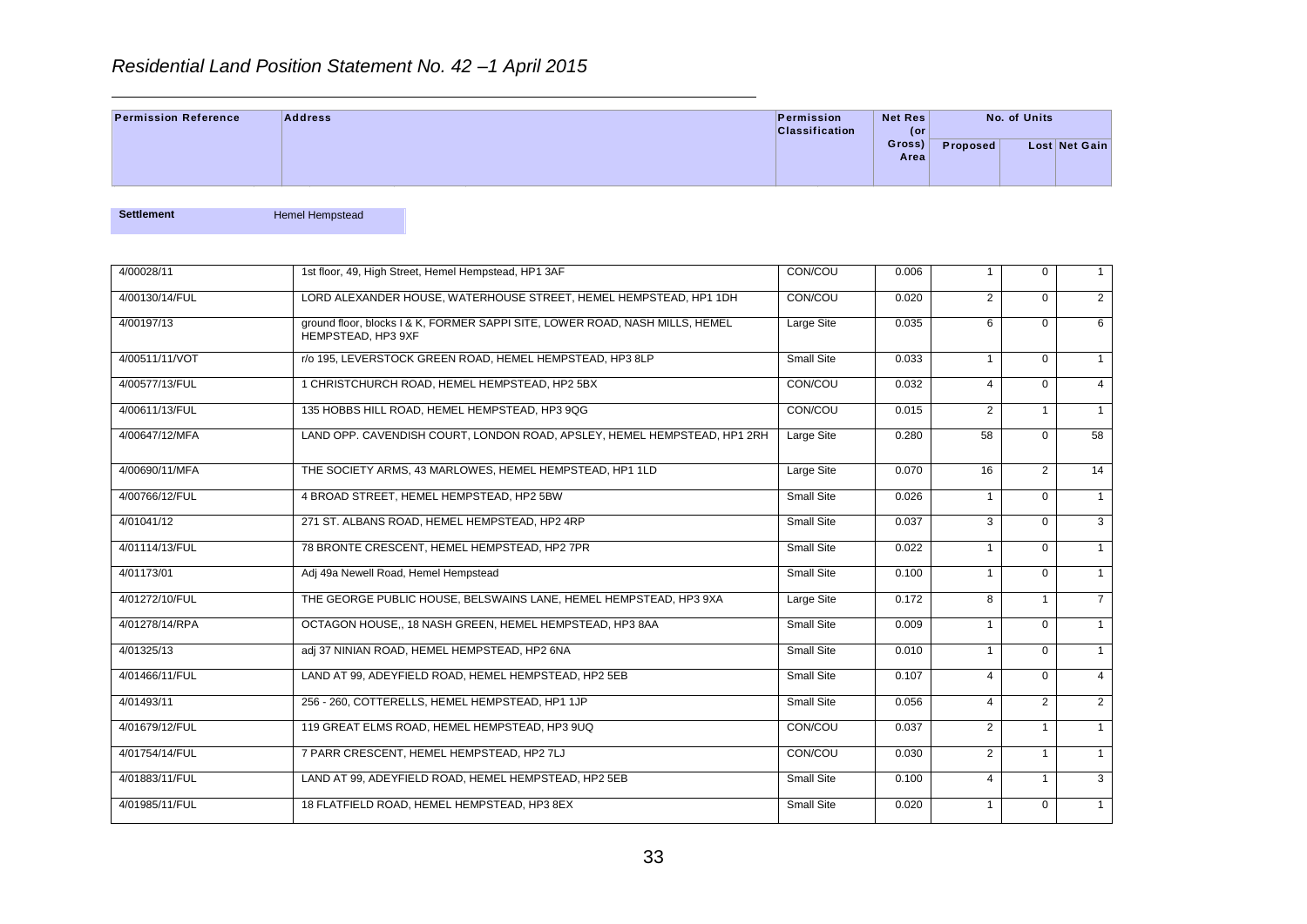| 4/02042/13                     | 1st floor, 101 HIGH STREET, HEMEL HEMPSTEAD, HP1 3AH                | CON/COU    | 0.009 |    | 0 |    |
|--------------------------------|---------------------------------------------------------------------|------------|-------|----|---|----|
| 4/02064/13/FUL                 | LAND R/O 23, DEACONSFIELD ROAD, HEMEL HEMPSTEAD, HP3 9MY            | Small Site | 0.014 |    |   |    |
| 4/02119/12/FUL                 | LAND BETWEEN 17 AND 21, RESON WAY, HEMEL HEMPSTEAD, HP1 1NU         | Small Site | 0.040 |    |   |    |
| 4/02235/14                     | 260 WINDMILL ROAD. HEMEL HEMPSTEAD. HP2 4BX                         | CON/COU    | 0.026 |    |   |    |
| 4/02239/12/FUL                 | 107 BEECHFIELD ROAD, HEMEL HEMPSTEAD, HP1 1NZ                       | Small Site | 0.018 |    |   |    |
| 4/02276/11/RES                 | Land at Green Lane, Westwick Row, Leverstock Green, Hemel Hempstead | Large Site | 2.450 | 87 |   | 87 |
| 4/02300/12/FUL                 | 4 WILLIAM COURT. HEMEL HEMPSTEAD. HP3 0AY                           | Small Site | 0.014 |    |   |    |
| 4/02340/11                     | MIDWAY, REDBOURN ROAD, HEMEL HEMPSTEAD, HP2 7BB                     | Small Site | 0.087 |    |   |    |
| <b>Hemel Hempstead Totals:</b> | 219                                                                 | 11         | 208   |    |   |    |

**Settlement** Kings Langley

| 4/00047/14/FUL               | 14A, HIGH STREET, KINGS LANGLEY, WD4 8BH                       | Small Site | 0.064 | O |  |
|------------------------------|----------------------------------------------------------------|------------|-------|---|--|
| 4/00733/12/FUL               | LAND R/O SARACENS HEAD, 47 HIGH STREET, KINGS LANGLEY, WD4 9HU | Small Site | 0.070 | 0 |  |
| <b>Kings Langley Totals:</b> | 0                                                              |            |       |   |  |

**Settlement** Markyate

| 4/00509/13/FUL          | <b>HIGH STREET</b><br>R/O<br>, MARKYATE<br>HIGH<br>. AL3 8JU<br>142. | <b>Small Site</b> | 0.037 | . . |  |
|-------------------------|----------------------------------------------------------------------|-------------------|-------|-----|--|
| <b>Markyate Totals:</b> |                                                                      |                   |       | . . |  |

**Settlement** Northchurch

| 4/01254/12/FUL             | 7 DELL ROAD, NORTHCHURCH, BERKHAMSTED, HP4 3SP | <b>Small Site</b> | 0.116 |  |  |
|----------------------------|------------------------------------------------|-------------------|-------|--|--|
| <b>Northchurch Totals:</b> |                                                |                   |       |  |  |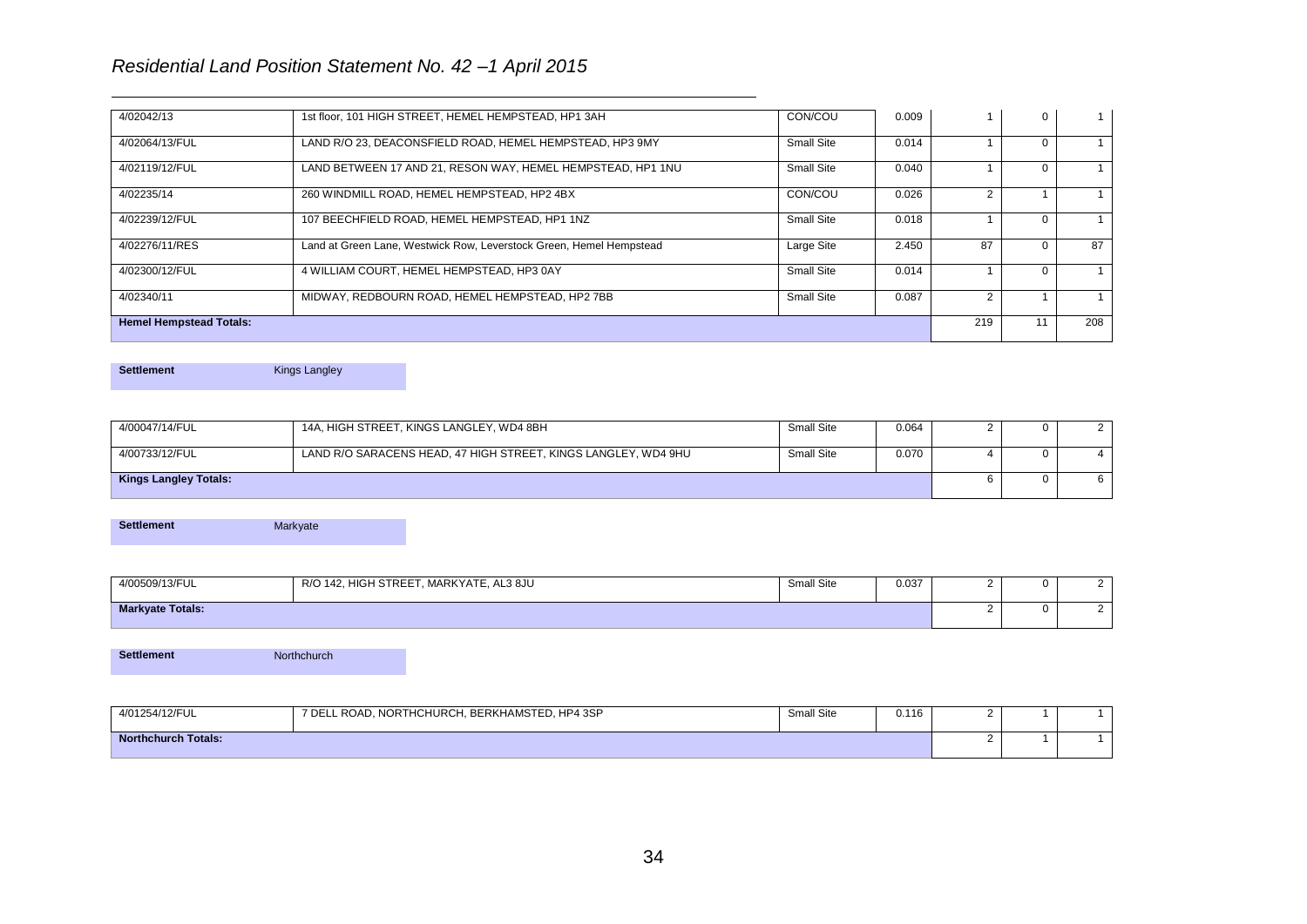|                             | Residential Land Position Statement No. 42 -1 April 2015 |  |  |  |  |                                            |                       |                |          |  |               |
|-----------------------------|----------------------------------------------------------|--|--|--|--|--------------------------------------------|-----------------------|----------------|----------|--|---------------|
| <b>Permission Reference</b> | <b>Address</b>                                           |  |  |  |  | <b>Permission</b><br><b>Classification</b> | <b>Net Res</b><br>(or | No. of Units   |          |  |               |
|                             |                                                          |  |  |  |  |                                            |                       | Gross)<br>Area | Proposed |  | Lost Net Gain |
|                             |                                                          |  |  |  |  |                                            |                       |                |          |  |               |
| <b>Settlement</b>           | <b>Outside Policy Settlement</b>                         |  |  |  |  |                                            |                       |                |          |  |               |
|                             |                                                          |  |  |  |  |                                            |                       |                |          |  |               |

| Gross)<br>Proposed<br>Area<br><b>Settlement</b><br><b>Outside Policy Settlement</b><br>4/00235/15/FUL<br><b>CON/COU</b><br>CROSSWAYS YARD, NETTLEDEN, HP13DQ<br>0.010<br>$\pmb{0}$<br>FRYTH HAY, HEMPSTEAD ROAD, BOVINGDON, HEMEL HEMPSTEAD, HP3 0DS<br>$\mathbf 0$<br>4/00330/13/FUL<br>CON/COU<br>0.450<br>$\overline{2}$<br>4/00522/14/FUL<br>WHIPPENDELL FARM BUNGALOW, LANGLEY ROAD, CHIPPERFIELD, KINGS LANGLEY, WD4<br><b>Small Site</b><br>0.045<br>9JG<br>4/00539/13<br>BRAEMAR,, TINKERS LANE, WIGGINTON, TRING, HP236JB<br>Small Site<br>$\mathbf 0$<br>0.740<br>4/00542/13<br>Small Site<br>LAND REAR OF 96 & 98, GROVE ROAD, TRING, HP23 5FF<br>0.219<br>$\mathbf 0$<br>2<br>4/00660/11<br>HILLCREST, WAYSIDE, CHIPPERFIELD, KINGS LANGLEY, WD4 9JL<br>Small Site<br>0.180<br>4/00857/14/OPA<br>2 PENDLEY FARM, STATION ROAD, TRING, HP23 5QY<br>CON/COU<br>$\mathbf 0$<br>0.010<br>FORMER RAF CHENIES, CHENIES HILL, LATIMER, HEMEL HEMPSTEAD, HP5 1XB<br>4/01116/11<br>Small Site<br>16.670<br>$\mathbf 0$<br>$\overline{2}$<br>Small Site<br>4/01272/13<br>MARTIN SUMMIT, LATIMER, CHESHAM, HP5 1XB<br>0.100<br>Oddy Hill Bungalow, Fox Road, Wigginton, HP23 6EE<br>4/01670/09<br>Small Site<br>0.061<br>SHANTOCK, VENUS HILL, BOVINGDON, HEMEL HEMPSTEAD, HP3 0PG<br>4/01680/13/LDE<br>Small Site<br>0.230<br>$\mathbf 0$<br>4/02017/14/FUL<br>THE LAURELS, SHENDISH, LONDON ROAD, HEMEL HEMPSTEAD, HP3 0AA<br>CON/COU<br>0.010<br>$\mathbf 0$<br>4/02108/12<br>OAKS VIEW, IVY HOUSE LANE, BERKHAMSTED, HP4 2PP<br>Small Site<br>0.120<br>4/02149/13/FUL<br>HOLBROOK, LONG LANE, BOVINGDON, HEMEL HEMPSTEAD, HP3 ONE<br>Small Site<br>0.048<br>$\mathbf 0$<br>4/02249/12<br>TANGLEWOOD, FRITHSDEN COPSE, POTTEN END, BERKHAMSTED, HP4 2RQ<br>Small Site<br>0.610<br>4/02343/11/FUL<br>THE BARN, LITTLE HEATH FARM, LITTLE HEATH LANE, POTTEN END, BERKHAMSTED, HP4<br><b>CON/COU</b><br>$\mathbf 0$<br>0.136<br>2RY | <b>Permission Reference</b> | <b>Address</b>                                                    | <b>Permission</b><br><b>Classification</b> | <b>Net Res</b><br>$($ or | No. of Units |                  |
|---------------------------------------------------------------------------------------------------------------------------------------------------------------------------------------------------------------------------------------------------------------------------------------------------------------------------------------------------------------------------------------------------------------------------------------------------------------------------------------------------------------------------------------------------------------------------------------------------------------------------------------------------------------------------------------------------------------------------------------------------------------------------------------------------------------------------------------------------------------------------------------------------------------------------------------------------------------------------------------------------------------------------------------------------------------------------------------------------------------------------------------------------------------------------------------------------------------------------------------------------------------------------------------------------------------------------------------------------------------------------------------------------------------------------------------------------------------------------------------------------------------------------------------------------------------------------------------------------------------------------------------------------------------------------------------------------------------------------------------------------------------------------------------------------------------------------------------------------------------------------------------------------------------------------------------|-----------------------------|-------------------------------------------------------------------|--------------------------------------------|--------------------------|--------------|------------------|
|                                                                                                                                                                                                                                                                                                                                                                                                                                                                                                                                                                                                                                                                                                                                                                                                                                                                                                                                                                                                                                                                                                                                                                                                                                                                                                                                                                                                                                                                                                                                                                                                                                                                                                                                                                                                                                                                                                                                       |                             |                                                                   |                                            |                          |              | Lost Net Gain    |
|                                                                                                                                                                                                                                                                                                                                                                                                                                                                                                                                                                                                                                                                                                                                                                                                                                                                                                                                                                                                                                                                                                                                                                                                                                                                                                                                                                                                                                                                                                                                                                                                                                                                                                                                                                                                                                                                                                                                       |                             |                                                                   |                                            |                          |              |                  |
|                                                                                                                                                                                                                                                                                                                                                                                                                                                                                                                                                                                                                                                                                                                                                                                                                                                                                                                                                                                                                                                                                                                                                                                                                                                                                                                                                                                                                                                                                                                                                                                                                                                                                                                                                                                                                                                                                                                                       |                             |                                                                   |                                            |                          |              |                  |
|                                                                                                                                                                                                                                                                                                                                                                                                                                                                                                                                                                                                                                                                                                                                                                                                                                                                                                                                                                                                                                                                                                                                                                                                                                                                                                                                                                                                                                                                                                                                                                                                                                                                                                                                                                                                                                                                                                                                       |                             |                                                                   |                                            |                          |              |                  |
|                                                                                                                                                                                                                                                                                                                                                                                                                                                                                                                                                                                                                                                                                                                                                                                                                                                                                                                                                                                                                                                                                                                                                                                                                                                                                                                                                                                                                                                                                                                                                                                                                                                                                                                                                                                                                                                                                                                                       |                             |                                                                   |                                            |                          |              |                  |
|                                                                                                                                                                                                                                                                                                                                                                                                                                                                                                                                                                                                                                                                                                                                                                                                                                                                                                                                                                                                                                                                                                                                                                                                                                                                                                                                                                                                                                                                                                                                                                                                                                                                                                                                                                                                                                                                                                                                       |                             |                                                                   |                                            |                          |              | 2 <sub>1</sub>   |
|                                                                                                                                                                                                                                                                                                                                                                                                                                                                                                                                                                                                                                                                                                                                                                                                                                                                                                                                                                                                                                                                                                                                                                                                                                                                                                                                                                                                                                                                                                                                                                                                                                                                                                                                                                                                                                                                                                                                       |                             |                                                                   |                                            |                          |              | $\boldsymbol{0}$ |
|                                                                                                                                                                                                                                                                                                                                                                                                                                                                                                                                                                                                                                                                                                                                                                                                                                                                                                                                                                                                                                                                                                                                                                                                                                                                                                                                                                                                                                                                                                                                                                                                                                                                                                                                                                                                                                                                                                                                       |                             |                                                                   |                                            |                          |              |                  |
|                                                                                                                                                                                                                                                                                                                                                                                                                                                                                                                                                                                                                                                                                                                                                                                                                                                                                                                                                                                                                                                                                                                                                                                                                                                                                                                                                                                                                                                                                                                                                                                                                                                                                                                                                                                                                                                                                                                                       |                             |                                                                   |                                            |                          |              | 2 <sup>1</sup>   |
|                                                                                                                                                                                                                                                                                                                                                                                                                                                                                                                                                                                                                                                                                                                                                                                                                                                                                                                                                                                                                                                                                                                                                                                                                                                                                                                                                                                                                                                                                                                                                                                                                                                                                                                                                                                                                                                                                                                                       |                             |                                                                   |                                            |                          |              | $\mathbf{0}$     |
|                                                                                                                                                                                                                                                                                                                                                                                                                                                                                                                                                                                                                                                                                                                                                                                                                                                                                                                                                                                                                                                                                                                                                                                                                                                                                                                                                                                                                                                                                                                                                                                                                                                                                                                                                                                                                                                                                                                                       |                             |                                                                   |                                            |                          |              |                  |
|                                                                                                                                                                                                                                                                                                                                                                                                                                                                                                                                                                                                                                                                                                                                                                                                                                                                                                                                                                                                                                                                                                                                                                                                                                                                                                                                                                                                                                                                                                                                                                                                                                                                                                                                                                                                                                                                                                                                       |                             |                                                                   |                                            |                          |              | 2 <sup>1</sup>   |
|                                                                                                                                                                                                                                                                                                                                                                                                                                                                                                                                                                                                                                                                                                                                                                                                                                                                                                                                                                                                                                                                                                                                                                                                                                                                                                                                                                                                                                                                                                                                                                                                                                                                                                                                                                                                                                                                                                                                       |                             |                                                                   |                                            |                          |              | $\overline{0}$   |
|                                                                                                                                                                                                                                                                                                                                                                                                                                                                                                                                                                                                                                                                                                                                                                                                                                                                                                                                                                                                                                                                                                                                                                                                                                                                                                                                                                                                                                                                                                                                                                                                                                                                                                                                                                                                                                                                                                                                       |                             |                                                                   |                                            |                          |              | $\boldsymbol{0}$ |
|                                                                                                                                                                                                                                                                                                                                                                                                                                                                                                                                                                                                                                                                                                                                                                                                                                                                                                                                                                                                                                                                                                                                                                                                                                                                                                                                                                                                                                                                                                                                                                                                                                                                                                                                                                                                                                                                                                                                       |                             |                                                                   |                                            |                          |              |                  |
|                                                                                                                                                                                                                                                                                                                                                                                                                                                                                                                                                                                                                                                                                                                                                                                                                                                                                                                                                                                                                                                                                                                                                                                                                                                                                                                                                                                                                                                                                                                                                                                                                                                                                                                                                                                                                                                                                                                                       |                             |                                                                   |                                            |                          |              |                  |
|                                                                                                                                                                                                                                                                                                                                                                                                                                                                                                                                                                                                                                                                                                                                                                                                                                                                                                                                                                                                                                                                                                                                                                                                                                                                                                                                                                                                                                                                                                                                                                                                                                                                                                                                                                                                                                                                                                                                       |                             |                                                                   |                                            |                          |              | $\overline{0}$   |
|                                                                                                                                                                                                                                                                                                                                                                                                                                                                                                                                                                                                                                                                                                                                                                                                                                                                                                                                                                                                                                                                                                                                                                                                                                                                                                                                                                                                                                                                                                                                                                                                                                                                                                                                                                                                                                                                                                                                       |                             |                                                                   |                                            |                          |              |                  |
|                                                                                                                                                                                                                                                                                                                                                                                                                                                                                                                                                                                                                                                                                                                                                                                                                                                                                                                                                                                                                                                                                                                                                                                                                                                                                                                                                                                                                                                                                                                                                                                                                                                                                                                                                                                                                                                                                                                                       |                             |                                                                   |                                            |                          |              | $\boldsymbol{0}$ |
|                                                                                                                                                                                                                                                                                                                                                                                                                                                                                                                                                                                                                                                                                                                                                                                                                                                                                                                                                                                                                                                                                                                                                                                                                                                                                                                                                                                                                                                                                                                                                                                                                                                                                                                                                                                                                                                                                                                                       |                             |                                                                   |                                            |                          |              |                  |
|                                                                                                                                                                                                                                                                                                                                                                                                                                                                                                                                                                                                                                                                                                                                                                                                                                                                                                                                                                                                                                                                                                                                                                                                                                                                                                                                                                                                                                                                                                                                                                                                                                                                                                                                                                                                                                                                                                                                       | 4/02921/14/OPA              | Oakwood House, Bullbeggars Lane, Potten End, Berkhamsted, HP4 2RS | CON/COU                                    | 0.010                    | $\pmb{0}$    |                  |
| <b>Outside Policy Settlement Totals:</b><br>20<br>6                                                                                                                                                                                                                                                                                                                                                                                                                                                                                                                                                                                                                                                                                                                                                                                                                                                                                                                                                                                                                                                                                                                                                                                                                                                                                                                                                                                                                                                                                                                                                                                                                                                                                                                                                                                                                                                                                   |                             |                                                                   |                                            |                          |              | 14               |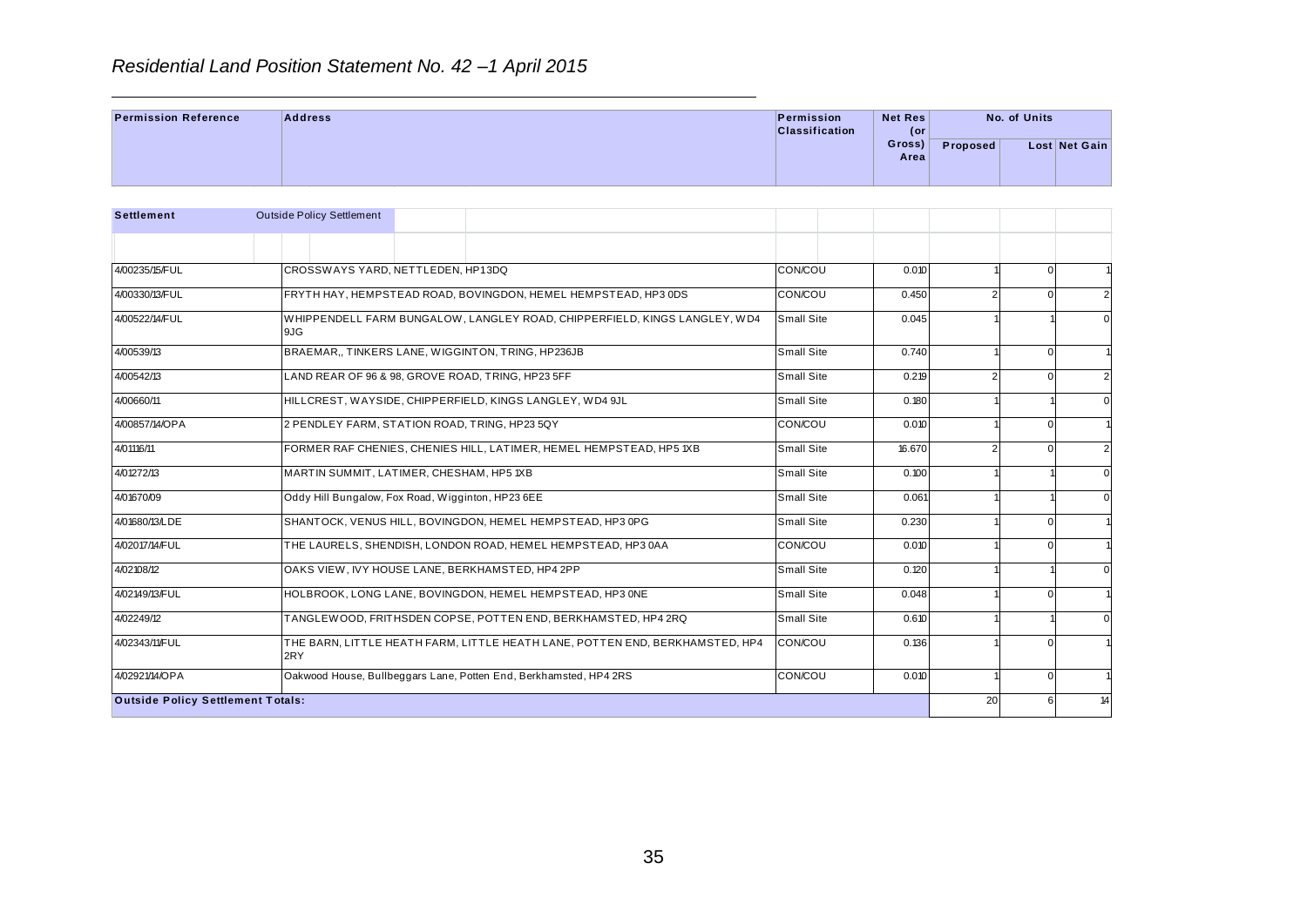|                             | $\overline{1}$ to divide the control of the control of $\overline{1}$ of $\overline{2}$ $\overline{1}$ $\overline{2}$ $\overline{1}$ $\overline{2}$ $\overline{1}$ $\overline{2}$ $\overline{1}$ $\overline{2}$ $\overline{1}$ $\overline{2}$ $\overline{1}$ $\overline{2}$ $\overline{1}$ $\overline{2}$ $\overline{1}$ $\overline{2}$ $\overline{1}$ |  |  |  |  |                                     |                       |                 |  |               |  |
|-----------------------------|--------------------------------------------------------------------------------------------------------------------------------------------------------------------------------------------------------------------------------------------------------------------------------------------------------------------------------------------------------|--|--|--|--|-------------------------------------|-----------------------|-----------------|--|---------------|--|
| <b>Permission Reference</b> | <b>Address</b>                                                                                                                                                                                                                                                                                                                                         |  |  |  |  | Permission<br><b>Classification</b> | <b>Net Res</b><br>(or | No. of Units    |  |               |  |
|                             |                                                                                                                                                                                                                                                                                                                                                        |  |  |  |  |                                     | Gross)<br>Area        | <b>Proposed</b> |  | Lost Net Gain |  |
|                             |                                                                                                                                                                                                                                                                                                                                                        |  |  |  |  |                                     |                       |                 |  |               |  |
| <b>Settlement</b>           | Rural area                                                                                                                                                                                                                                                                                                                                             |  |  |  |  |                                     |                       |                 |  |               |  |
|                             | the contract of the contract of the contract of                                                                                                                                                                                                                                                                                                        |  |  |  |  |                                     |                       |                 |  |               |  |

| <b>Permission Reference</b>   |       | <b>Address</b> |                                       |  |                                                                                     | Permission<br><b>Classification</b> |       | <b>Net Res</b><br>(or |                | No. of Units   |                |
|-------------------------------|-------|----------------|---------------------------------------|--|-------------------------------------------------------------------------------------|-------------------------------------|-------|-----------------------|----------------|----------------|----------------|
|                               |       |                |                                       |  |                                                                                     |                                     |       | Gross)<br>Area        | Proposed       |                | Lost Net Gain  |
|                               |       |                |                                       |  |                                                                                     |                                     |       |                       |                |                |                |
| <b>Settlement</b>             |       | Rural area     |                                       |  |                                                                                     |                                     |       |                       |                |                |                |
|                               |       |                |                                       |  |                                                                                     |                                     |       |                       |                |                |                |
| 4/01210/11                    |       |                |                                       |  | LITTLE GLEBE, GOLF CLUB ROAD, LITTLE GADDESDEN, HP4 1LY                             | Small Site<br>0.740                 |       |                       |                |                | $\overline{0}$ |
| 4/01533/12/MFA                |       |                |                                       |  | DIXONS WHARF, DIXONS GAP, WINGRAVE ROAD, WILSTONE, HP23 4PH                         | Large Site                          |       | 1.480                 | 21             | $\mathbf 0$    | 21             |
| <b>Rural area Totals:</b>     |       |                |                                       |  |                                                                                     |                                     |       |                       | 22             |                | 21             |
|                               |       |                |                                       |  |                                                                                     |                                     |       |                       |                |                |                |
| <b>Settlement</b>             | Tring |                |                                       |  |                                                                                     |                                     |       |                       |                |                |                |
|                               |       |                |                                       |  |                                                                                     |                                     |       |                       |                |                |                |
| 4/00541/13                    |       |                | TRING, HP234AF                        |  | ROYAL FORESTRY SOCIETY OF ENGLAND WALES & NORTHERN IRELAND, 102 HIGH STREET, CONCOU |                                     | 0.055 |                       | $\mathbf 0$    | $\overline{1}$ |                |
| 4/00828/13/FUL                |       |                | LAND ADJ DELTA HOUSE, BUNSTRUX, TRING |  |                                                                                     | Small Site                          |       | 0.099                 |                | $\mathbf 0$    | 1              |
| 4/01255/13                    |       |                |                                       |  | 1st floor, IAN RENNIE HOSPICE AT HOME, 52a WESTERN ROAD, TRING, HP23 4BB            | CON/COU                             |       | 0.019                 | 3 <sup>1</sup> | $\overline{0}$ | $\overline{3}$ |
| 4/01299/12/FUL                |       |                | 2 CHURCH YARD, TRING, HP23 5AE        |  |                                                                                     | <b>CON/COU</b><br>0.019             |       |                       | 4              | $\overline{0}$ | $\overline{4}$ |
| 4/01305/12/FUL                |       |                |                                       |  | 1st & 2nd floors, 33 - 34, HIGH STREET, TRING, HP23 5AA                             | <b>CON/COU</b><br>0.012             |       |                       | 41             | 0              | $\overline{4}$ |
| 4/01906/14/RPA                |       |                | 56a WESTERN ROAD, TRING, HP23 4BB     |  |                                                                                     | CON/COU<br>0.008                    |       |                       |                | $\overline{0}$ | $\mathbf{1}$   |
| <b>Tring Totals:</b>          |       |                |                                       |  |                                                                                     |                                     |       |                       | 14             | $\mathbf 0$    | 14             |
| <b>Total All Settlements:</b> |       |                |                                       |  |                                                                                     |                                     |       |                       | 304            | 25             | 279            |
|                               |       |                |                                       |  |                                                                                     |                                     |       |                       |                |                |                |
|                               |       |                |                                       |  |                                                                                     |                                     |       |                       |                |                |                |
|                               |       |                |                                       |  |                                                                                     |                                     |       |                       |                |                |                |
|                               |       |                |                                       |  |                                                                                     |                                     |       |                       |                |                |                |
|                               |       |                |                                       |  |                                                                                     |                                     |       |                       |                |                |                |
|                               |       |                |                                       |  |                                                                                     |                                     |       |                       |                |                |                |
|                               |       |                |                                       |  |                                                                                     |                                     |       |                       |                |                |                |
|                               |       |                |                                       |  |                                                                                     |                                     |       |                       |                |                |                |
|                               |       |                |                                       |  | 36                                                                                  |                                     |       |                       |                |                |                |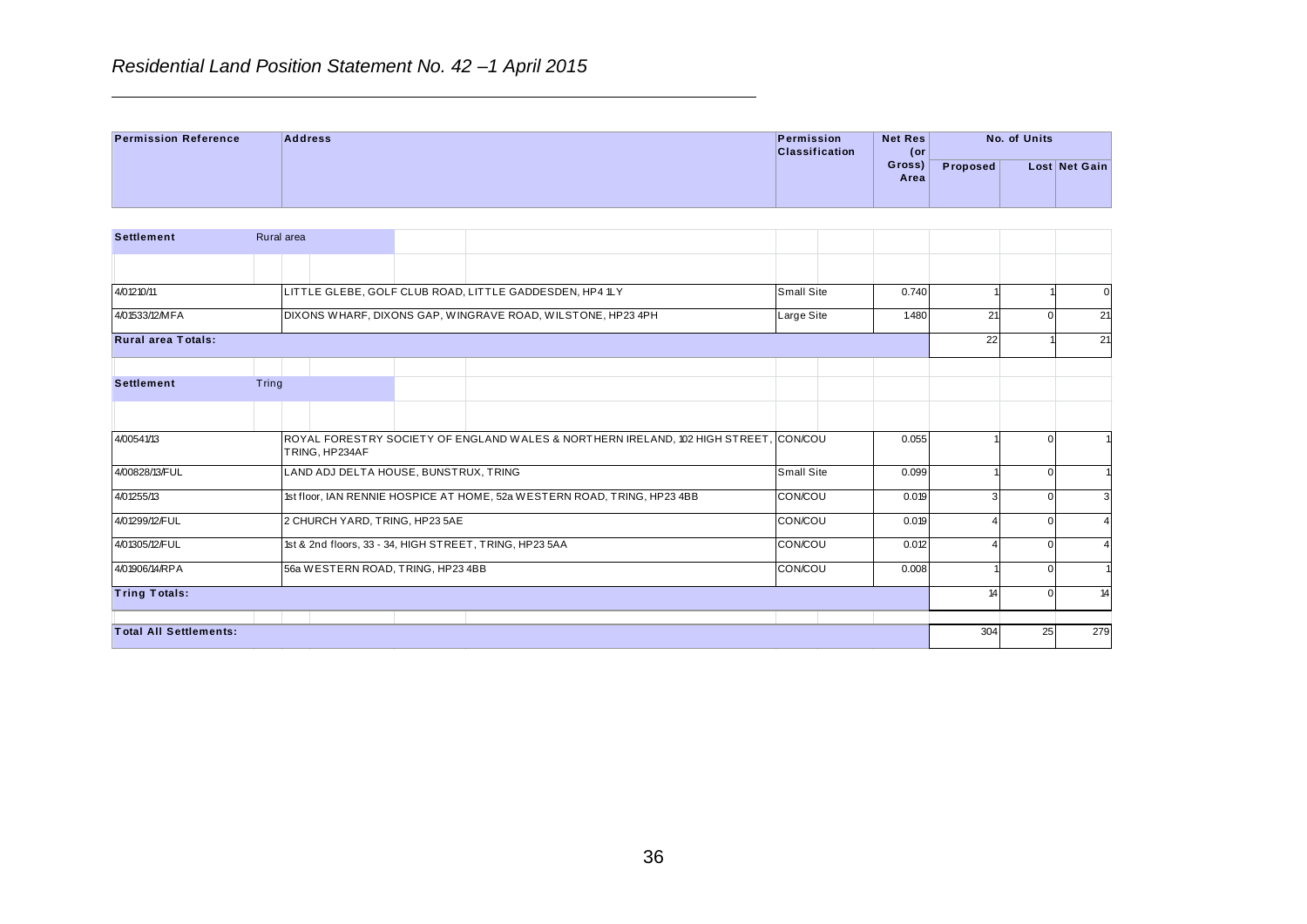#### **8. PLANNING APPLICATIONS AWAITING THE COMPLETION OF S.106 AGREEMENTS**

| <b>PP</b> Ref                  | <b>Address</b> |                        |                             |                                                                         | Permission<br><b>Classification</b> | Net Res (or<br>Gross) Area | <b>No of Units</b> |          |                         |  |  |
|--------------------------------|----------------|------------------------|-----------------------------|-------------------------------------------------------------------------|-------------------------------------|----------------------------|--------------------|----------|-------------------------|--|--|
|                                |                |                        |                             |                                                                         |                                     |                            | Proposed           |          | Lost Net Gain           |  |  |
|                                |                |                        |                             |                                                                         |                                     |                            |                    |          |                         |  |  |
| <b>Settlement</b>              |                | <b>Hemel Hempstead</b> |                             |                                                                         |                                     |                            |                    |          |                         |  |  |
|                                |                |                        |                             |                                                                         |                                     |                            |                    |          |                         |  |  |
| 4/01964/12                     |                |                        | HEMPSTEAD,, Hemel Hempstead | GARAGES AT JUNCTION OF SLEDDALE AND, WESTERDALE, HEMEL                  | <b>Small Site</b>                   | 0.050                      |                    | 0        | $\overline{\mathbf{c}}$ |  |  |
| 4/02351/13                     |                | <b>Hemel Hempstead</b> |                             | LAND AT NE HEMEL HEMPSTEAD (ADJ. NICKEY LINE), Three Cherry Trees Lane, | Large Site                          | 9.900                      | 357                | $\Omega$ | 357                     |  |  |
| 4/02320/14                     |                |                        |                             | SYMBIO HOUSE, WHITELEAF ROAD, HEMEL HEMPSTEAD, HP3 9PH                  | Large Site                          | 0.222                      | 208                | $\Omega$ | 208                     |  |  |
| <b>Hemel Hempstead Totals:</b> |                |                        |                             |                                                                         |                                     |                            | 567                | 0        | 567                     |  |  |
|                                |                |                        |                             |                                                                         |                                     |                            |                    |          |                         |  |  |
|                                |                |                        |                             |                                                                         |                                     |                            |                    |          |                         |  |  |
| <b>Report Total:</b>           |                |                        |                             |                                                                         |                                     |                            | 567                | 0        | 567                     |  |  |